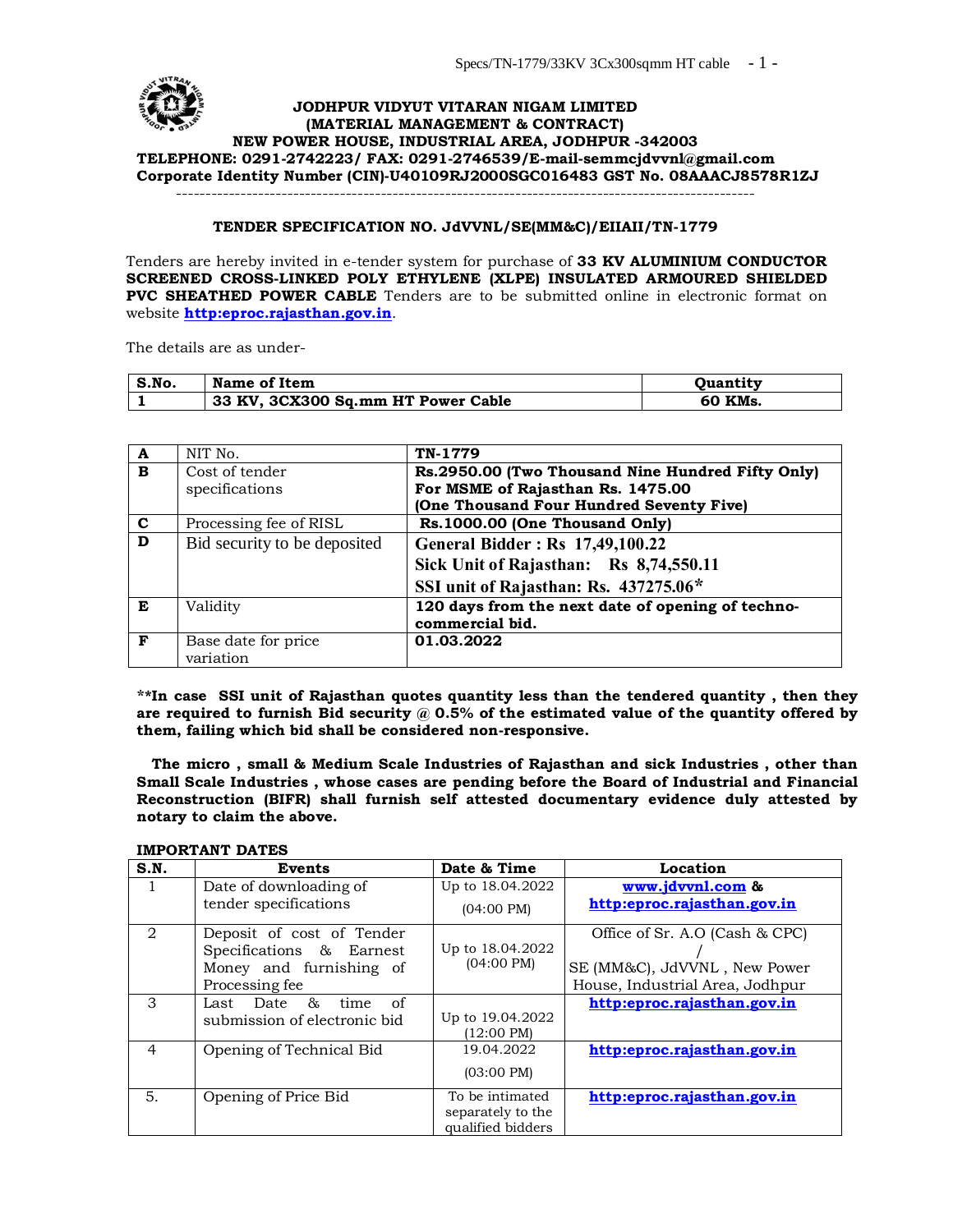| Section-I      | Instructions to bidders                                                                                                    | For e-Tendering                                                                         |  |
|----------------|----------------------------------------------------------------------------------------------------------------------------|-----------------------------------------------------------------------------------------|--|
| Section-II     | General Conditions of Contract                                                                                             |                                                                                         |  |
| Section-III    | Technical Specification for 33 KV 3C*300 SQ. MM.                                                                           |                                                                                         |  |
|                | Armoured Cable.                                                                                                            |                                                                                         |  |
| Schedule-I     | Schedule of Requirement                                                                                                    |                                                                                         |  |
| Schedule-II    | Price                                                                                                                      |                                                                                         |  |
| Schedule-III   | Details of Standards                                                                                                       |                                                                                         |  |
| Schedule-III A | Pre Qualification Requirement (PQR)                                                                                        |                                                                                         |  |
| Schedule-III B | Performa for Bank Guarantee in lieu of Type Test                                                                           |                                                                                         |  |
| Schedule-IV    | <b>BOQ</b> (Price Schedule)                                                                                                | To be submitted on line                                                                 |  |
| Schedule-IVA   | Details of tendered quantity, quantity offered<br>along with justification with reference<br>to<br>qualifying Requirement. | The bidder is required to<br>justify quantity offered as<br>per qualifying requirement. |  |
| Schedule V     | Departure from Guaranteed Technical Particulars                                                                            |                                                                                         |  |
| Schedule VA    | Guaranteed Technical Particulars For<br>33 KV<br>3C*300 SQ. MM. Armoured Cable.                                            |                                                                                         |  |
| Schedule VB    | GTP of Drum                                                                                                                |                                                                                         |  |
| Schedule VI A  | Departure from the requirement of Technical<br>Specification.                                                              |                                                                                         |  |
| Schedule VI B  | Departure from commercial terms & conditions of<br>specification                                                           |                                                                                         |  |
| Schedule VII   | List of Past Supplies                                                                                                      |                                                                                         |  |
| Schedule VII A | C.A. Certificate for Quantity Justification.                                                                               |                                                                                         |  |
| Schedule VIII  | Delivery schedule.                                                                                                         |                                                                                         |  |
| Schedule IX    | List of equipment & technical hands available<br>with the biding firm.                                                     |                                                                                         |  |
| Schedule X     | Format of Affidavit for Rajasthan MSME                                                                                     |                                                                                         |  |
| Schedule XI    | General Particulars about the bid in brief                                                                                 |                                                                                         |  |
| General        | Amendments in ITB & GCC & addendum in ITB                                                                                  |                                                                                         |  |
| Appendix-A     | Performa for Bank Guarantee in lieu of Bid Security                                                                        |                                                                                         |  |
| Appendix-B     | Declaration by the Bidder towards blacklisting/debarment etc.                                                              |                                                                                         |  |
| Annexure-A     | Self Attested under taking to be given on firm's letter                                                                    |                                                                                         |  |
|                | head                                                                                                                       |                                                                                         |  |
| Annexure-I     | Under taking for C.A. Certificate                                                                                          |                                                                                         |  |
| Annexure-II    | <b>Bidder Details</b>                                                                                                      |                                                                                         |  |

**INDEX**

- 1. Tender documents will be made available on e-Tendering portal www.eproc.rajasthan.gov.in The bidders, in their own interest are requested to read very carefully the tender document before submitting the bid only through online on website www.epro[c.rajasthan.gov.in](http://www.eproc.rajasthan.gov.in/) . The bidders can download bid up to 04:00 p.m. one day prior to schedule date of opening of respective bid mentioned above documents and submit their bids [online up to 12:00 p.m. on sche](http://www.eproc.rajasthan.gov.in/)dule of respective bid mentioned above.
- 2. Eligible bidders should submit their bid well in advance instead of waiting till last date JdVVNL will not be responsible for non-submission of bids due to any website related problems.
- 3. The cost of Tender specification **Rs. 2950/-** (Non-Refundable) (50% for MSME of Rajasthan) to be paid by Demand Draft in Favour of the Sr. Accounts officer(Cash & CPC), JdVVNL, Jodhpur and tender processing fees Rs. **1000/-** shall be payable by demand draft in favour of The Managing Director RISL, Jaipur ( Non- Refundable). The bidders are required to deposit all these payments in the office of the SE(MM&C), JdVVNL, Jodhpur up to 4.00 PM one day prior to date of tendering otherwise their bids are liable to be rejected.
- 4. The Bid Security amount (as applicable) to be paid by demand draft/banker the scheque in favour of SR.AO(CASH & CPC), JDVVNL, Jodhpur (Payable at jodhpur) 342003 **up to 4.00 p.m prior one WORKING day of schedule date of opening** of respective bid or Bank guarantee, in specified format, of a scheduled bank in favour of superintending Engineer (MM&C), JDVVNL, Jodhpur **up to 4.00 p.m. prior one WORKING day of schedule date of opening** of respective bid and obtain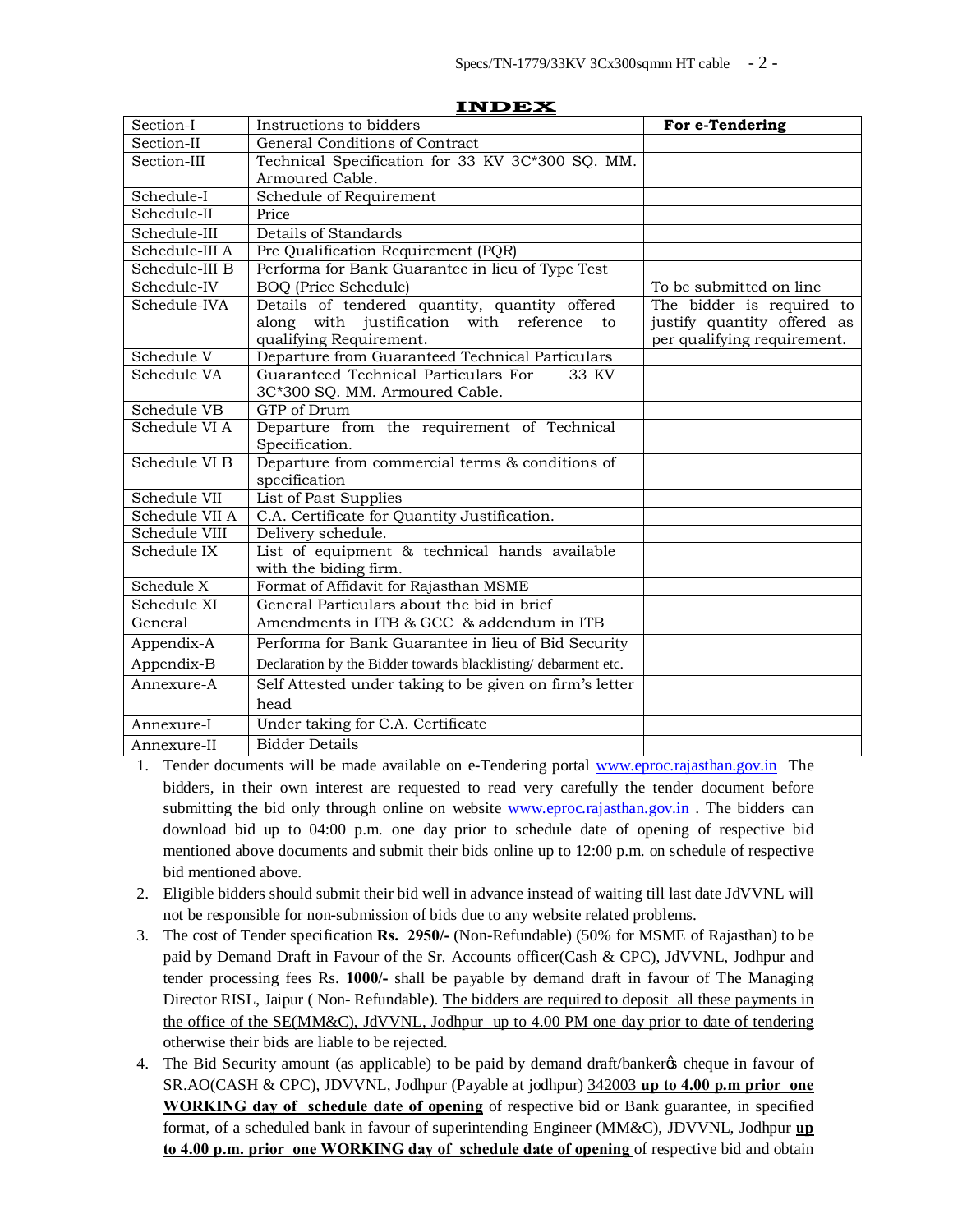a receipt/acknowledgement thereof. No other mode of deposit shall be accepted. At the time of depositing the Bid Security amount or Bank Guarantee, the bidder shall also furnish self attested and duly attested by Notary, the documentary evidence of SSI/MSME unit of Rajasthan or of sick unit (as applicable). Along with affidavit as per schedule X on non-judical stamp of Rs. 100.

The Bank Guarantee against Bid Security be issued by Nationalized / Scheduled Bank. The same may be accepted after confirmation by issuing Bank. If any Bid Security Bank Guarantee is not in proper format / not confirmed by the issuing Bank the same would not be accepted and the bidder would be immediately sorted out from bid process.

.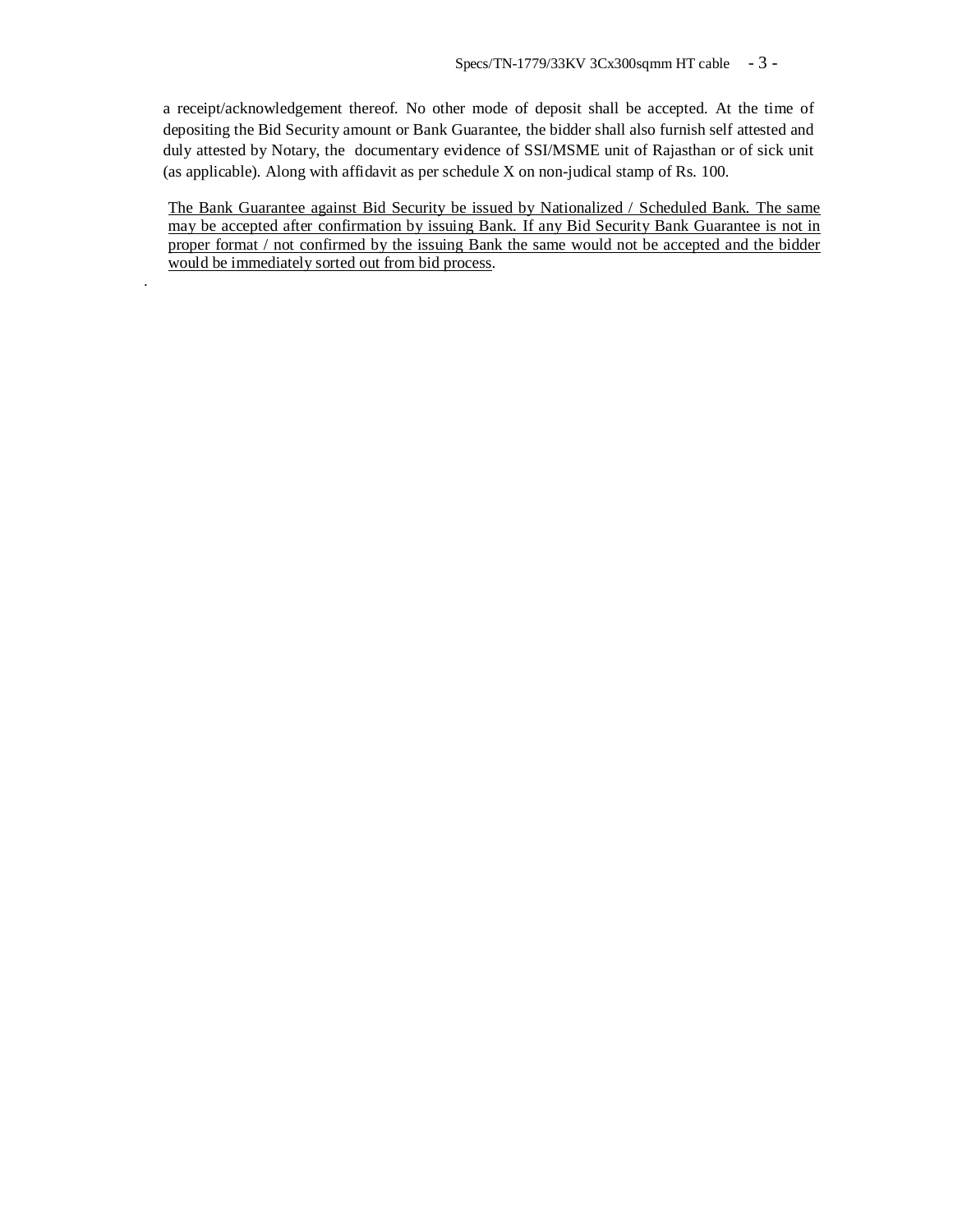# **SECTION – III**

## **TECHNICAL SPECIFICATION AND SCHEDULE OF REQUIREMENT FOR SUPPLY OF 33KV CROSS-LINKED POLYETHYLENE (XLPE) INSULATED POWER CABLES AGAINST TN-1779**

## **1. SCOPE:**

**1.1** This section provides for manufacture, testing before dispatch, supply and delivery F.O.R. destination of **ISI Marked** 33 KV Aluminium conductor Screened, Cross linked Polyethylene (XLPE) Insulated Armoured Shielded PVC Sheathed cable of rated voltage 33KV (earthed system) conforming to **IS:7098 (Part-II/1985)** with latest amendment. The requirement of 33 KV Power XLPE Armoured Cables shall be as per schedule of requirement Annexed with this section at **Schedule-I**. It may be noted that the requirement indicated in the schedule is tentative  $\&$  may vary at the time of placement of order.

The 33 KV Aluminium Conductor, Screened CROSS-LINKED POLYETHEYLENE (XLPE) INSULATED Armoured Shielded PVC Sheathed Power cable shall be **ISI marked. The bidder should be a manufacturer of tendered item. The offers from Sole Selling Agents / Authorised Dealers shall not be entertained.**

#### **NOTE:-**

 The Manufacturer shall manufacture the 33 KV **Power Cable with CCV Line** Process only and offer from other type of manufacturing process (Syoplas) shall not be considered.

The bidder must possess valid ISI License for the bid item. **The technical bid of the bidder shall be considered for opening in the absence of non-furnishing of above required ISI License along with the bid. However, Price bid of the responsive bidder shall only be opened if bidder furnishes above valid BIS License up to the official working hours of one working day prior to the schedule / notified date of opening of price bid along with undertaking on NJS of Rs. 100.00 duly notorised that BIS License so furnished is valid till date and same has not been withdrawn/cancelled by Bureau of Indian Standard, failing which price bid of the bidder shall not be opened**.**. Similar undertaking of validity of BIS License be also furnished by the bidder who furnishes BIS License along with Technical Bid. The firm must possess ISO-9001 or above certification.**

#### **2**. **STANDARDS:**

 Unless otherwise stipulated in this specification the following standards with latest amendments shall be applicable. Any departure from the Standards be indicated in **Schedule-III.**

|    | i) $IS:7098(Part-II)$ | : Cross linked Polyethylene Insulated PVC sheathed cable<br>for voltage from 3.3 KV upto & Including 33 KV. |
|----|-----------------------|-------------------------------------------------------------------------------------------------------------|
|    | ii) $IS:8130$         | : Conductors for Insulated Cables.                                                                          |
|    | iii) IS:5831          | : PVC insulation and sheath of Electric cables.                                                             |
|    | iv) IS:3975           | : Mild steel wires, strips and tapes for armouring cables.                                                  |
| V) | IS:10810              | : Methods of test for cables.                                                                               |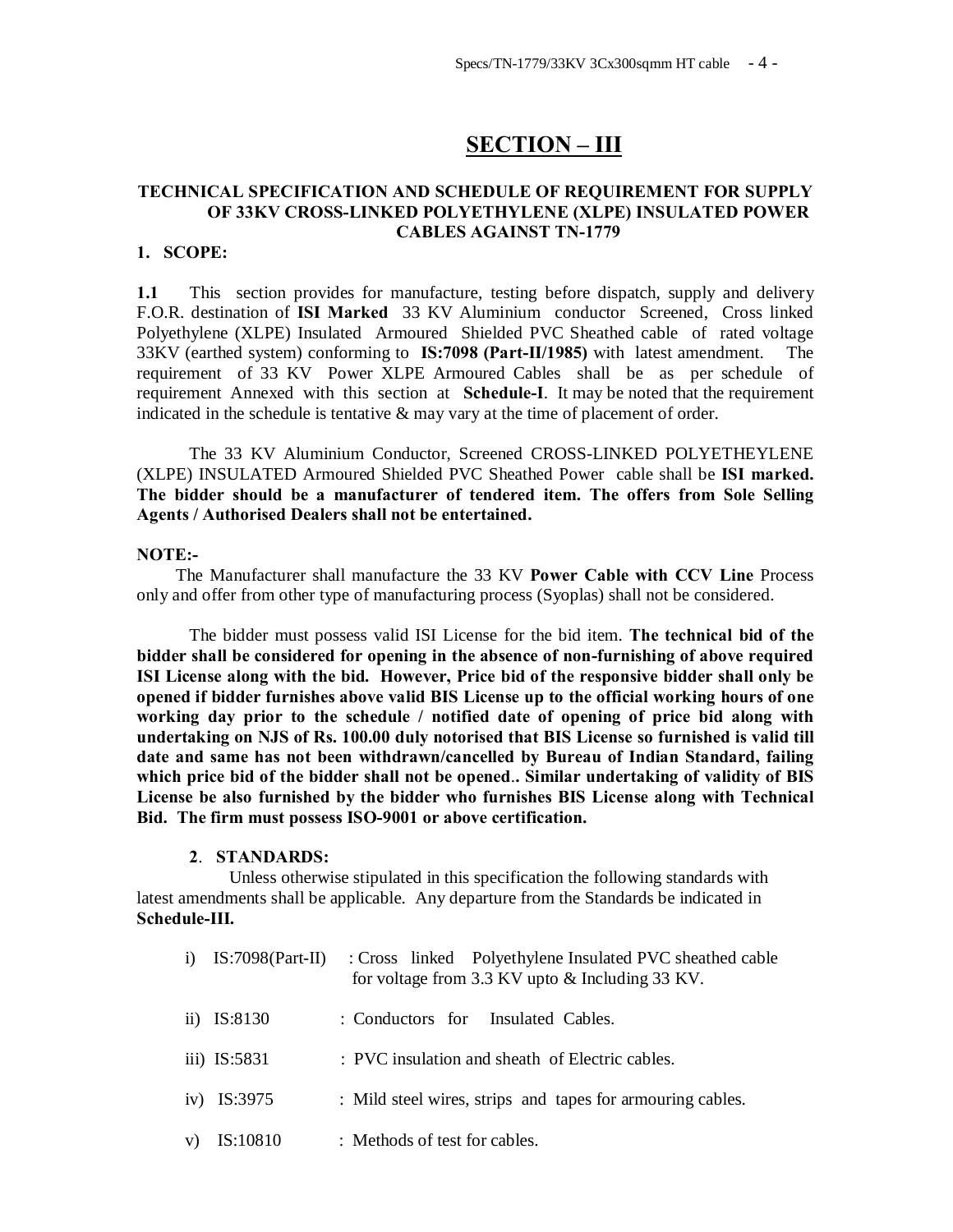vi) IS:10418 : Drums for Electric Cables

## **3**. **CLIMATIC CONDITIONS**:

| i)            | Peak ambient temperature in shade.                                    | 50 Deg.C       |
|---------------|-----------------------------------------------------------------------|----------------|
| $\mathbf{ii}$ | Maximum average ambient temperature in a 24 hours<br>period in shade. | 40 Deg.C       |
| iii)          | Min. ambient air temperature in shade                                 | $(-)5$ Deg.C   |
| iv)           | attainable<br>Maximum temperature<br>by an object<br>exposed to sun.  | 60 Deg.C       |
| V)            | Maximum relative humidity                                             | 100%           |
| vi)           | Average number of thunder storm days per annum                        | 40             |
| vii)          | Average number of rainy days per annum.                               | 100            |
| viii)         | Average annual rainfall                                               | 10 to 100 cm   |
| ix)           | Number of months of tropical monsoon conditions                       | 4 months       |
| X)            | Maximum wind pressure.                                                | 100 Kg/ Sq. mm |
| xi)           | Altitude not exceeding                                                | 1000 M         |

#### **4. GENERAL REQUIREMENT:**

**4.1** The 33 KV power cable shall be **ISI Marked** Aluminium conductor screened cross linked polyethylene insulated armoured shielded and over all PVC sheathed. The 33 KV XLPE Cable shall conform to IS: 7098 (Part-II)/1985 with latest amendments **shall bear ISI Certification mark.** The cable shall be capable of withstanding the normal stresses associated with transportation, erection, reeling and unreeling operations without getting deformed.

**4.2** The 33KV XLPE Cable shall be suitable for the following conditions of laying:

- i) Laid directly in ground.
- ii) Installed outdoor in free air in vertical position.
- iii) Drawn into underground ducts.

**4.3** The 33 KV XLPE Power Cable shall be suitable for use where combination of ambient temperature and temperature rise due to load results in conductor temperature not exceeding 90 degree C. under normal operation and 250 degree C under short circuit conditions.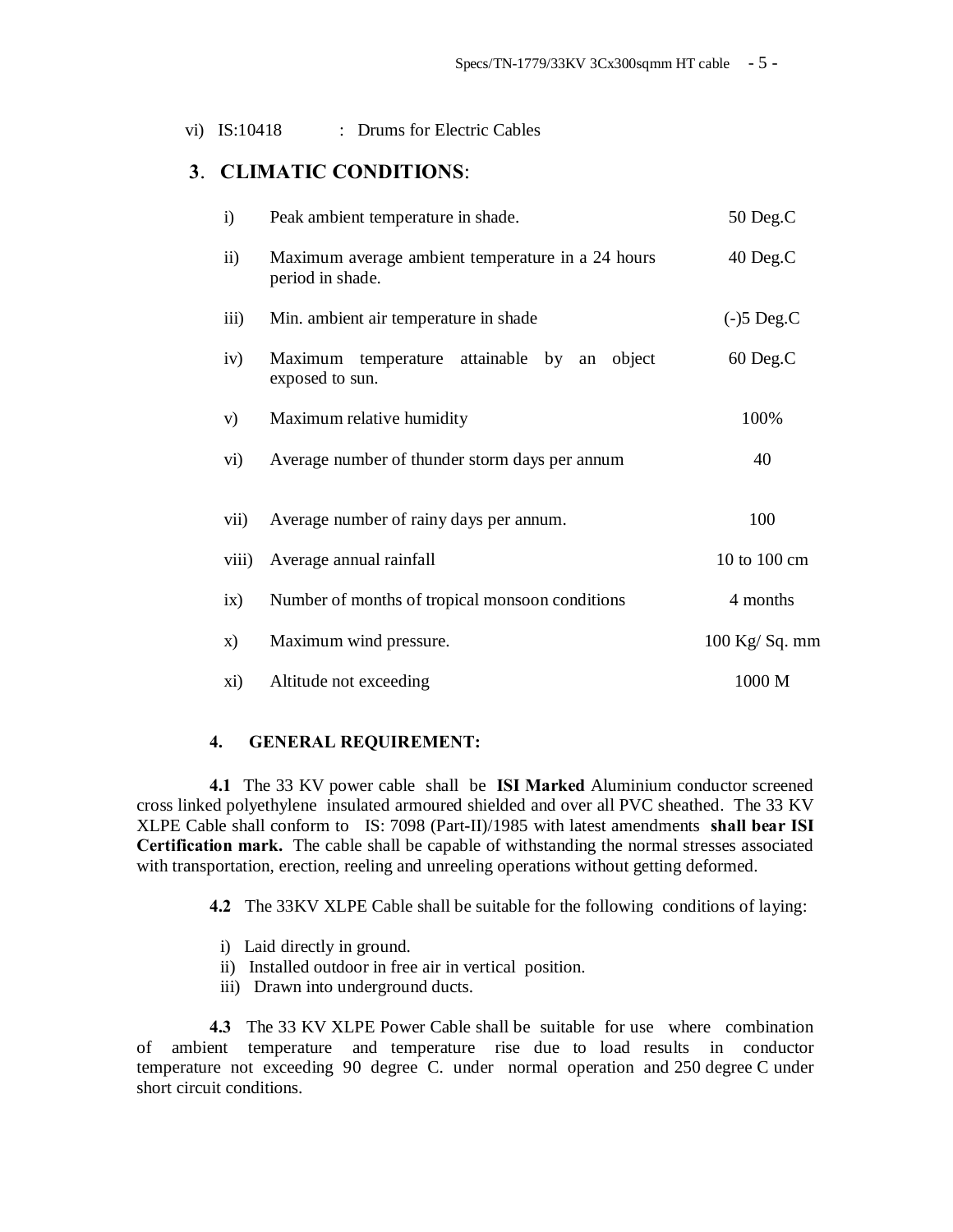**4.4** The cable shall be used on 33 KV earthed system. The cables shall be suitable for continuous operation at a power frequency voltage 10% higher than rated voltage.

## **5.0 MATERIAL:**

## **5.1 CONDUCTOR:**

 The conductor shall be composed of aluminium wires complying with the requirement of **Class-2 of IS: 8130/1984 with latest amendment** .

## **The bidder must guarantee the minimum weight of Aluminium in Kg/Km corresponding to nominal cross sectional area of conductor as mentioned in the G.T.P.**

#### **5.2 INSULATION:**

 The insulation shall be cross linked polyethylene conforming to the requirement given in Table-1 of **IS:7098(Part-II)/1985 with latest amendment.**

## **5.3 SCREENING:**

The screening shall consist of one or more of the following:

- i) Non-Metallic semi conducting tape.
- ii) Non-Metallic semi conducting compound and
- iii) Non-Magnetic Metallic tape wire, strip or sheath.

#### **5.4 FILLERS AND INNER SHEATH:**

- **5.4.1** The filler and inner sheath shall be of the following:
	- a) Vulcanized or Un-vulcanized rubber or
	- b) Thermoplastic material.

 **5.4.2** Vulcanized or Un vulcanized rubber or Thermoplastic material used for inner sheath shall not be harder than **XLPE and PVC** used for insulation and outer sheath respectively. The filler and inner sheath material shall be chosen to be compatible with the temperature rating of the cable and shall have no deleterious effect on any other components of the cable.

**5.4.3** The Central hole / void, if any, of the cable shall be invariably filled with suitable filler material so that there is no gap in the centre.

#### **5.5 ARMOURING:**

**5.5.1** The Armouring shall be of Galvanized Steel Strip.

**5.5.2.** Galvanized steel strips shall comply with the requirements of IS:3975/1979 with latest amendments.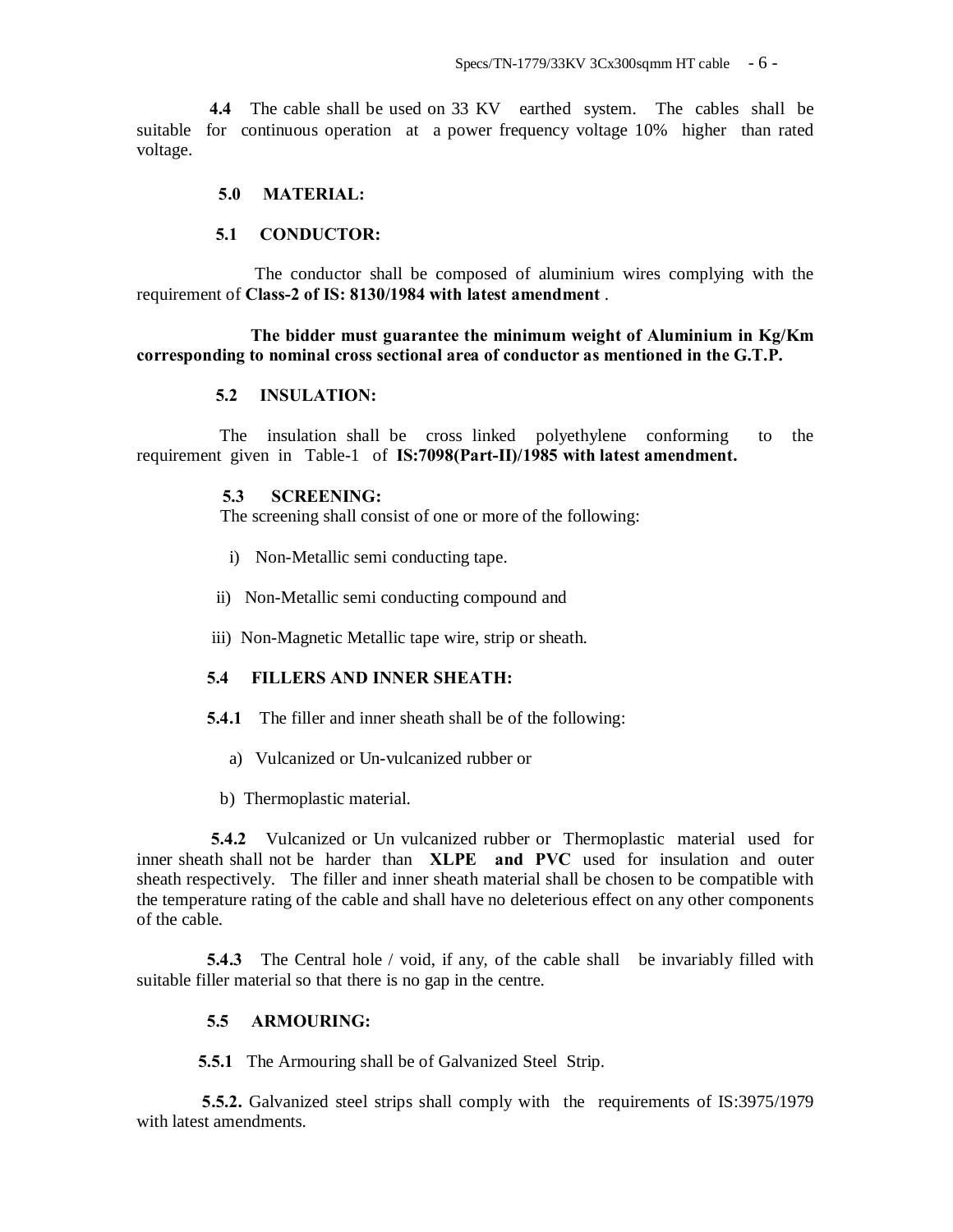#### **5.6 OUTER SHEATH:**

 **5.6.1** The outer sheath shall be of Poly Vinyl Chloride (PVC) compound conforming to the requirement of type **ST-2 of IS:5831/1984 with latest amendment.**

#### **6. CONSTRUCTION:**

#### **6.1 CONDUCTOR:**

 The Conductor shall be of stranded construction complying with Class-2 of IS:8130/1984 with latest amendments. The aluminium shall be reasonably uniform in size and shape and its surface be free from any sharp edges.

## **6.2 CONDUCTOR SCREENING:**

 The conductor screening shall be provided over the conductor by applying nonmetallic semi conducing tape or by extrusion of semi conducting compound or a combination of the two.

#### **6.3 INSULATION:**

 The Conductor (with screen) shall be provided with cross linked polyethylene (XLPE) insulation applied by extrusion. The insulation shall be so applied that it fits closely on the conductor (or conductor screening) and it shall be possible to remove it without damaging the conductor. The thickness of insulation and tolerance of thickness of insulation shall be as per Clause No.11 of **IS:7098 (Part-II)/1985** with latest amendments**.**

## **6.4 INSULATION SCREENING:**

 **6.4.1** The insulation screening shall consist of two parts namely metallic and nonmetallic.

 **6.4.2** Non-metallic part shall be applied directly over the insulation of each core and shall consist of either a semi conducting tape or extruded semi conducting or a combination of the two or either material with a semi conducting coating.

 **6.4.3** Metallic part shall consist of either tape or braid or concentric serving of wires or a sheath should be non-magnetic and shall be applied over the non metallic part.

#### **6.5 CORE IDENTIFICATION:**

 The core identification shall be done as per Clause-13 of IS:7098 (Part-II)/ 1985 with latest amendments.

## **6.6 LAYING UP OF CORES:**

 The Cores (with screening) shall be laid together with a suitable right hand lay. Wherever, necessary the interstices shall be filled with non-hygroscopic material.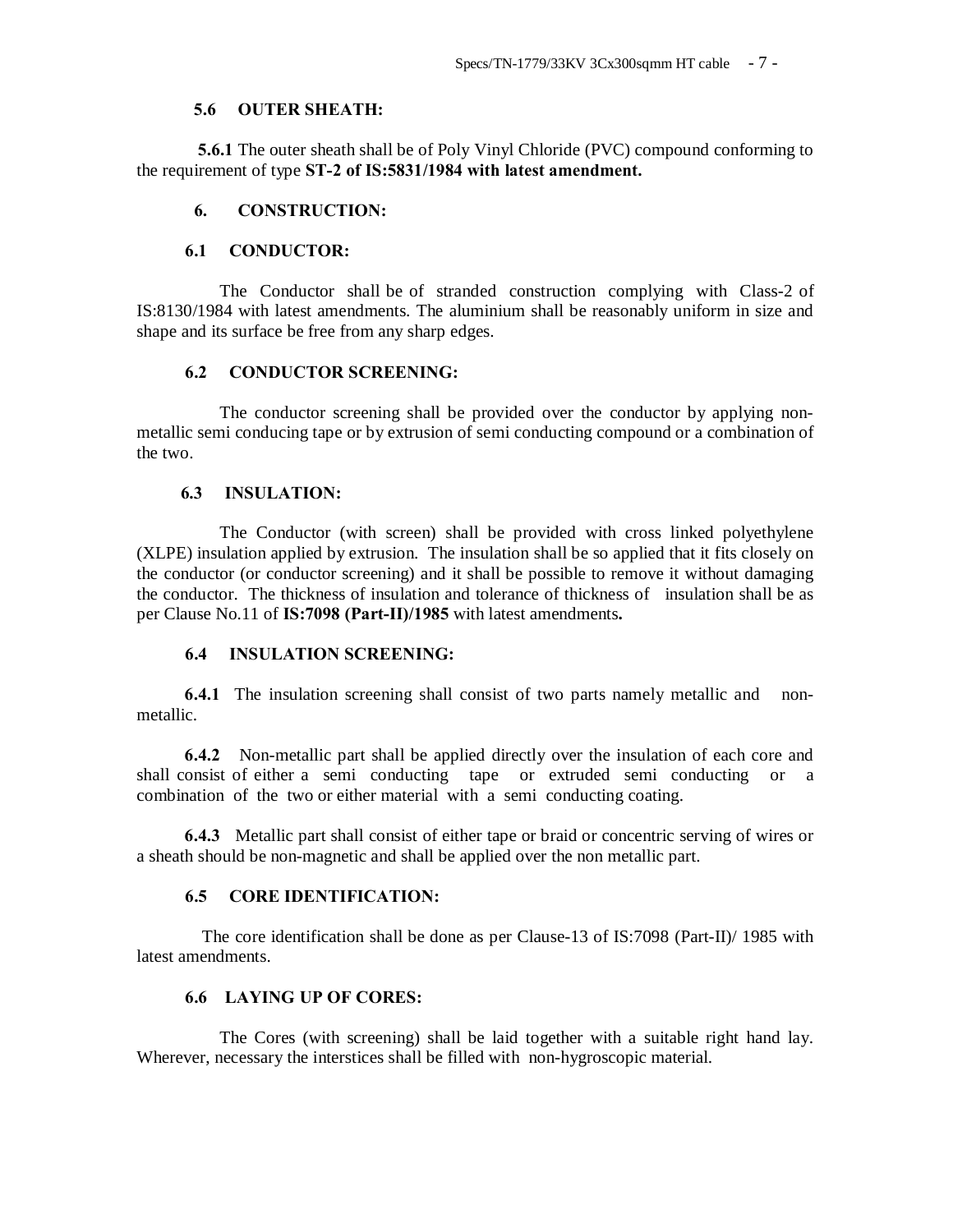#### **6.7 INNER SHEATH (COMMON COVERING):**

 The laid up core shall be provided with inner sheath applied either by extrusion or by wrapping. **However, application of inner sheath by EXTRUSION shall be preferred.** It shall be ensured that the shape is as circular as possible. The inner sheath shall be so applied that it fits closely on the laid up cores and it shall be possible to remove it without damage to the insulation. The thickness of inner sheath shall be as per **Clause No.15.3** of IS: 7098 (Part-II)/ 1985 (with latest amendments).

#### **6.8 ARMOURING:**

The armouring shall be applied over the inner sheath. The Galvanized Steel Armoured strips shall be applied as closely as possible with a coverage of not less than 90%.

The direction of lay of the Armour shall be left hand. A binder tape may be applied on the armouring. The dimensions of the galvanized steel strips shall be as specified in Table-4 of IS:7098 (Part-II)/1985 with latest amendments. The joints in Armour strips if any shall be made by brazing or welding and the surface irregularities shall be removed. A joint in any strip shall be at least 300 mm. from the nearest joint in any other armour strips in the completed cable.

## **6.9 OUTER SHEATH:**

 **6.9.1** The outer sheath shall be applied by extrusion over the armouring. The colour of outer sheath shall be black.

**6.9.2** The thickness of the outer sheath shall be as per **Clause No.17.3** of IS: 7098 (Part-II)/1985 with latest amendments.

#### **7. TYPE TESTS:**

**7.1** The material offered, shall be fully type tested as per relevant standard of specification of IS:7098 (Part-II/1985) amended up to date. **The bidder must furnish type test reports of similar rating & design of tendered material along with bid as detailed at Schedule-IIIA "Pre-Qualification Requirement".** The following shall constitute type tests:

a) Tests of Conductor:

- i) Annealing test (for copper)
- ii) Tensile test (for aluminium) **(N/A, as per IS)**
- iii) Wrapping test (for aluminium) **(N/A, as per IS)**
- iv) Conductor Resistance Test
- b) Tests for armouring wires/strips.
- c) Tests for thickness of insulation and sheath.
- d) Physical tests for insulation:
- i) Tensile strength and elongation at break.
- ii) Ageing in air oven.
- iii) Hot set test.
- iv) Shrinkage test.
- v) Water absorption (gravimetric).
- e) Physical test for outer sheath: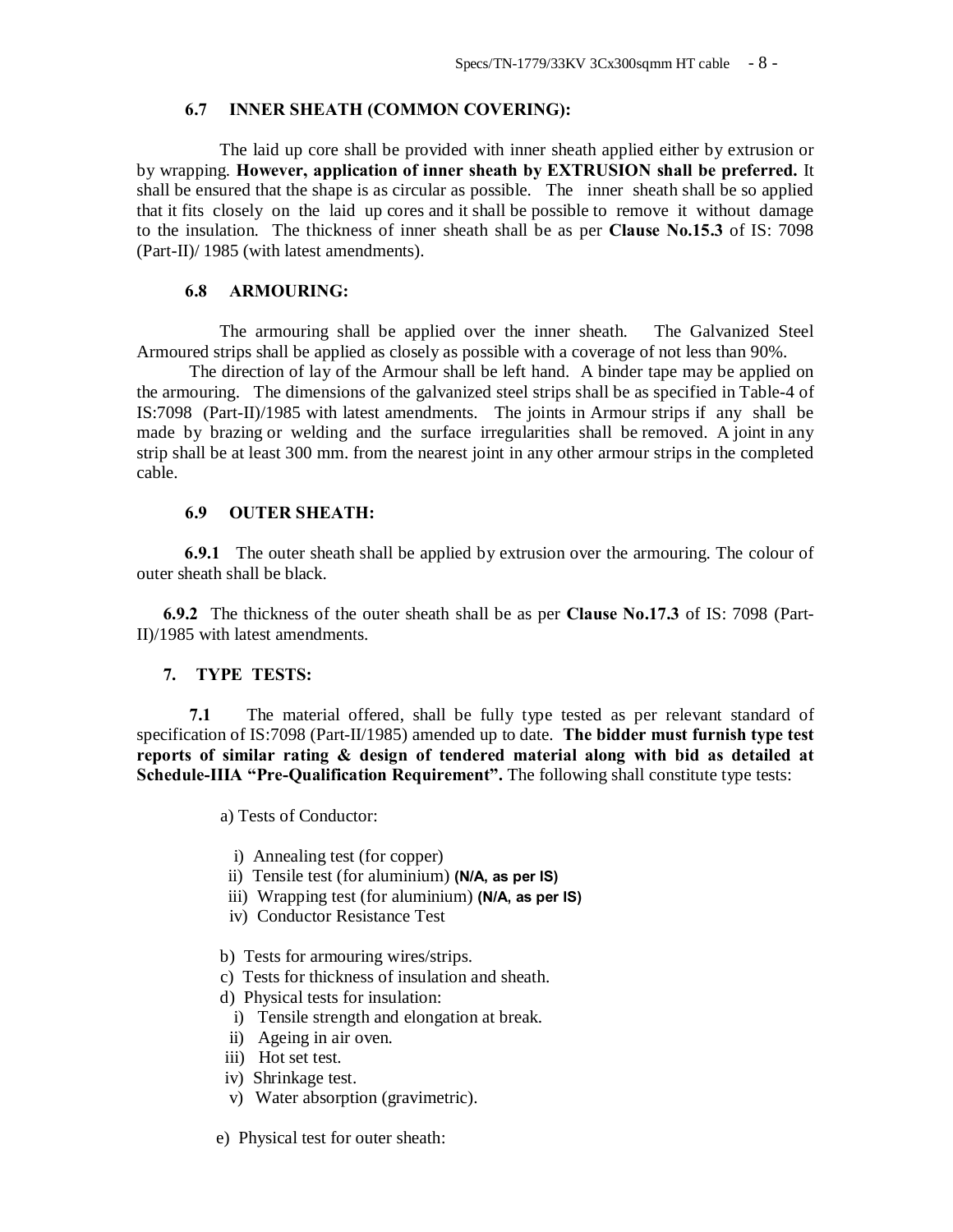- i) Tensile strength and elongation at break.
- ii) Ageing in air oven.
- iii) Shrinkage test.
- iv) Hot deformation.
- f) Partial discharge test.
- g) Bending test.
- h) Dielectric power factor test:
	- i) As a function of voltage.
	- ii) As a function of temperature.

i) Insulation resistance (volume resistivity test).

- j) Heating cycle test.
- k) Impulse withstand test.
- l) High voltage test.
- m) Flammability test.

**7.2** However, the purchaser reserves the right to demand repetition of same or all the type tests in presence of purchaser  $\alpha$  representative.

 **7.3** The bidder must also clearly indicate various testing facilities available at their works for testing the material as per relevant standards. In case of otherwise particulars of the place where such testing is proposed to be conducted during the course of inspection shall be indicated with the offer.

#### **8. INSPECTION (TEST BEFORE DISPATCH):**

**8.1** The inspection may be carried out by the purchaser at any stage of manufacturer. The Inspection & Testing shall be governed by Clause No. **1.27 of Section-II** (General Conditions Of Contract). Acceptance of any equipment / material under this specification by the purchaser shall not relieve the supplier of his obligation of furnishing equipment in accordance with the specification and shall not prevent subsequent rejection if the equipment/material is found to be defective. The following **Acceptance tests** as per Clause No.18.2 of IS:7098(Part-II)/1985 shall be conducted in presence of the purchaser's authorized representative /agency on each lot of offered cables:

- i) Tensile Test.
- ii) Wrapping Test.
- iii) Conductor Resistance Test.
- iv) Test for thickness of insulation & sheath.
- v) Hot Set Test for insulation.
- vi) Tensile strength & elongation at break test for insulation and sheath.
- vii) Partial Discharge Test (for screened cables only).
- viii) High voltage test and
- xi) Insulation resistance (Volume resistivity) Test.
- x) Test for Armour:
	- a) Verification of Dimension of Strip.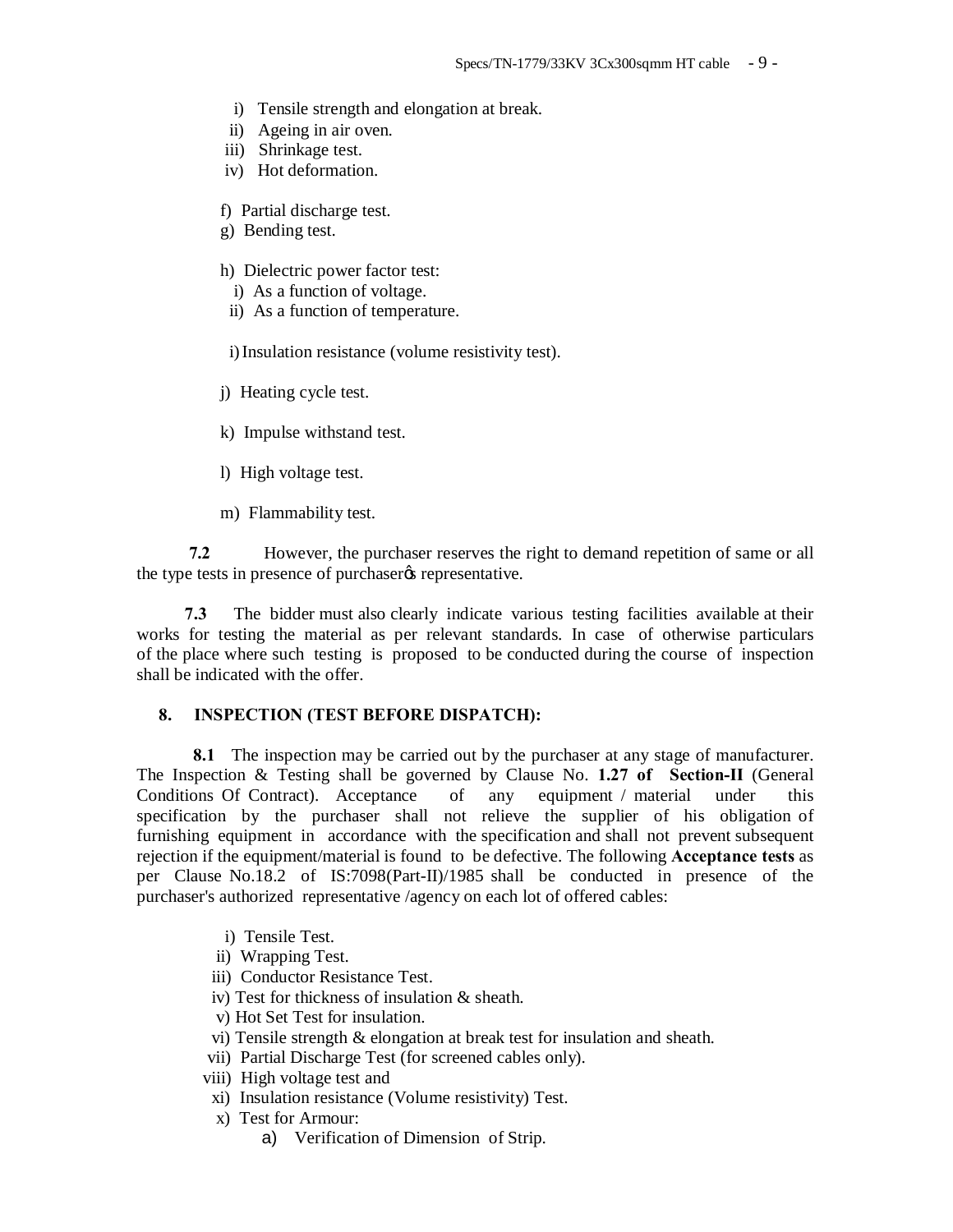- b) Tensile Strength & elongation at break.
- c) Uniformity of Zinc Coating.
- d) Weight of Zinc Coating.
- e) Winding Test on Armour.
- f) Resistivity Test on Armour.
- g) Verification of armouring coverage i.e. not less than 90%..

 Cold impact test for outer sheath (IS:5831/1984) shall constitute the optional test and shall be conducted on first lot of the offered cables of each size as per Clause No.18.4 of S:7098(Part-II)/1985 with latest amendments.

## **8.2 ROUTINE TEST:-**

The following shall constitute routine tests:

- a) Conductor resistance test
- b) Partial discharge test
- c) High voltage test.

 **8.3 The bidder shall furnish Packing list mentioning serial Nos. of Drums, length in each drum, gross weight of drum without lagging alongwith inspection offer duly signed by the authorized representative of the firm.** The purchaser reserves the rights to insist for witnessing the acceptance / routine tests of the bought out items.

 **8.4 At least 5%** of total numbers of drums subject to minimum of two (2) in the lot put up for inspection shall be selected at random to ascertain the length of cable by the following method.

 $\delta$ At the works of manufacturer of the cable shall be transferred from one drum to another for checking any manufacturing defects in the cable, at the same time measuring its length with the help of the graduated pulley and cyclometer. The difference in average length thus obtained from the declared length by the supplier in the packing list shall be applied to all the drums if the cable is found short during checking the sample lot  $(s)$ . $\ddot{o}$ 

 **8.5** The supplier shall present the latest Calibration Certificate(s) of testing instruments / equipments to be used for the testing of the material covered in the Purchase Order to the authorized inspecting officer/ inspecting agency of the purchaser. The testing instruments/ meters/ apparatus etc. should be got calibrated by the supplier from time to time from Govt. Laboratory or any independent test laboratory/house having valid accreditation from National Accreditation Board for Testing and Calibrating Laboratories for the testing equipments / original manufacturer having trace ability to NABL/NPL or equivalent.

**8.6** The calibration certificate(s) should not in any case be older than one year at the time of presenting the same to the inspecting officer/ inspecting agency of the purchaser. The testing instruments/ equipments should be duly sealed by the Calibrating Agency and mention thereof shall be indicated in the calibration certificate(s).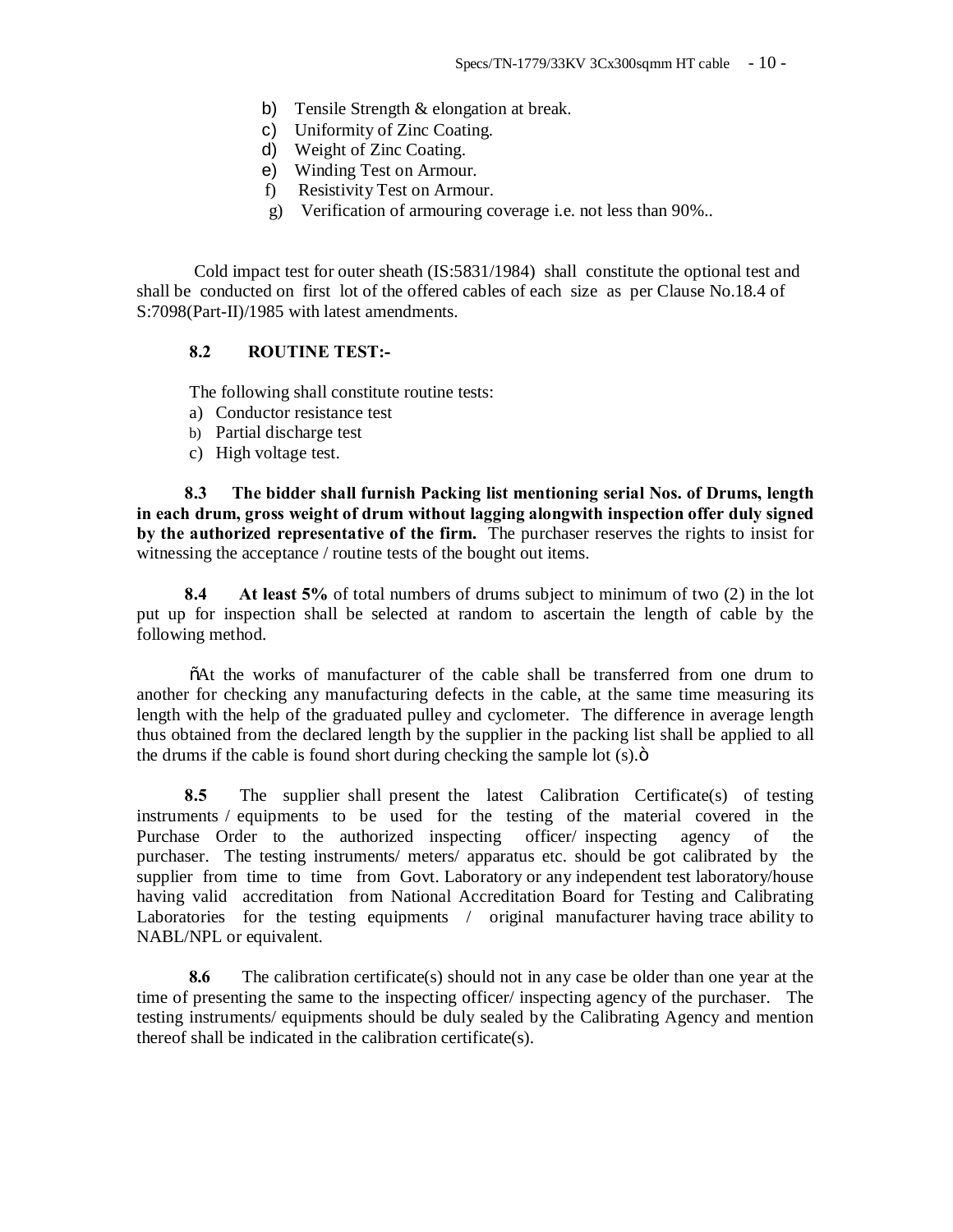## **8.7 TYPE TESTS ON SAMPLE(S) TO BE SELECTED FROM MATERIAL RECEIVED IN STORE:**

**The first offered lot shall not be less than 10% of ordered quantity of each size of HT Power Cable or minimum quantity of 1 Km. of each size of HT Power Cable whichever is higher.**

If the bidder has already got conducted the requisite type test from the  $1<sup>ST</sup>$  lot of material received in Nigam's Store against any previous / earlier tender of **JdVVNL** and such Type Test reports are valid i.e. not older than **5 Years** on the date of opening of Techno-Commercial Bids, then the requirement of conducting Mandatory Type Test on the sample selected from 1<sup>st</sup> lot of supply received in Nigamos Store is RELAXED. For this purpose date of conducting type test will be considered.

## **ALTERNATIVELY**

 In case the bidder do not meet the above requirement then One sample of 15 Mtr. Length from the 1<sup>st</sup> Lot of each size of HT POWER Cable as received in purchaser's store shall be selected and sealed in the presence of representative of supplier for getting it Type Tested at Govt. / Govt. approved / Govt. Recognized / NABL accrediated Laboratory / ILAC Accrediated Laboratory.ö

However, suppliers own lab shall not be considered for the purpose of type test reports. **The selected and sealed sample for type test shall be identified by providing Polycarbonate Seals on both ends of cable and two stickers seals provided along the length of the cable.**  The transportation charges of sample from store to test house shall be borne by NIGAM, whereas the charges incurred towards type test of the material at test house shall be borne by the Supplier. **The testing charges should be remitted through D.D. in favour of Test House. The name of the Test House shall be intimated separately.**

#### **The bidder shall have to deposit type test charge(s) immediately with the supply of 1stlot . If the type test charge(s) are not deposited then acceptance of 2nd offered lot shall be at the discretion of purchaser.**

#### **In case sample from first lot fails then**:

 a) Supplier shall have to replace the full quantity of the respective inspected lot supplied to various stores and lying unused at stores.

b) For the quantity already utilized against the order in field a deduction of  $\omega$  30% (Thirty Percent) of f.o.r. destination price of the material supplied shall be made.

 c) Sample from next lot shall be selected again for type test. All test charges incurred towards type test of the material for second time shall be borne by the Supplier.

 d) The supplier shall have to pay the type test charges again for testing of fresh sample for which the testing charges should be remitted through D.D. in favour of Test House.

In case sample again fails in the type test then:

a) The quantity lying unused at various stores shall be rejected.

b) For the quantity already utilized against the order in field a deduction of @ 30% (Thirty Percent) of F.O.R. destination price of the material supplied shall be made.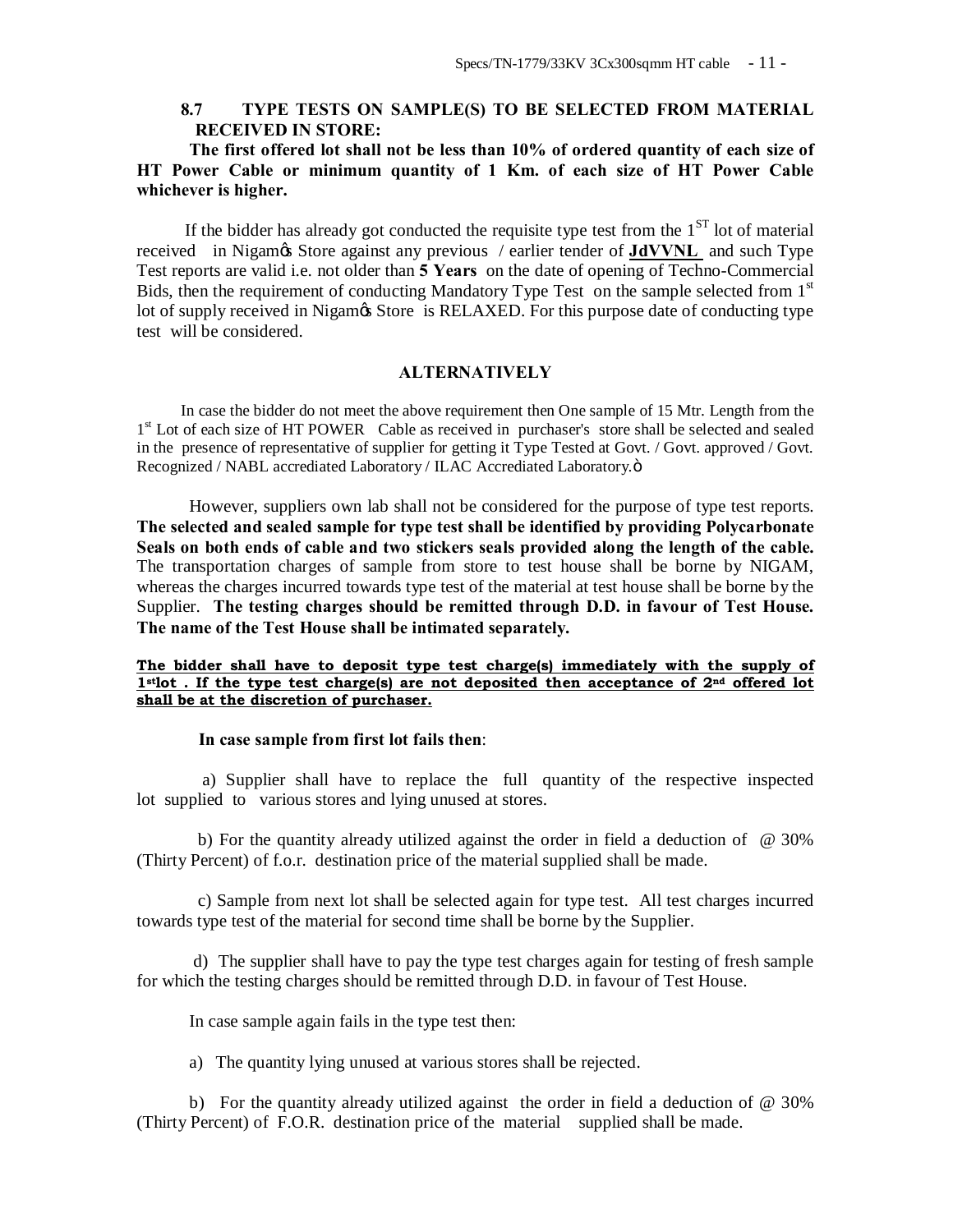c) Further supplies shall not be accepted.

**"At the option of purchaser, the material received in the stores may be utilized in the field after receipt of successful test report from CTL, Jodhpur for the mandatory test checking on the samples selected from the material received at stores against first lot and subsequent lot(s) in anticipation of successful type test report(s)."**

#### **NOTE:**

**1. The 70% payment shall be released after receipt of successful Test reports from CTL, Jodhpur for the mandatory test checking on the samples selected from the material received at stores against first lot and subsequent lot(s) in anticipation of successful type test reports.**

**2. The balance 30% payment shall be released after receipt of successful type test reports on the samples selected from the material received in the stores.**

## **8.8 TEST CHECKING OF MATERIAL AT STORES:**

**i) Sample drums from the material received at stores shall be selected for testing at CTL as per sampling plan given hereunder in presence of firm's representative. The selected sample drum / drums shall be transported to CTL by concern S.S. / ACOS of Nigam.**

**ii) The selected sample drum for CTL testing shall be identified by the seals provided by Inspecting Officer / Inspecting Agency during pre-dispatch inspection at firms works and these sealing details shall be invariably mentioned in the selection Memo by the nominated officers of Nigam.**

**iii)** The tests in the Nigam Testing laboratory (CTL) shall be conducted in the presence of representative of supplier for which a 7 days notice shall be issued through Fax / Speed Post stating Date & Time to the firm, so that supplier can depute their representative to witness the test. In case the supplier or his representative does not turn up the testing shall be proceeded  $\&$ completed. **The payment shall be released only after receipt of successful test reports** for the samples selected at purchaser to stores for mandatory test checking on the samples to be selected from material received at Nigam& stores by officers to be nominated by Circle SE& for testing at CTL.

#### **iv) SAMPLING:**

 One number Drum out of each lot / sub-lot of 25 Nos. Drums or part thereof for the material received in Stores of Nigam.

 **v) TESTS:** The following tests shall be carried out as per relevant clause of latest IS on each selected drum by drawing sample of 10 Mtr. at CTL from random distance during rewinding:

- a) Rewinding test (Measurement of Length) & Checking of Manufacturing defects.
- b) Measurement of Resistance of conductor.
- c) Tensile strength & Elongation at Break Test for Insulation & Sheath.
- d) Test for Thickness of Insulation & Sheath.
- e) Hot Set Test.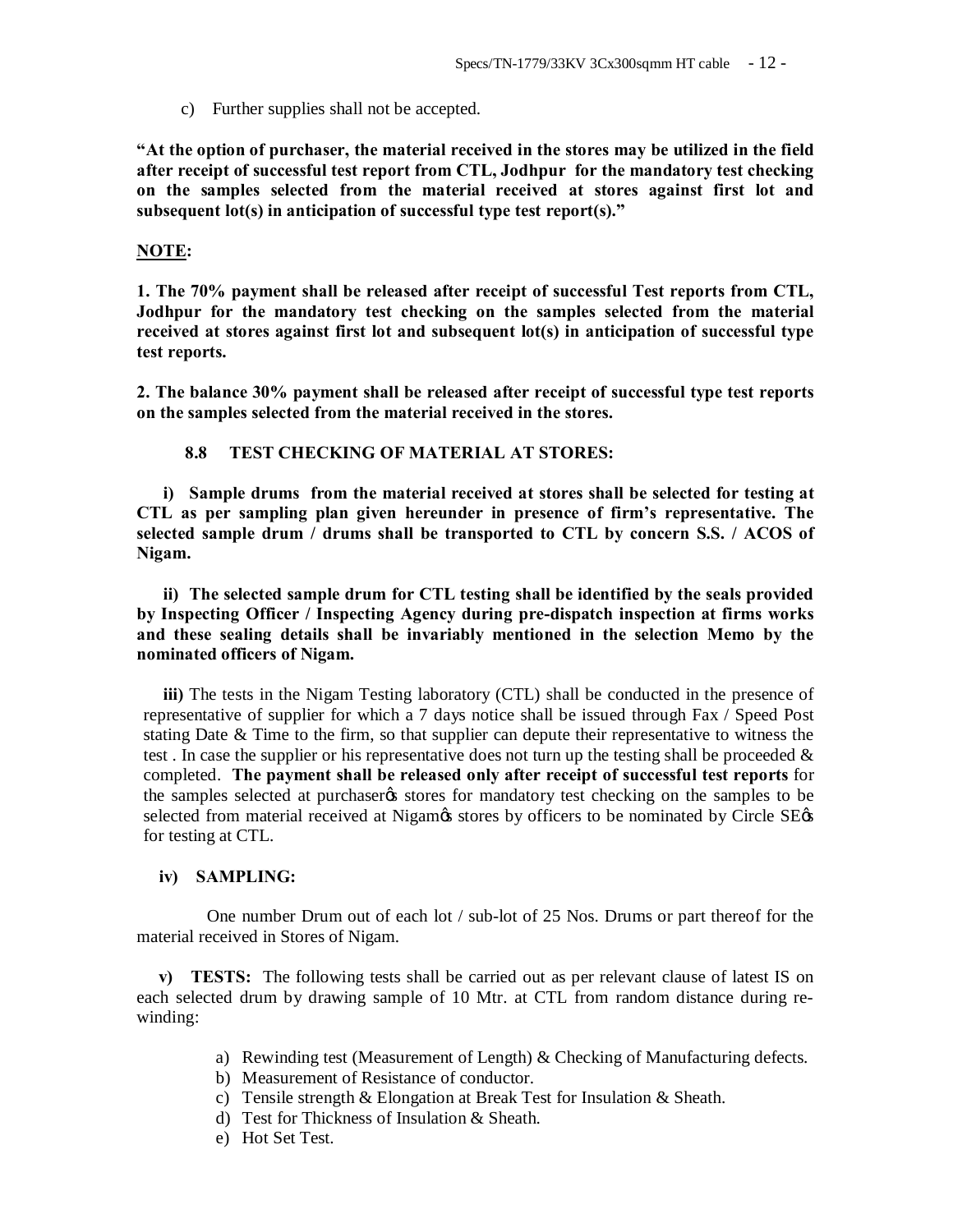- f) Test for Armour:
	- i) Verification of Dimension of Wire / Strip.
	- ii) Tensile Strength & elongation at break.
	- iii) Uniformity of Zinc Coating.
	- iv) Weight of Zinc Coating.
	- v) Winding Test on Armour.
	- vi) Resistivity Test on Armour.
	- vii) Verification of armouring coverage i.e. not less than 90%..
- g) Verification of Marking.

**In addition to above tests remaining acceptance tests as per relevant IS shall also be conducted at CTL provided the testing facility is available at CTL for these tests time to time. Only those tests shall be conducted for which testing facilities are available in NIGAM's Lab.**

#### **vi) CRITERIA FOR ACCEPTANCE:**

 a) If the measured conductor resistance of the sample(s) exceeds beyond 2% as per the resistance specified in the contract, the material shall be rejected and the same shall have to be replaced by the supplier.

 b) If the measured conductor resistance of the sample(s) exceeds the value specified in the contract but does not exceed by more than 2% of the resistance value specified in the contract, the material contained in the lot / sub-lot to which the sample belongs shall be accepted with a deduction  $\omega$  1.5% of the cost of cable for increase in resistance for every 1% or part thereof.

c) If the sample(s) fails in any other test, the material shall be rejected and shall have to be replaced by the supplier.

d) If the contractor / supplier fails to lift the material declared rejected or any part thereof from the consignee within a period of 15 days from the date of dispatch of information from the purchaser, the purchaser shall be entitled to effect recovery along with other actions as per Clause No. 1.62 of Section-II (General Condition of Contract).

e) The results of measurement of length test shall be made applicable to all drums contained in each lot / sub lot by making deduction of less length of cable in a Sample Drum.

### **8.9 TEST CHARGES :**

 All test charges incurred towards test checking of the material received in our stores shall be borne by the NIGAM.

## **9. CHALLENGE TESTING CLAUSE :**

 **The other manufacturer can also request challenge testing for any test based on specification. The challenger would request for testing with testing fee. The challenge test fee are proposed at least three time cost of testing. This is likely to deter un-necessary challenges. The challenger would have the opportunity to select the sample from the store and any such challenge should be made within the guarantee period. The party challenged, the challenger & the utility could witness the challenge testing. The challenged testing would cover all the type tests as per relevant IS.**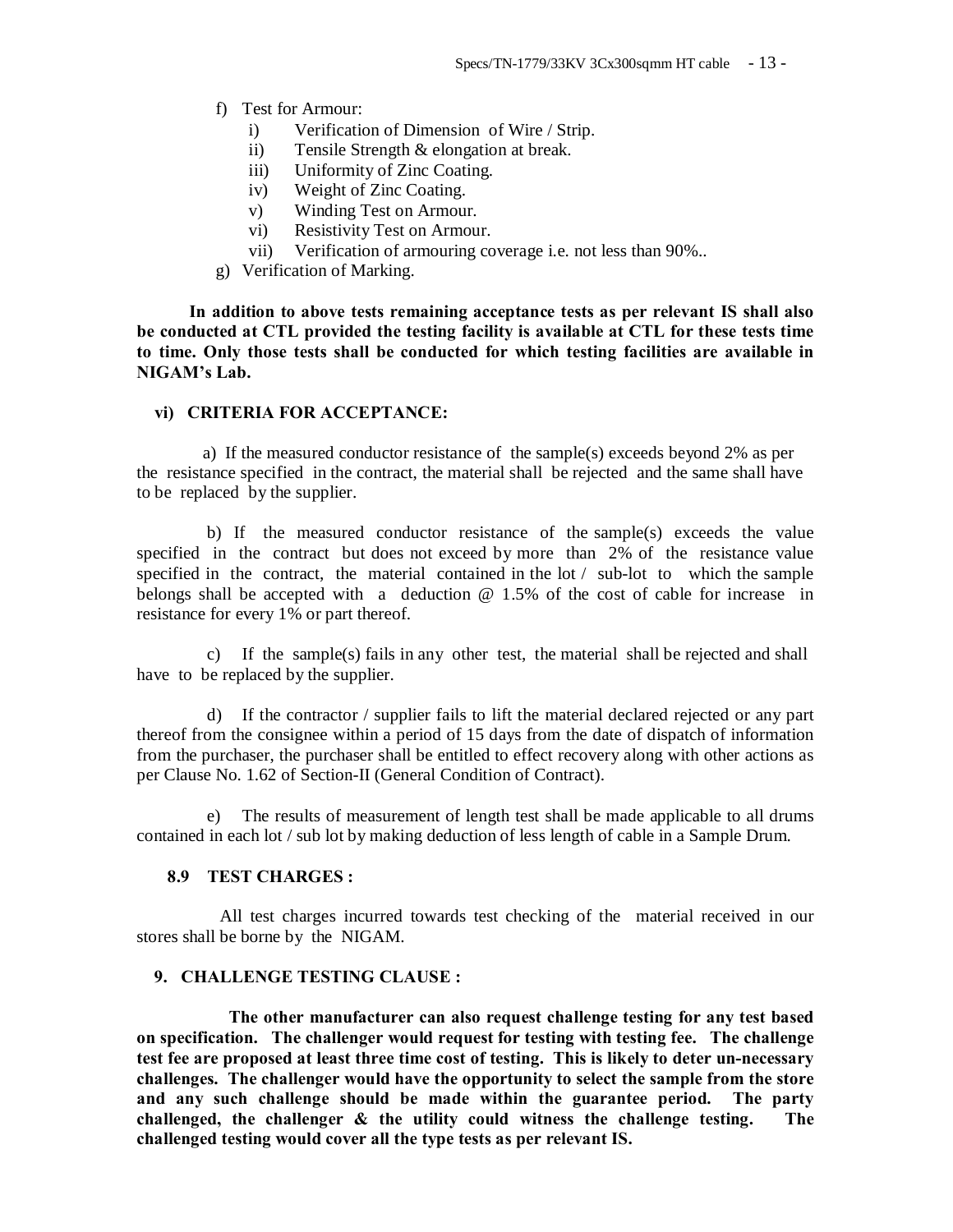**The challenge test could be conducted at NABL Accredited Laboratory like ERDA, CPRI, Bangalore / Muradnagar / Bhopal. If the values are within limit the products gets confirmed else not confirmed. If the product is not confirmed the manufacturer would pay the challenge fee and challenger would get the fee refunded. However, as a redressal system the challenger would be asked for fresh selection of two more samples from the stores and the same be tested in a NABL Laboratory (which shall be other than previously selected NABL Accredited Lab) at the cost of supplier in presence of party challenged, challenger and the utility. If any one or both samples does not confirmed the tests then the product is said to have failed the tests. In such cases, the manufacturer will be declared as unsuccessful manufacturer for the said product and balance supply shall not be availed and the order shall be cancelled with levy of maximum penalty.** 

## **10 IDENTIFICATION:**

- **10.1** The manufacturer shall be identified throughout the length of cable as per Clause No.20.1 of IS:7098(Part-II)/ 1985 with latest amendment .
- **10.2** The cable code employed shall be as per Clause No.20.3 of IS:7098 (Part-II) /1985 with latest amendment.

## **10.3 EMBOSSING:**

 The cable shall also be required to be embossed with the word `Name of manufacturer or Trade name, ELECTRIC/ Voltage Grade/ NAME OF DISCOM/ TNcable code, size of cable & year of manufacture at every meter length for which no extra charges shall be paid. **The cable should be ISI marked & same should be embossed on the outer sheath of every meter length of HT Cable.**

#### **11. MARKING:**

 **The progressive length of cable in meter shall be marked on the outer sheath of every meter length of HT Cable.**

## **12. PACKING AND MARKING:**

**12.1** The cable shall be wound on a non returnable wooden drum conforming to IS: 10418/1982 of suitable size. The ends of cables shall be sealed by means of non-hygroscopic material. Only one cable length shall be supplied on a drum. The cable can also be supplied on M-Steel Drums as per relevant ISS as applicable.

**12.2** The cable drums shall carry the following information either stenciled or painted.

- i) Manufacturer's name, Brand or trade mark.
- ii) Type of cable and voltage grade.
- iii) Number of cores.
- iv) Nominal cross-sectional area of the Conductor.
- v) Cable Code.
- vi) Length of cable on the drum.
- vii) Direction of rotation of drum (by means of an arrow).
- viii) Gross mass.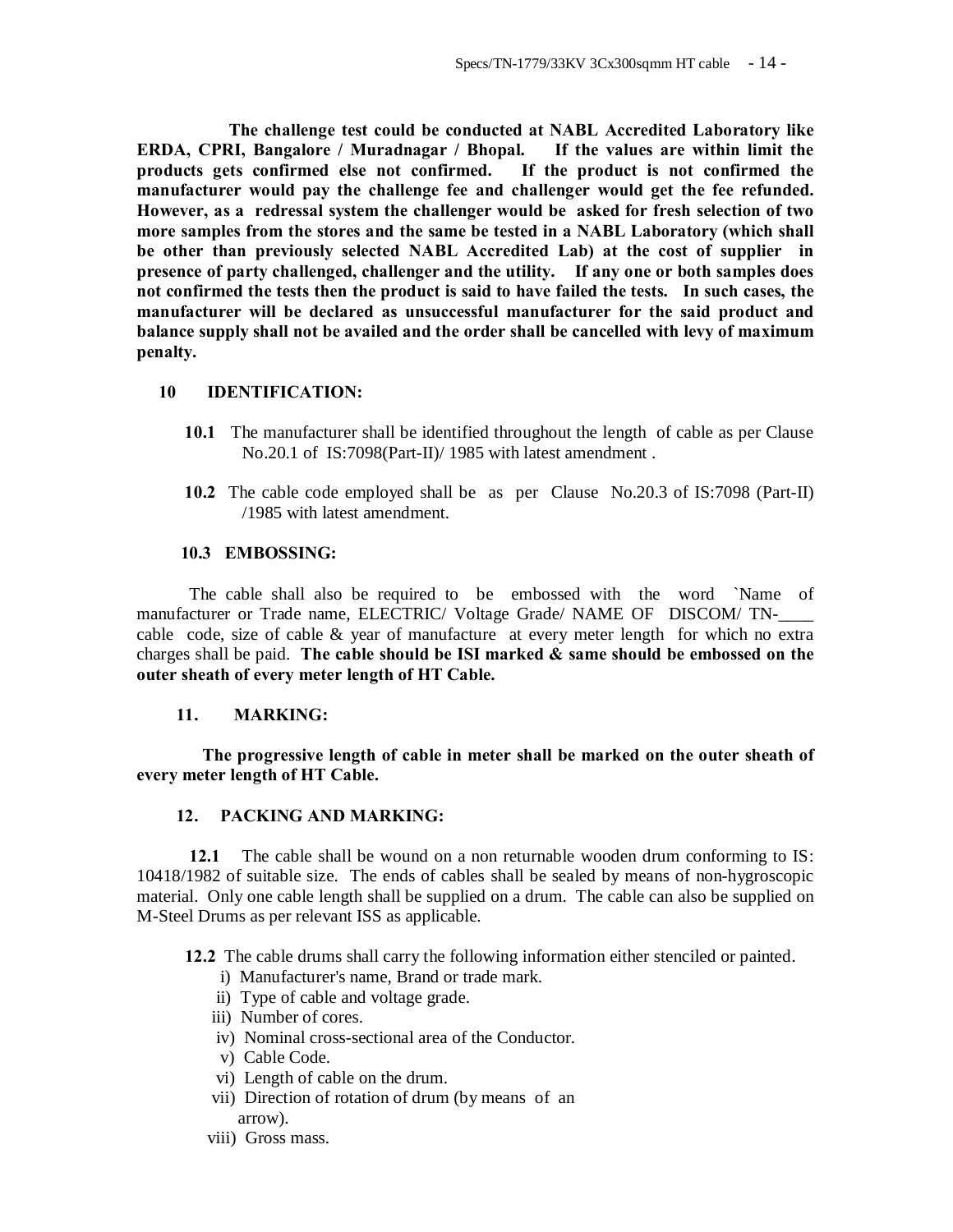- ix) Year of manufacture.
- x) ISI Certification mark.
- xi) Purchase order/bid No. and
- xii) Name of Consignee.

#### **13. STANDARD LENGTH:**

## **The cable shall be supplied in standard length of 250 Mtrs in one Drum for size 33 KV, 3CX300 Sq.mm.**

**13.1** A tolerance of  $(+/-)$  5% shall be allowed on standard length.

#### **14. QUANTITY:**

- **a)** The quantities as mentioned in the schedule of requirement are tentative & these may increase/decrease as per the requirement of the Nigam **(Schedule-I).**
- **b)** Details of offered quantity alongwith justification with reference to Qualifying Requirement shall be furnished in **Schedule-IVA.**

## **15. QUANTITY TOLERANCE:**

The ordered quantity of the cable(s) can be supplied with quantity tolerance of  $(+/-)$ 2% in each size.

#### **16. DETAILS OF PAST EXPERIANCE:**

 The details of past orders executed by the bidder may be indicated in the relevant **Schedule- VII & VII A** . The bidder must furnish the documentary evidence like copy of purchase order placed for detailing of past supplies.

## **17. GUARANTEED TECHNICAL PARTICULARS :**

 The bidder shall furnish guaranteed technical particulars in the relevant **Schedule VA & VB.** Any departure from the G.T.P be indicated in **Schedule-V.**

#### **18. DRAWINGS & DOCUMENTATIONS:**

The bidder is required to furnish the detailed constructional drawing of cable clearly showing shape of core, type, size of fillers/ interstices along with Center Filler etc. **The calculations of weights of different components of the cable along with weight of armouring and calculation of number of armour strips indicating Lay Ratio & Lay Factor shall also be furnished. In absence of this, the bids are likely to be ignored. The drawing of drums shall also be furnished as per relevant applicable ISS.**

#### **19. DELIVERY SCHEDULE:**

The bidder is required to quote monthly delivery in **Schedule-VIII**. **The delivery of quoted quantity should be as under:**

**Commencement : After 30 days from the date of receipt of purchase order.**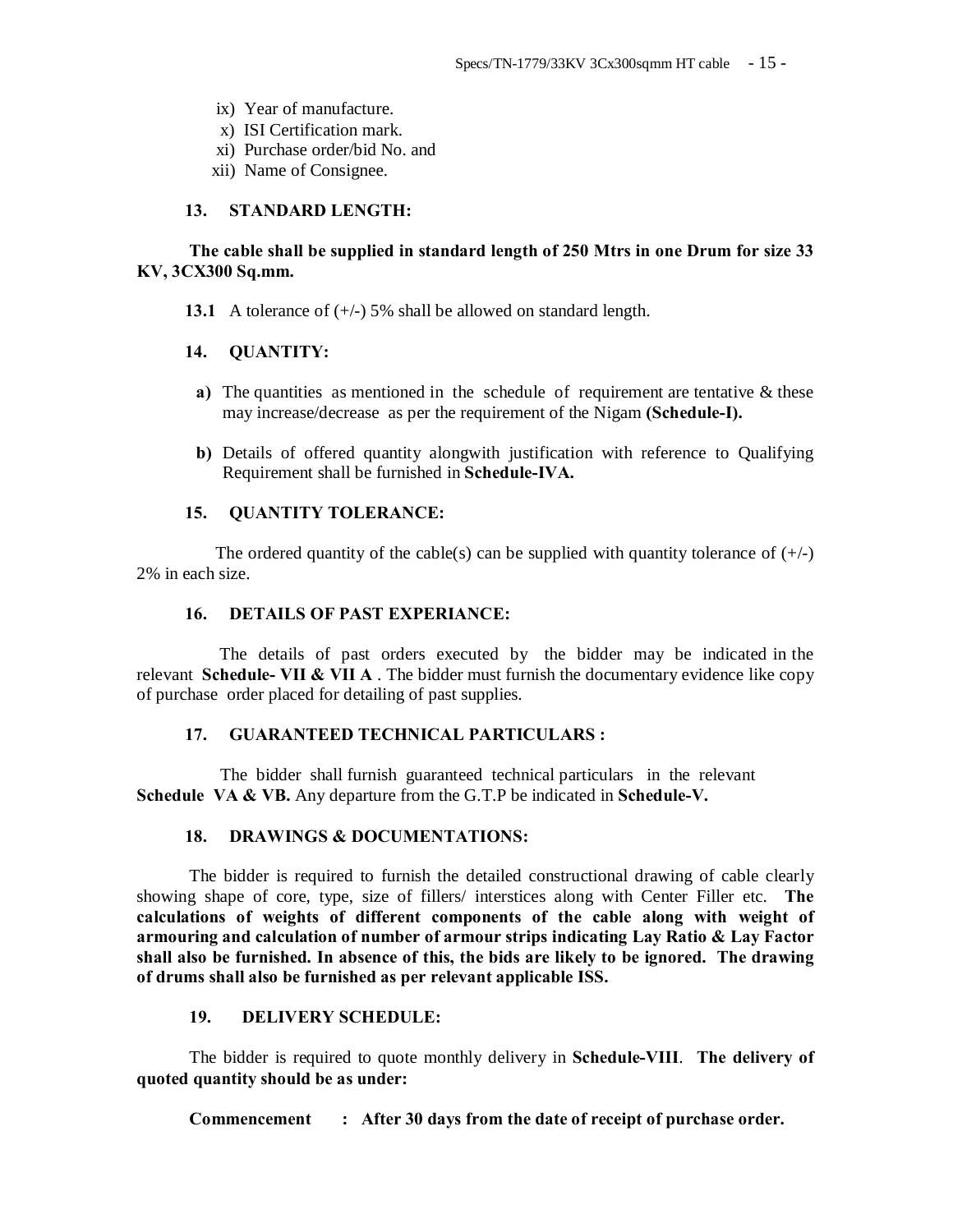## **Completion : In nine months thereafter at equal monthly rate of each size of cable.**

In case of ordered quantity is different than the quoted quantity, then monthly delivery shall be adjusted proportionately. **Bids of bidders in which monthly delivery rate is not quoted shall be considered as Non-Responsive.**

## **20. PRICES :**

- **a)** The bidder shall quote the Prices in **Schedule-IV/BOQ (Price-schedule)** strictly in the manner prescribed in Clause No. 1.09 of Section-I (Instruction to Bidders) & Clause No. 1.33 of Section-II (General Conditions of Contract).
- **b)** The **prices** quoted shall be **variable as per PV formula** given in the specification at **Schedule-II** without any ceiling with **Base Date** as **1st day of one month prior to the date of opening of technical bid.** The Price Variation shall be governed by Clause No. 1.10 of Section-I (Instruction to Bidder).

## **21 PAYMENT :**

 Payment shall be made only after receipt of successful test report from the CTL of JDVVNL on the samples selected from the material received at the stores. However, the due dates for payment shall be considered from the date of submission of the bills along with receipted challans to Sr. Accounts Officer(Cash & CPC) of Jodhpur Discom.

The Payment shall be governed in accordance with the clause No.  $142$ ,  $1.43 \&$ 1.44 of GCC (Section-II). Further the Clause No. 1.43 oDue Date of Paymento of the General Condition of Contract has been amended to following extent as under :

 Payment shall be due to and payable by the purchaser in accordance with the provision of the contract within a reasonable period from the date of receipt of each invoice by the contractor /supplier duly supported by a certificate of the Engineer. The purchaser will take all possible effort to make payment to the contractors/supplier generally on 45th day after receipt of duly verified challan's /receipts/bills in the office of paying authority Sr. Account officer (CPC) and completion of contractual formalities. But in case of delay in payment the purchaser shall not be liable to pay any interest on the outstanding amount to the contractor/supplier.

The GST will be charge extra at the prevailing rate on all the settlement fees as applicable and amended time to time.

## **22. ADDITIONAL ORDER**

Repeat orders for additional quantities, upto 50% of original ordered quantities, may be placed by the Nigam, on the same rates, terms and conditions given in the contract.

 **23.0**. **GST:-**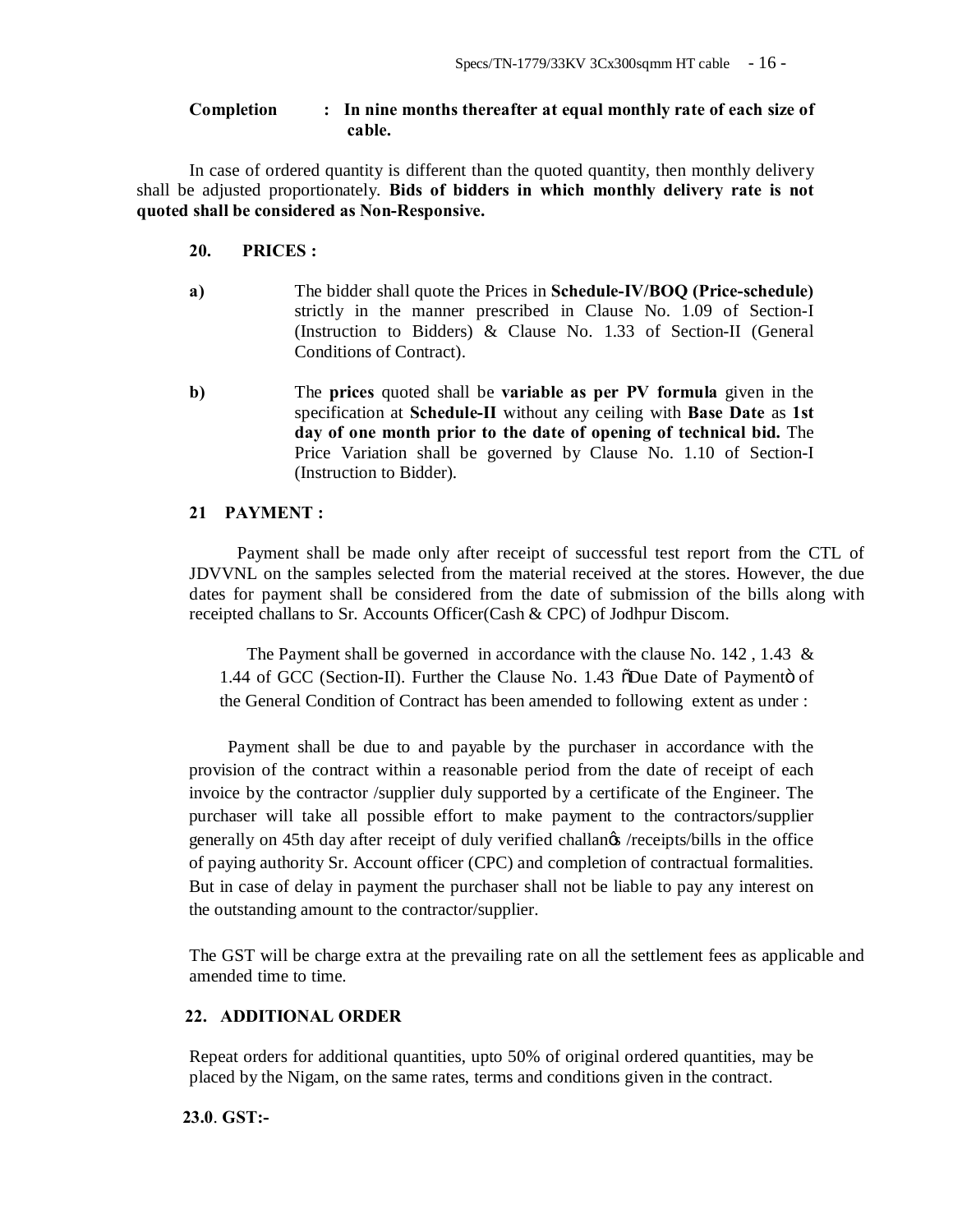GST registration number of Jodhpur Discom is 08AAACJ8578R1ZJ.

 **As GST act has been implemented from 01.07.17, therefore, BOQ has been prepared accordingly with applicability of GST. Further, old tax structure wherever appearing in ITB, GCC, specification may be replaced by GST as per notification.**

 **24.0 Every Micro, Small & Medium enterprises of Rajasthan shall be required to submit an affidavit in schedule-X, along with duly filled bid document.**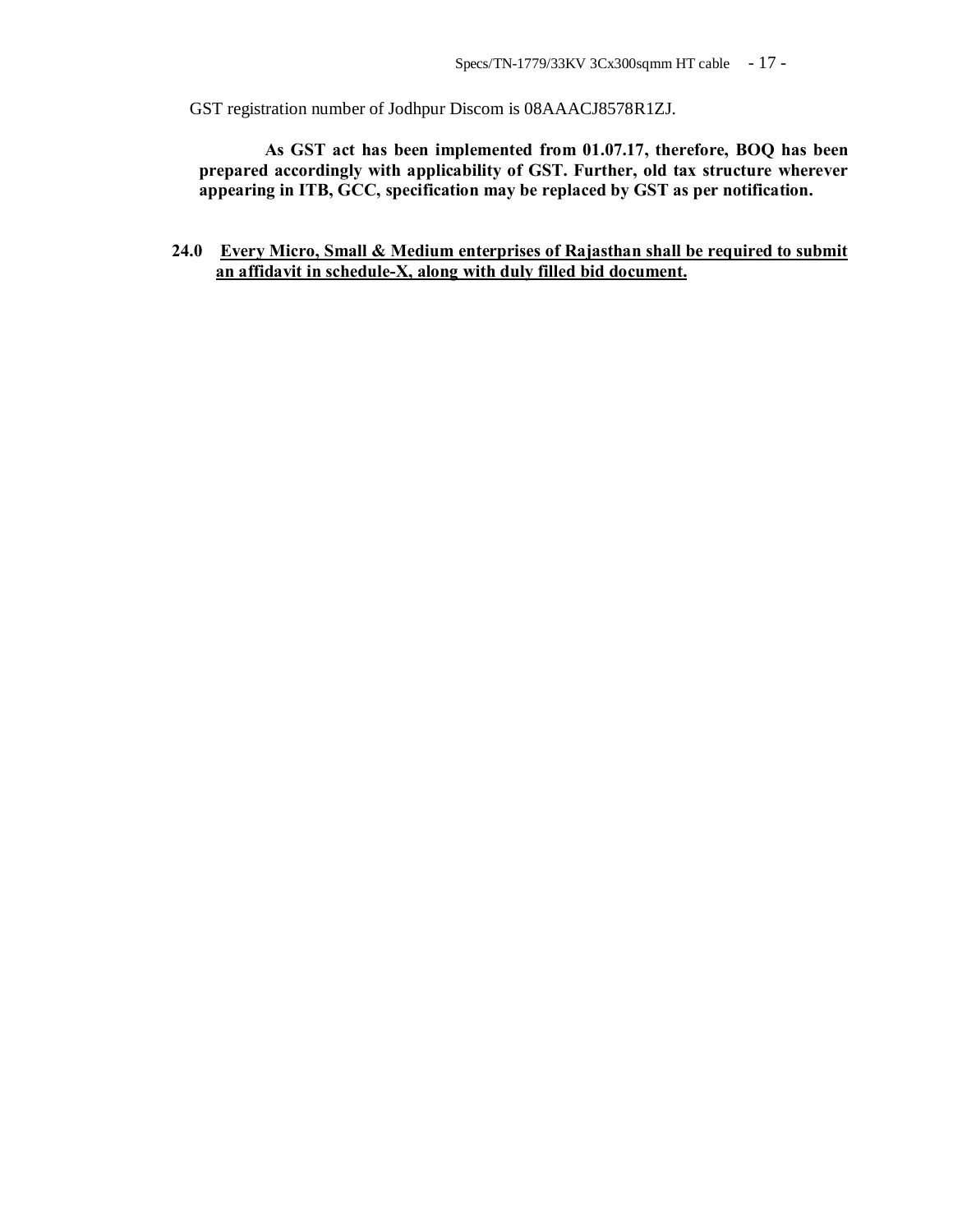## **SCHEDULE- I**

#### **SCHEDULE OF REQUIREMENT**

**33 KV ISI MARKED** ALUMINIUM CONDUCTOR SCREENED CROSS LINKED POLYETHYLENE (XLPE) INSULATED ARMOURED SHIELDED & PVC SHEATHED CABLE SUITABLE FOR WORKING VOLTAGE 33KV (EARTHED SYSTEM) CONFORMING TO IS:7098 (PART-II)/1985 AMENDED UPTO DATE OF THE FOLLOWING SIZE :

| S.No | ITEM                               | <b>OUANTITY</b> |
|------|------------------------------------|-----------------|
|      | 33 KV, 3CX300 Sq.mm HT Power Cable | 60 Kms          |

 NOTE: The quantities as mentioned in the schedule of requirements are tentative and may increase/decrease as per the requirement of the Nigam.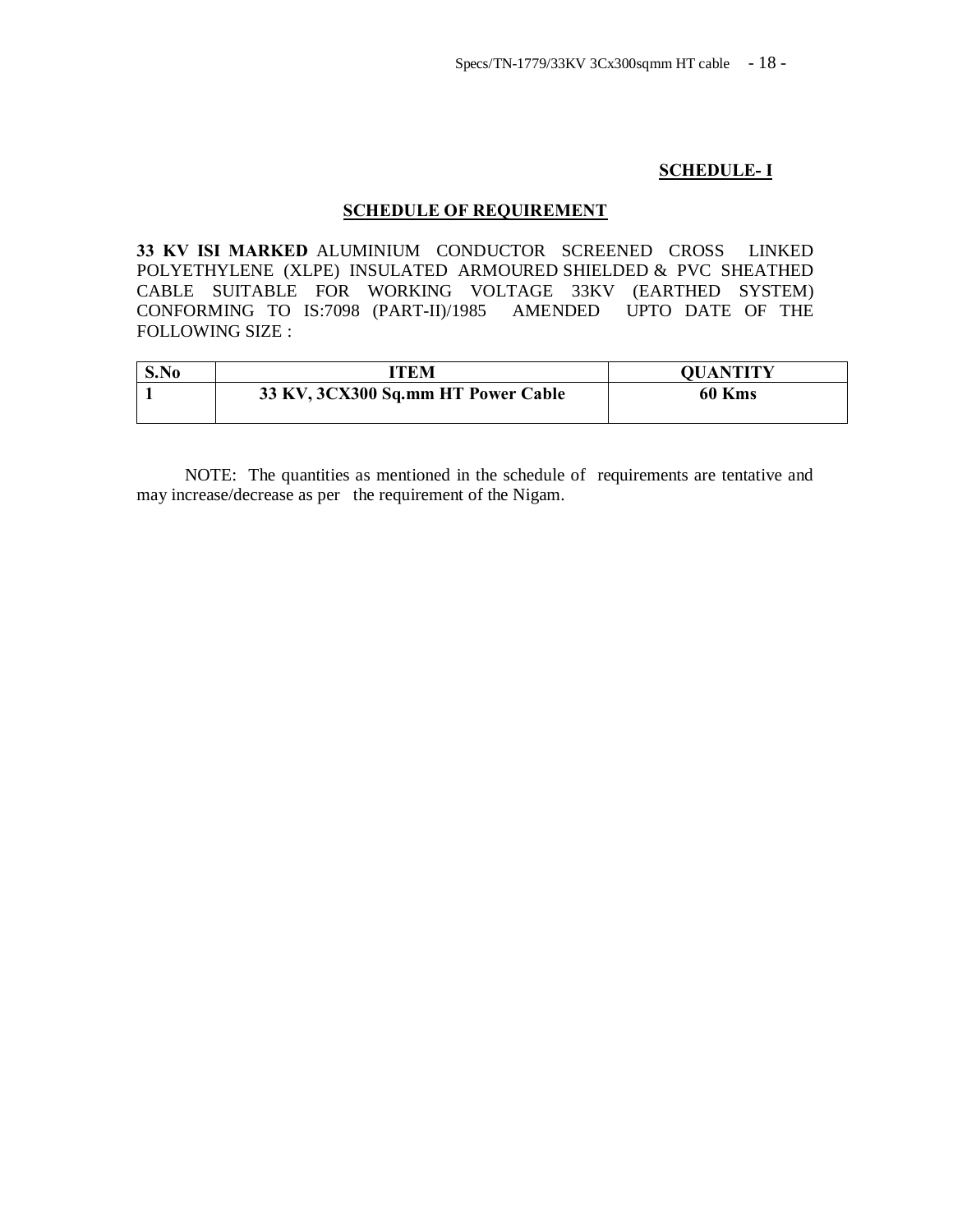#### **SCHEDULE - II**



P= Po+AlF (Al-Alo) +XLFAL (CC-Cco) + CCFAI (PVCc -PVCco)+ FeF (Fe-Feo) P = Up-Dated Ex-Works price per Km.

Po = Ex-Works price quoted per Km.

AlF = Variation Factor for Aluminium

#### Alo = Price of Al (LME Average Settlement Price including Premium for Ingot) **.This price is as on 1st day of one month prior to the date of opening of technical bid. (Base Date).**

Al = Price of Al (LME Average Settlement Price including Premium for Ingot) **.**This price is applicable on first working day of month, one month prior to date of delivery.

XLFAL = Variation factor for XLPE compound for aluminium conductor cable.

Cco = Price of XLPE compound. **This price is as on 01.03.2022. (Base Date).**

Cc = Price of XLPE compound. This price is applicable on first working day of month, one month prior to date of delivery.

CCFAI = Variation factor for PVC compound / polymer for Aluminium Conductor cable.

PVCco = Price of PVC compound. This price is as applicable on first working day of the month, one month prior to the date of technical bid. (Base Date)

PVCc = Price of PVC compound. This price is as applicable on first working day of the month, one month prior to the date of delivery.

FeF = Variation factor for Steel.

Feo = Price of Steel Strip. **This price is as on 01.03.2022 (Base Date).**

Fe = Price of Steel Strip. This price is applicable on first working day of month, one month prior to date of delivery.

#### **BASE DATE : 01.03.2022.**

 The date of delivery (i.e. date of readiness of material) is to be considered as per Clause No. 1.10 of Section-I (Instruction to Bidders).

NOTE: 1. IEEMA prices will be exclusive of GST.

 2. No variation shall be allowed on labour, packing, forwarding, freight and insurance charges.

- 3. Any statutory variation on GST on the finished Cable shall be
- payable according to Clause No.1.09.15 of section-I 'Instructions to Bidders'

| 31ze of cable                               | Alf                           | XLFAL                     | CCFAl              | FeF             |
|---------------------------------------------|-------------------------------|---------------------------|--------------------|-----------------|
| 3CX300Sq.<br>mm.<br>$\mathbf{v}$<br>ື<br>** | $\sim$ $\sim$ $\sim$<br>2.UJJ | Q1Q<br><u> 4. ji i i </u> | -<br>റററ<br>0. UZJ | 1. <i>1 J</i> J |

**NOTE: If the P.V. formula/indices is changed , the same shall be applicable for the price variation.**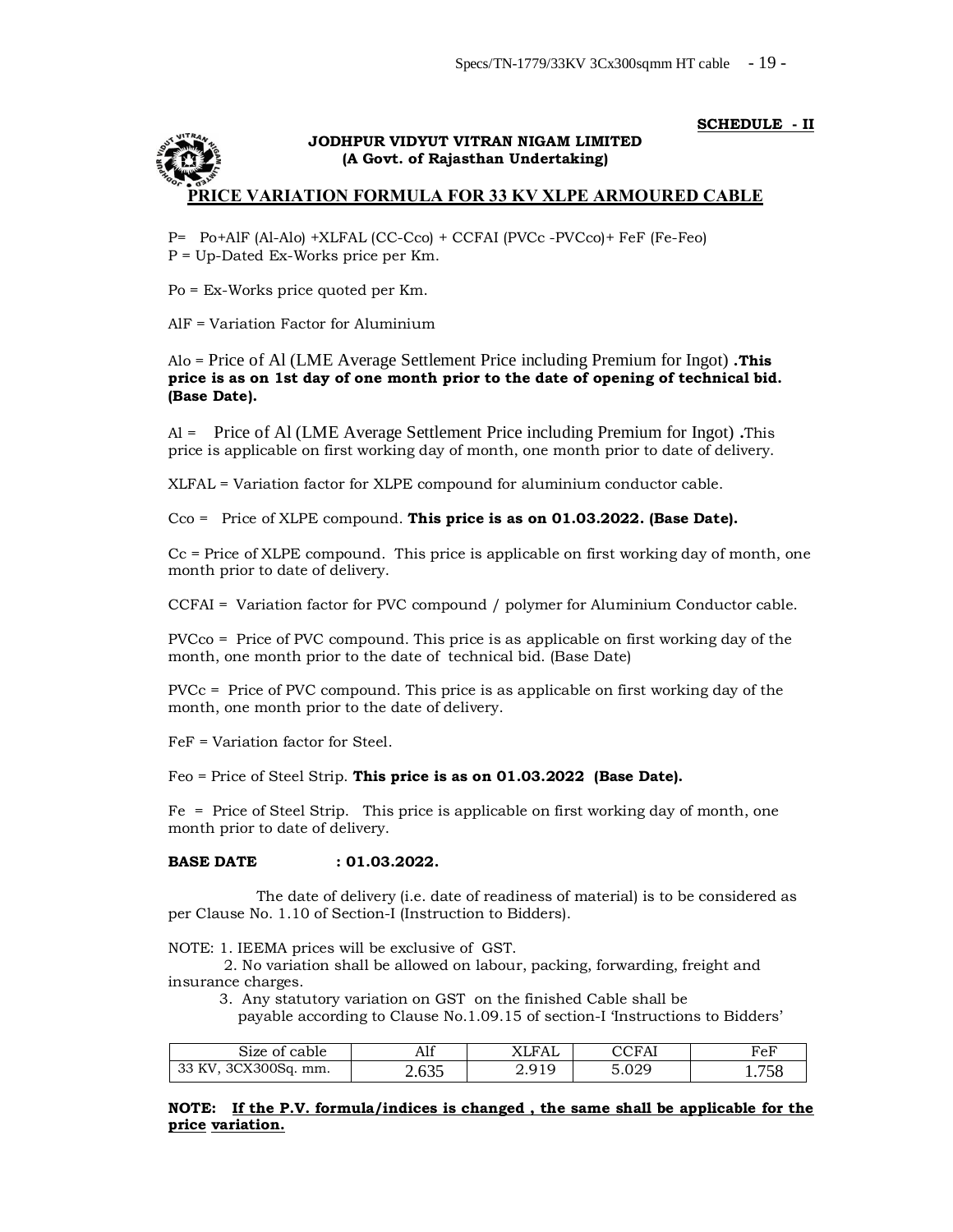## **SCHEDULE-III**

## **JODHPUR VIDYUT VITARAN NIGAM LTD., JODHPUR**

## **A Govt. of Rajasthan Undertaking Prescribed technical specification for supply of**

(Name of Material/Equipment/Machinery/T&P etc.)

| S.No. | Technical specification<br>to which material/equipment/<br>Machinery $T\&P$ shall confirm | Name of IS/other<br>standard specification<br>to which material should<br>confirm | Other particulars<br>if any. |
|-------|-------------------------------------------------------------------------------------------|-----------------------------------------------------------------------------------|------------------------------|
|-------|-------------------------------------------------------------------------------------------|-----------------------------------------------------------------------------------|------------------------------|

As per clause no. 2 of section 6III of attached Specification

Certified that we agree to all the aforesaid technical specification except at S.Noi í. for which our technical specification shall be as under:

\_\_\_\_\_\_\_\_\_\_\_\_\_\_\_\_\_\_\_\_\_\_\_\_\_\_\_\_\_\_\_\_\_\_\_\_\_\_\_\_\_\_\_\_\_\_\_\_\_\_\_\_\_\_\_\_\_\_\_\_\_\_\_\_\_\_\_\_\_\_

| S.No. | Technical specification      | Name of IS/other         | Other particulars |
|-------|------------------------------|--------------------------|-------------------|
|       | to which material/equipment/ | standard specification   | if any.           |
|       | Machinery/ T&P shall confirm | to which material should |                   |
|       |                              | confirm                  |                   |

\_\_\_\_\_\_\_\_\_\_\_\_\_\_\_\_\_\_\_\_\_\_\_\_\_\_\_\_\_\_\_\_\_\_\_\_\_\_\_\_\_\_\_\_\_\_\_\_\_\_\_\_\_\_\_\_\_\_\_\_\_\_\_\_\_\_\_\_\_\_\_

 **(Signature)** Name & Designation with seal of the bidder.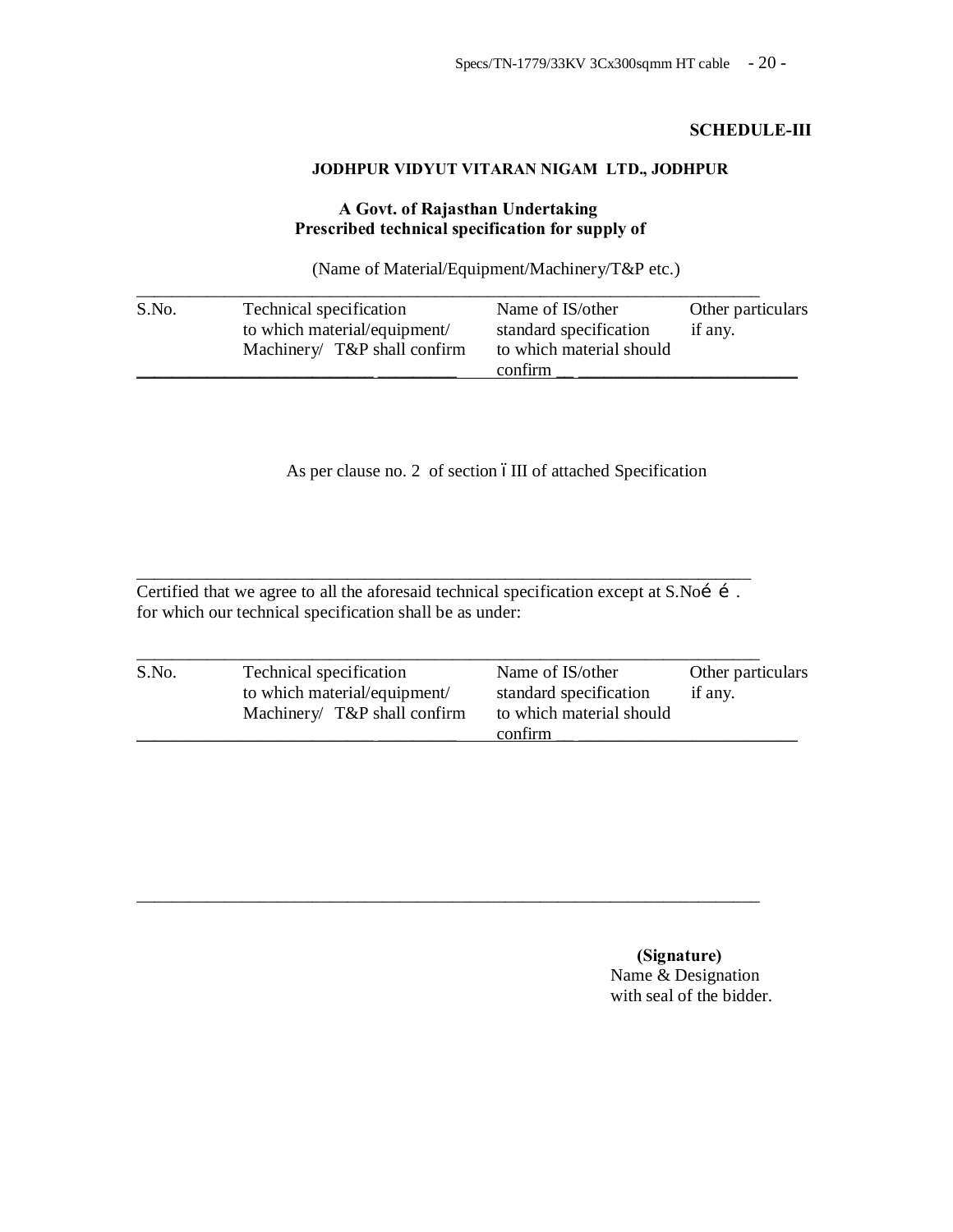## **SCHEDULE-III-A**

## **PRE- QUALIFICATION REQUIREMENT (PQR) FOR PURCHASE OF ISI MARKED 33 KV ALUMINIUM CONDUCTOR SCREENED CROSS-LINKED POLY ETHYLENE (XLPE) INSULATED ARMOURED SHIELDED & OVERALL PVC SHEATHED CABLE CONFORMING TO IS 7098(Pt-2) / 1985 WITH LATEST AMENDMENT AGAINST TN- 1779.**

The bidder should fulfill following qualifying requirements for successful participation in the tender along with relevant documentary evidence supporting each qualifying requirement without which the offer shall be considered non-responsive & rejected.

## 1.0 **STATUS OF BIDDER**:-

- a) The bidder should be a Manufacturer of offered items. The offers from sole selling agent/ authorized dealers shall not be entertained.
- b) Old/ New suppliers:- Any bidder located within or outside the state of Rajasthan has participated for the first time in a particular Discom & meeting minimum qualification requirement and has supplied the tendered material/or of higher rating in other utility shall be treated as an old supplier. Rajasthangs firms although supplied in past but not meeting minimum quantity supplied criterion including altogether new units which have not supplied any quantity but having adequate  $\&$  required manufacturing and testing facility and technical know-how of the tendered material shall be considered as new firms and would be eligible for trial order only. In case of supply made to the licensed power utility outside India, the C.A. certificate furnished by firm shall be considered.
- c) The bidders should be qualified, not be insolvent, not be in receivership, not be bankrupt or being wound up, should not have affairs administered by a court or a judicial officers, should not have business activities suspended, should not be blacklisted or debarred by any utility/ government agency, should not have a conflict of interest. For this bidder is required to furnish a Declaration as per Appendix-B, on Rajasthan Non-Judicial Stamp Paper of Rs. 100/ (excluding surcharge on Stamp Paper, as per rules). $\ddot{o}$

Note:-The material supplied and accepted for same/higher rating for Turnkey projects to a licensed power utility/Govt. shall be considered for the purpose of evaluating criteria. The certificate given by C.A. shall indicate above quantity separately.

## 2.0 **PAST SUPPLY & PERFORMANCE CRITERIA** :-

The bidder shall meet both past supply and performance criteria as detailed below for opening of tenders:-

## 2.01 **PAST SUPPLY:-**

- 2.01.1 The bidder is required to quote for minimum 10% of tendered quantity failing which their offer may be considered Non-Responsive.
- 2.01.2 The bidder should have designed, manufactured / fabricated, tested and supplied to utility / Discoms / Govt. Departments at least  $2 \text{ X } QQ$  (QQ being the quoted quantity) of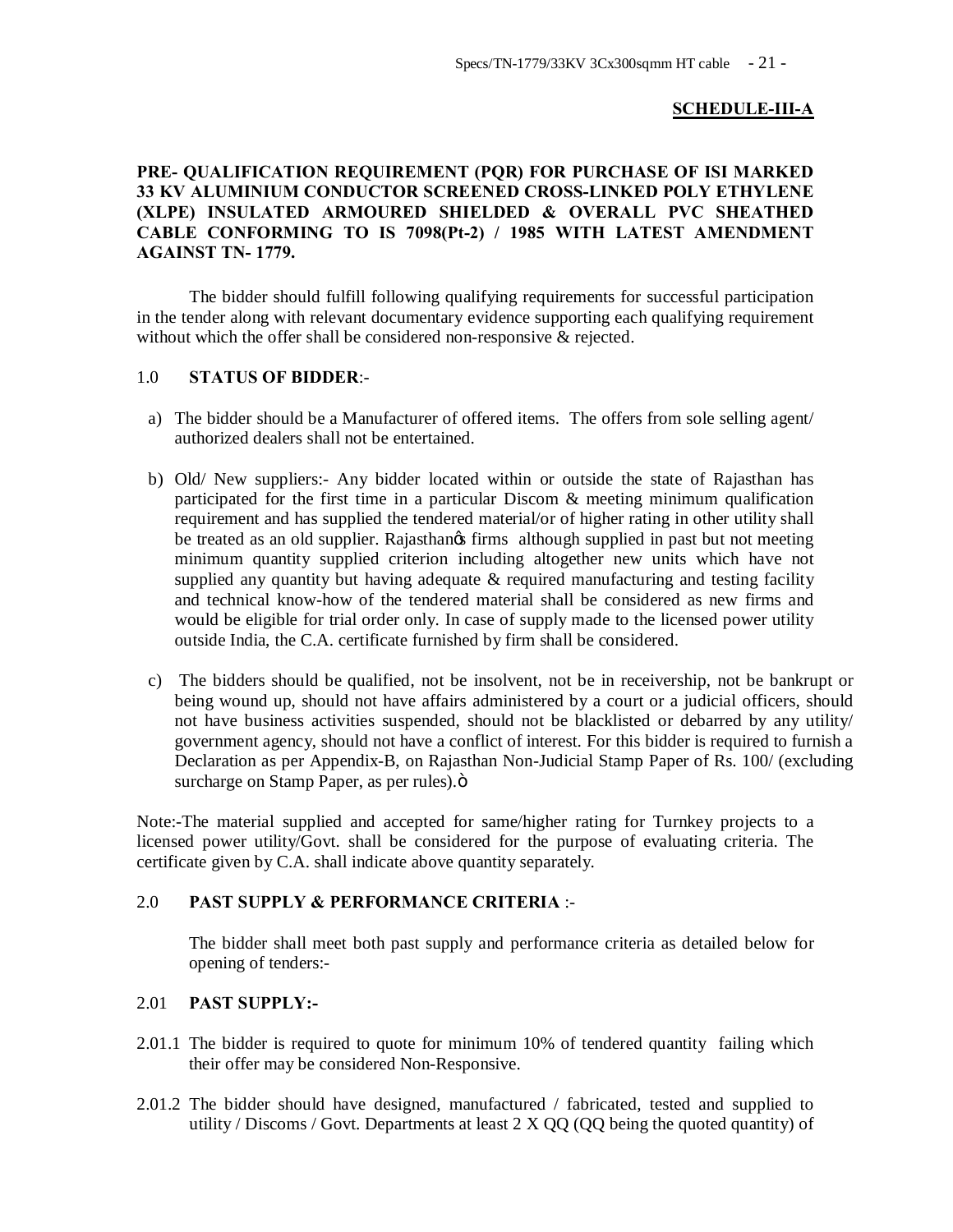similar item / higher rating of tendered material / equipment in last 3 financial years from the date of opening of technical-commercial bid.

- Note: Requirement of quantity manufactured, minimum quantity to be offered and amount of Bank Guarantee to be furnished in absence of test certificate shall be reduced to 25% for Rajasthan based units.
- 2.01.3 In support of fulfillment of the past supply criteria, the bidder shall furnish documentary evidence in the form of certificate from Chartered Accountant in the enclosed prescribed proforma only. This prescribed proforma should be furnished either in original or copy duly attested by Notary. The bidder shall also sign and affix seal on the C.A. Certificate. The certificate should have membership number with the name & address of the chartered accountant. Certificate should clearly indicate the quantity supplied, period of supply, voltage Class, Rating of the Transformer etc. in the format prescribed, any deviation to format or information diverted format, will not be considered and rejected.

Note:-The material supplied and accepted for same/higher rating for Turnkey projects to a licensed power utility/Govt. shall be considered for the purpose of evaluating criteria. The certificate given by C.A. shall indicate above quantity separately.

## 2.02 **PERFORMANCE CRITERIA:-**

2.02.1 i) If a bidder has supplied up to 50% of ordered quantity in previous tender up to date of opening of subsequent tender and scheduled delivery period expired, the bid of such bidder will not be opened in the Discom for that item.

ii) However, if the supplies have been completed for a quantity more than 50% but not completed up to date of opening of subsequent tender and scheduled delivery period expired, the quantity equal to the quantity pending in previous tender for that item shall be reduced from the subsequent tender quantity to be allocated to the bidder.

## **3.0 TYPE TEST CRITERIA**

3.0.1 The bidder shall furnish valid and authenticated type test certificate from a Govt. approved/ a Govt. recognized/ NABL accredited laboratory/ ILAC i.e. International Laboratory Accredited laboratory / ILAC i.e International Laboratory Accrediation Corporation ( In case of foreign laboratory) of similar rating and design of tendered material.

The bid of the bidders be also considered for meeting the Type Test criterion if the bidder have the requisite type test conducted successfully on the samples selected from the  $1<sup>st</sup>$  Lot **(If Applicable)** supplied to JdVVNL against previous tenders and its report are available with the Nigam & furnish certified copy of such Type Test Reports with the bid or reference of order / tender be mentioned in Bid document for verification purpose . Such type test certificates should not be older than **five years** as on the date of bid opening. For this purpose date of conducting type tests will be considered.

The type test certificates by in house laboratory of biding firm even if it is a Govt approved/ Govt recognized/ NABL accredited Laboratory / ILAC accredited, shall not be accepted, in case of their own bid. This will not apply if biding firm is Govt. Company/ Public Sector Undertaking.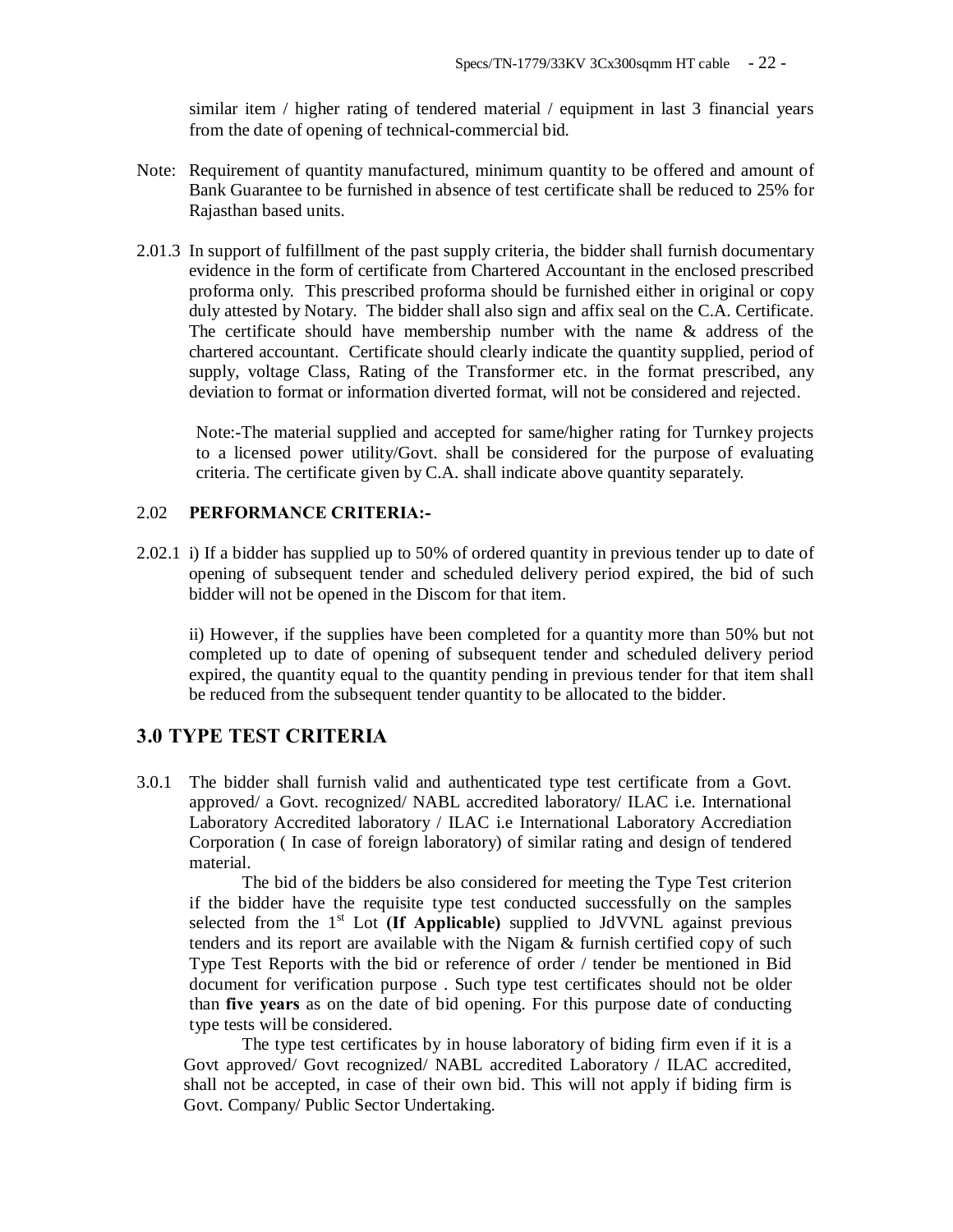- 3.0.2 The bidder should furnish documentary evidence in support of the laboratory whose type test have been furnished, that the said laboratory is a Govt/ a Govt. approved/ a Govt. recognized/ NABL accredited laboratory/ ILAC accredited ( in case of foreign laboratory)
- 3.0.3 The type test certificates shall be furnished either in original or duly attested by notary.
- 3.0.4 The bids of only those bidders shall be considered to be meeting the type test criteria who furnishes complete type test certificates with the bid as per above provision.
- 3.0.5 However, in following cases the bid of the bidder may be considered meeting the type test criteria if the bidder furnishes an undertaking stating that valid type test certificate from a Govt. approved / Govt. recognized / NABL Accredited laboratory / ILAC Accredited laboratory shall be furnished from first lot received in Nigam store (without asking any delivery extension) along with bank guarantee with the technical bid from a Nationalized / Scheduled Bank in prescribed proforma at Schedule-III B or DD / Pay Order amounting to **value as detailed below**. The initial validity of bank guarantee shall be nine months with claim period of three months in addition
	- i) Where a new Rajasthan based firm is participating  $\&$  is technically competent.
	- ii) Where one or more type test(s) is/ are older than **5 years**.
	- iii) Where Rajasthan/outside Rajasthan firm furnishes requisite type test report of higher rating material.

| <b>Amount of Bank Guarantee in lieu of type test</b> |                                   |  |
|------------------------------------------------------|-----------------------------------|--|
| For Rajasthan based firms                            | For Outside Rajasthan based firms |  |
| $1.25$ Lacs                                          | 5.0 Lacs                          |  |

## **4.0 POOR RECORD OF PERFORMANCE AND DELIVERY**:

(1) The bidder who has been black listed in any of the state Discom or with whom business relations have been severed in Jodhpur Discom shall not be considered. Severment of business relations will be done in case of following circumstances for the period and with the recovery mentioned against each:

|                                      | i) When vendor does not accept   Forfeiture of EMD/cancellation of vendor registration to    |
|--------------------------------------|----------------------------------------------------------------------------------------------|
|                                      | order awarded on its accepted recover amount of EMD along with severment of business         |
|                                      | price and terms and conditions or relations for three years from the date of issue of order. |
| does not comply with contractual     |                                                                                              |
| formalities.                         |                                                                                              |
|                                      | ii) When vendor complies with Levy of maximum recovery on account of delay in delivery       |
| contractual formalities but does not | along with severment of relations for a period of 2 years                                    |
| commence supplies.                   | from the date of issue of order or in next two bids whichever                                |
|                                      | is later.                                                                                    |

2. A Bidder debarred under section 46 of the RTPP Act 2012 shall not be eligible to participate in any procurement process undertaken by‐

(a) any Procuring Entity, if debarred by the State Government; and

(b) a Procuring Entity if debarred by such procuring Entity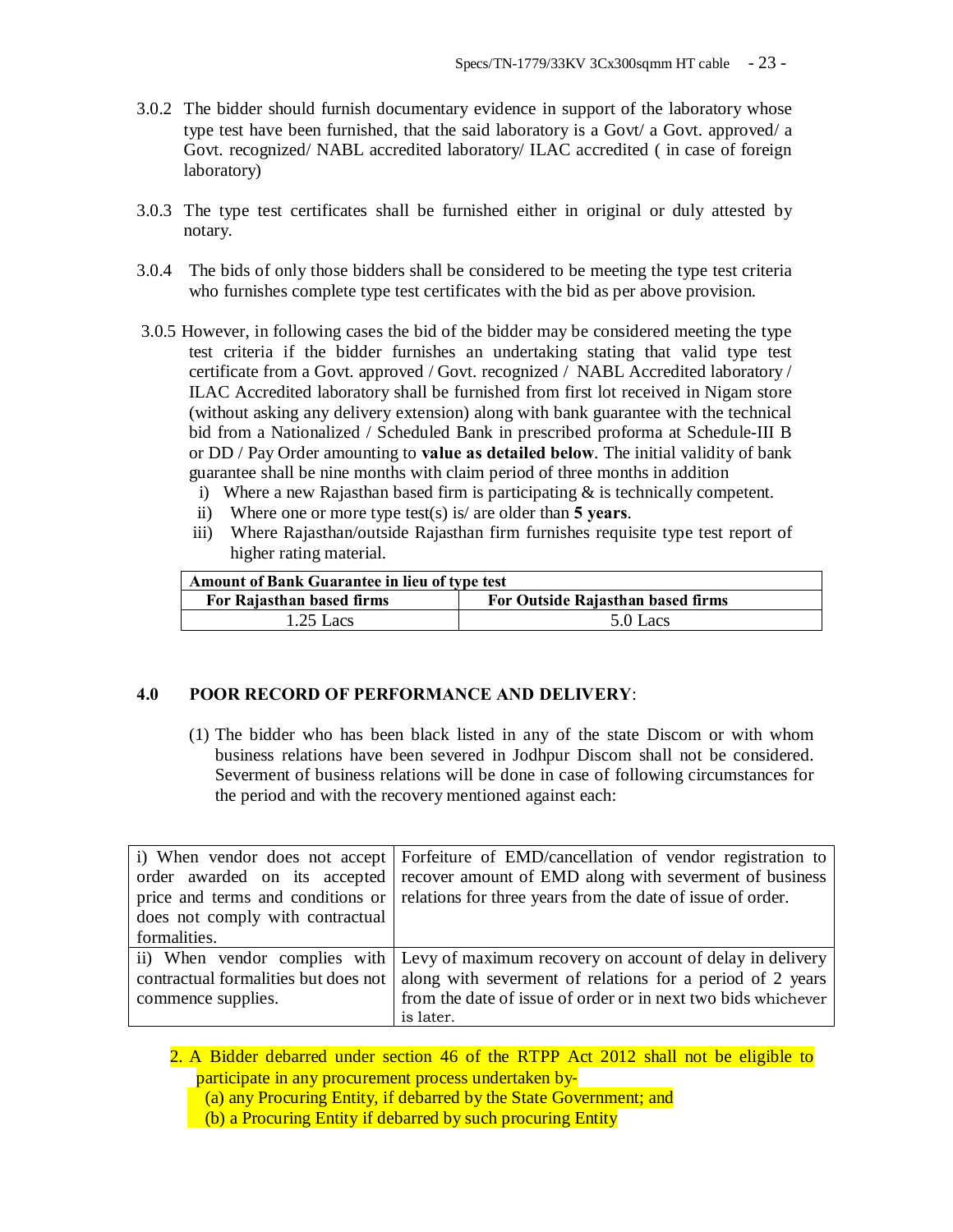#### **5.0 (A) Black listing of a firm:**

After having given Show Cause Notice of 30 days, and having established & cogent reasons for blacklisting of the firm as given below, the firm should immediately be blacklisted for a period of 5 years indicating reasons of doing so, in the letter itself, and a copy of such blacklisting should be given to the firm, with the approval of CLPC:-

- (i) There are sufficient and strong reasons to believe that the supplier or his employee has been guilty of malpractices such as manhandling/misbehavior with Government official by supplier or his partner/employee, bribery, corruption or abatement of such a offence in a position where he could corrupt Nigam $\alpha$  official, fraud, vitiating fair tender process including substitution of or interpolation in tender, mis-representation, pilfer-aging or unauthorized use or disposal of Nigam's material issued for specific work etc.
- (ii) Where a supplier or his partner or his representative has been convicted by a court of Law for offences involving moral turpitude in relation to the business dealing or where security considerations including suspected disloyalty to the Nigam/state so warrant the blacklisting.
- (iii) If the State Bureau of Investigation or any other authorized investigating agency recommends for blacklisting after completing the investigation.
- Note:1 If a supplier after having tendered for a supply or after negotiations gives application voluntarily vitiating the fair tendering process, it shall also tantamount to malpractice.
- Note:2 A register containing the reasons for blacklisting the supplier as also the names of all the partner of the suppliers and the allied concerns coming within the effective influence of the blacklisted supplier will be maintained.
- Note:3 A register of black listed supplier will be maintained which will not only include suppliers enlisted with the Enlisting Authority but also black listed suppliers in Nigam.
- Note.4 A Black listed supplier (i) shall not be entitled for registration in any of the Discom (ii) shall not be awarded any supply order in future in any Discom during the notified period.(iii) his registration if any shall stand cancelled immediately and his registration security /EMD/S.D. shall stand forfeited. (iv) In case of blacklisting of the firm by any one of Discom for the cogent prescribed reason(s) as stipulated above, the same shall be applicable to all the three Discoms and as a consequence of blacklisting, all the pending orders to that firm, will be cancelled in all three (3) Discoms with immediate effect. However in respect of completed/executed contract G.P. obligations as well as other liabilities shall be fulfilled by the supplier.

#### **(B) Severment of Business relation:**

(a) After having given Show Cause Notice of 30 days, and having established & cogent reasons for Severment of business relation as given below, the firm should immediately be severed the business relations for a period of 2 to 3 years indicating reasons of doing so, in the letter itself, and a copy of such severment should be given to the firm, with the approval of CLPC:-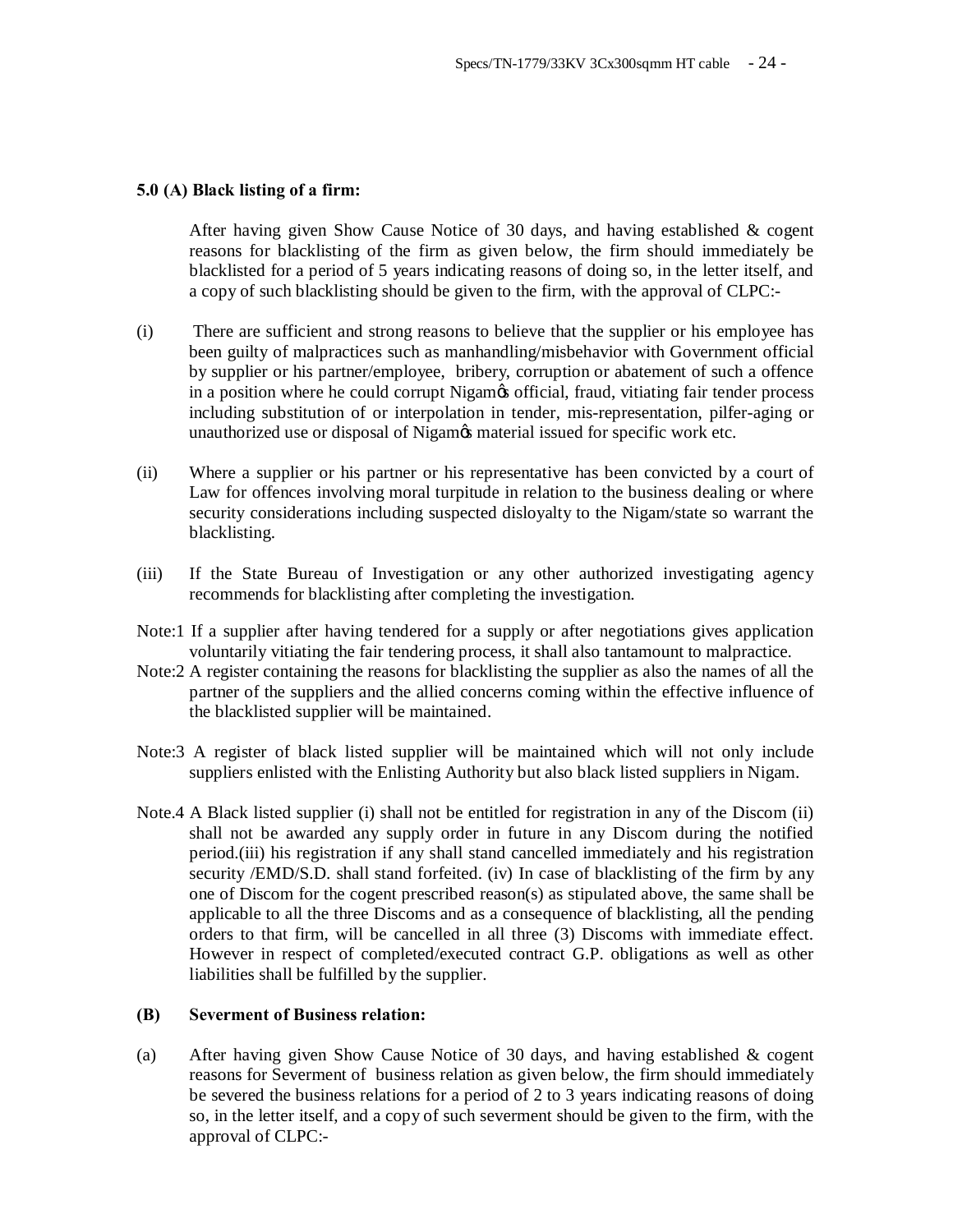- (i) The supplier continuously refuses to pay Nigam dues without showing adequate reasons and where the purchasing authority is satisfied that no reasonable dispute attracting reference to Settlement Committee or Court of Law exists for the supplier  $\alpha$  action of non-supply.
- (ii) When vendor does not accept LOI/detailed purchase order awarded on its accepted prices and terms & conditions or does not comply with the contractual formalities.
- (iii) When vendor/supplier who otherwise completed contractual formalities but does not commence supplies on the date of opening of technical bid of the fresh tender/completion of schedule delivery period whichever is later.
- Note.1 In case supplier does not deposit outstanding dues towards Nigam, even after completion of severment period, the period of severment will continue.
- Note.2 Severment done purely/ mainly on account of non-deposition of dues against the supplier/vendor/contractor could be lifted by CLPC, if the dues are deposited prior to the expiry of such severment period.
- Note 3 Severment done by one Discom for non-supply of material and /or corresponding nonrecovery of dues will not be effective in other Discoms except in respect of common purchase cases of three Discom.
- Note 4 On severment of business, the EMD/SD/vendor registration security will be forfeited.
- Note 5 The orders in execution satisfactorily will not be cancelled other than the order on which severment have been done.

## **(C) Debarment**

Reasons on which Debarment can be made:-

- (i) The competent authority may debar the supplier on account of his performance or other disabilities, if it is no longer considered fit to remain under vendor registration as per his obligation under vendor registration.
- (ii) If at any subsequent stage of inspection of firms after award of contract, it is found that firm does not have sufficient tech. staff or required/necessary technical equipments, the purchasing authority can debar the firm for one year or next tenders whichever is later. The debarment will be lifted only on re-inspection of firm the works; the defects noticed earlier are fully rectified to the satisfaction of Nigam.
- (iii) When contract agreement executed and supplies commenced but could supply only up to 50% of ordered quantity and scheduled delivery period expired, then the firm can be debarred for one year or next tender whichever is later in that Discom only for that particular item/rating/ capacity/size etc.
- (iv) The suppliers who have been awarded contract for supply of material is not adhering to the periodic delivery schedule, the contract awarding authority reserve the right to terminate the contract and may debar the firm in participating in tender for a period of 2 to 3 years.
- Note.1. On debarment, the EMD/ SD/Vendor Registration security shall be forfeited.
- Note.2 If the firm is debarred in one Discom for any reasons then the same should not be applicable in other Discom subject to exception that in case of common Discoms purchases such debarment of a firm would be applicable to all three Discoms for that particular item and rating/capacity/size etc.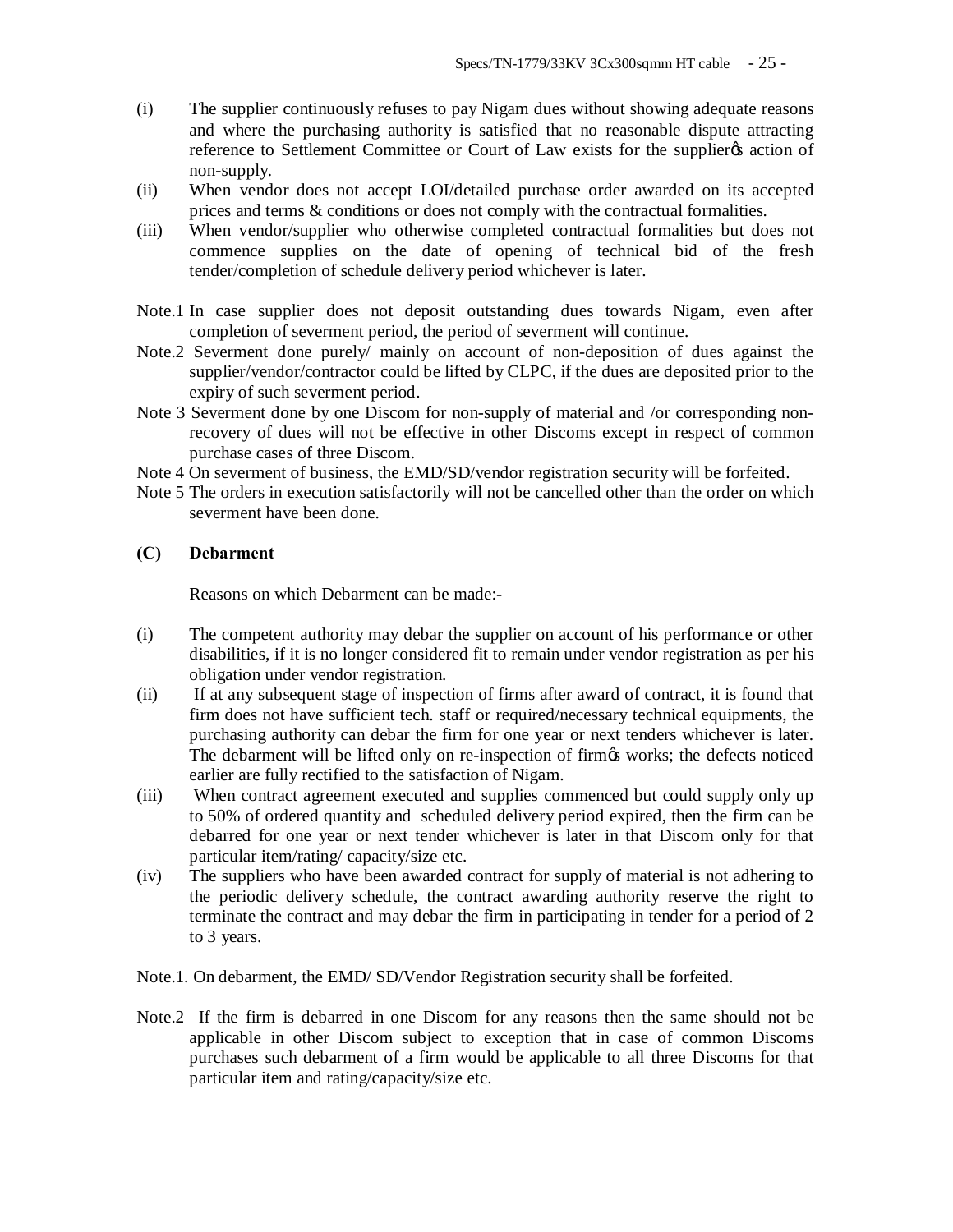## **6.0 Appeals and Applications:-**

Appeal against the order of blacklisting, severment and debarment can be filed before BOD within a period of 3 months from the date of intimation. The letter of appeal will be addressed to the order placing authority. Who will process the case for placing the matter in B.O.D. with in a period 60 days. The BOD may reduce or waive the penalty, if sufficient reasons/supporting documents are furnished by the supplier.

## **General Conditions: - (All Conditions be Duly Signed & Sealed)**

- I) The bidder shall clearly indicate the deviations such as `Technical Deviation & Commercial Deviations' in the prescribed proforma only. The deviations indicated elsewhere in the bid shall not be accepted.
- II) The bidder must clearly fill up each and every particular of guaranteed technical particulars annexed with Technical Specifications otherwise he will be responsible for Technical Non-responsiveness.
- III) All documents required in the prescribed format are to be furnished along with the bid itself only except an attested copy of BIS license (wherever it is required), failing which the bid will be summarily rejected.
- iv) However, Price bid of the responsive bidder shall only be opened if bidder furnishes above valid BIS Liscence up to the official working hours of one working day prior to the schedule / notified date of opening of price bid" along with undertaking that BIS License so furnished is valid till date and same has not been withdrawn/cancelled by Bureau of Indian Standard. Similar undertaking of validity of BIS l License be also furnished by the bidder who furnishes BIS License along with Technical Bid.
- **v) The date of conducting type test shall be before the date of opening of Technical Bid. The date of issuing of type Test Bank Guarantee in lieu of non-furnishing of Type Test reports shall be before the date of opening of technical bid & the Type Test BG issued on or after opening of technical bid shall not be accepted.**

Signature of bidder With stamp Dated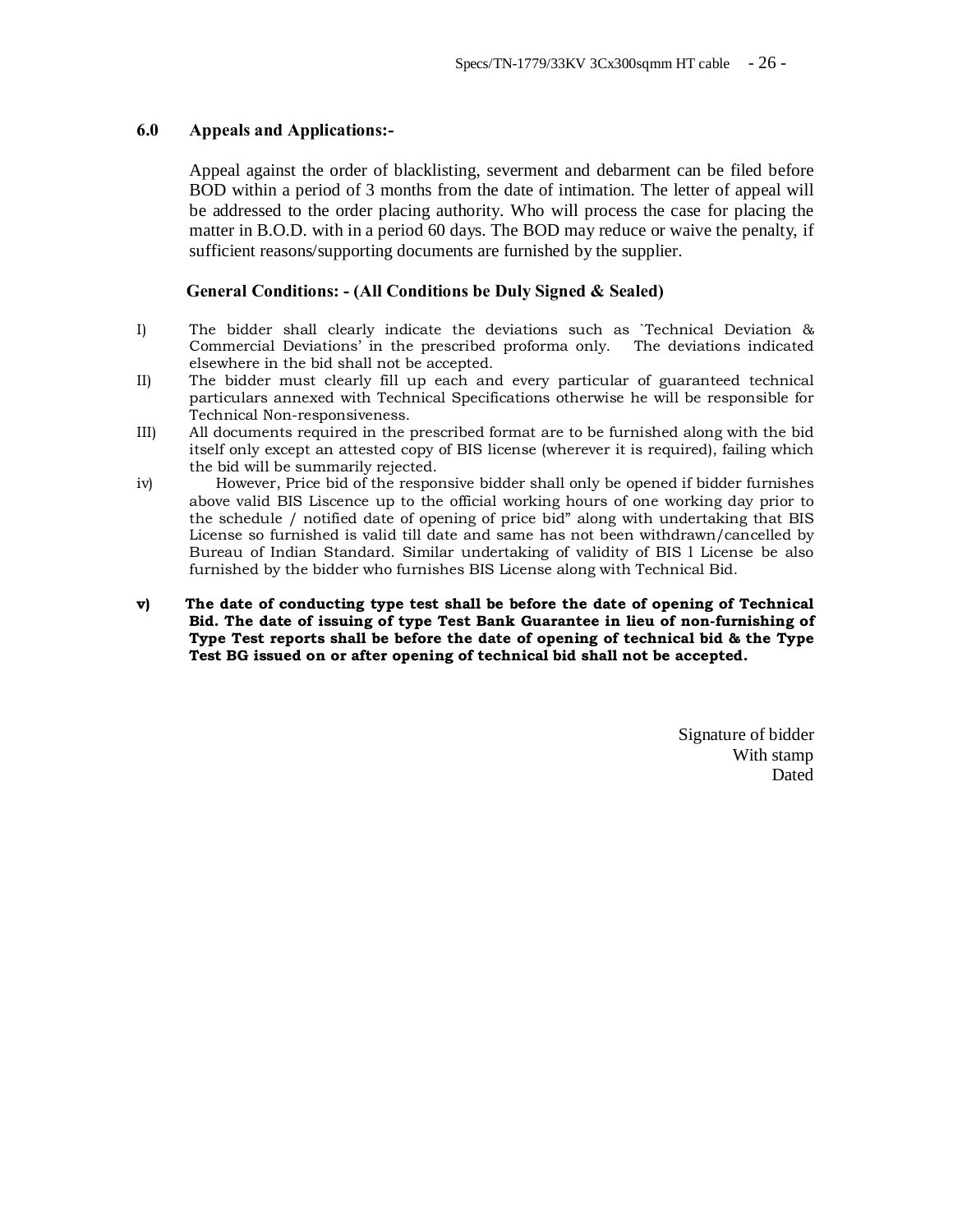#### **SCHEDULE-III-B**

## **BANK GUARANTEE IN LIEU OF FURNISHING OF TYPE TEST CERTIFICATE**

( On Rajasthan Govt. Non-Judicial Stamp Paper worth Rs.0.25% of BG value or Rs. 25000/ whichever is less)

To,

The Superintending Engineer (MM&C), Jodhpur Vidyut Vitaran Nigam Limited, New Power House , Jodhpur.

Dear Sir,

 Whereas Jodhpur Vidyut Vitaran Nigam Limited, Jodhpur ( hereinafter called the purchaser) has issued a bid enquiry under TN-1779 for procurement of  $\hat{i}$   $\hat{j}$   $\hat{j}$   $\hat{i}$   $\hat{j}$   $\hat{k}$   $\hat{i}$   $\hat{j}$   $\hat{k}$   $\hat{i}$   $\hat{j}$   $\hat{j}$   $\hat{k}$   $\hat{k}$  (Name of material)

 Whereas M/s …………………………………………….(hereinafter called the bidder ) has furnished a bid for supply of  $i$  i i  $\ldots$  to The Superintending Engineer (MM&C), Jodhpur Vidyut Vitaran Nigam Limited, Jodhpur or his Nominated officer (s) .

 Whereas in accordance with the provision of the specification of the afore said TN-1779, the bidder can deposit a bank guarantee in lieu of the requirement of furnishing the type test certificates.

Whereas  $M/s$  i i i ... ( the bidder) have requested us (Name of the Bank) to furnish the bank guarantee in lieu of the type test certificate for an amount equivalent to Rsi  $\tilde{i}$  i  $\tilde{j}$  i  $\tilde{j}$  (in words also) only.

 Under this Bank Guarantee , we (Name of the Bank) hereby undertake unconditionally and irrevocably to guarantee as primary obligator and not as Surety merely, the payment to the purchaser on his first demand without whatsoever right of objection on our part and without his first claim to the bidder in the amount not exceeding ( amount of guarantee in figures and words).

 Payment pursuant to this undertaking will be demanded by the purchaser from the Bank and will be met by the Bank without question in the case in which the bidder , on receipt of the order and / or after the acceptance of this bid, makes default in furnishing the required type test certificates. Also whether the occasion or ground has arisen for such demand the decision of The Superintending Engineer (MM&C), Jodhpur Vidyut Vitaran Nigam Limited, Jodhpur, shall be final.

 The liability of the Bank shall not at any time exceed Rsí í í í í í í í í í í í …. (Rupeesí í í í í ).

 The undertaking will be determined on but will not withstanding such determination, continue to be in force till the expiry of 3 months from that date.

 No indulgence or grant of time by the purchaser to the bidder without the acknowledgement of the Bank will discharge the liabilities of the Bank under this guarantee.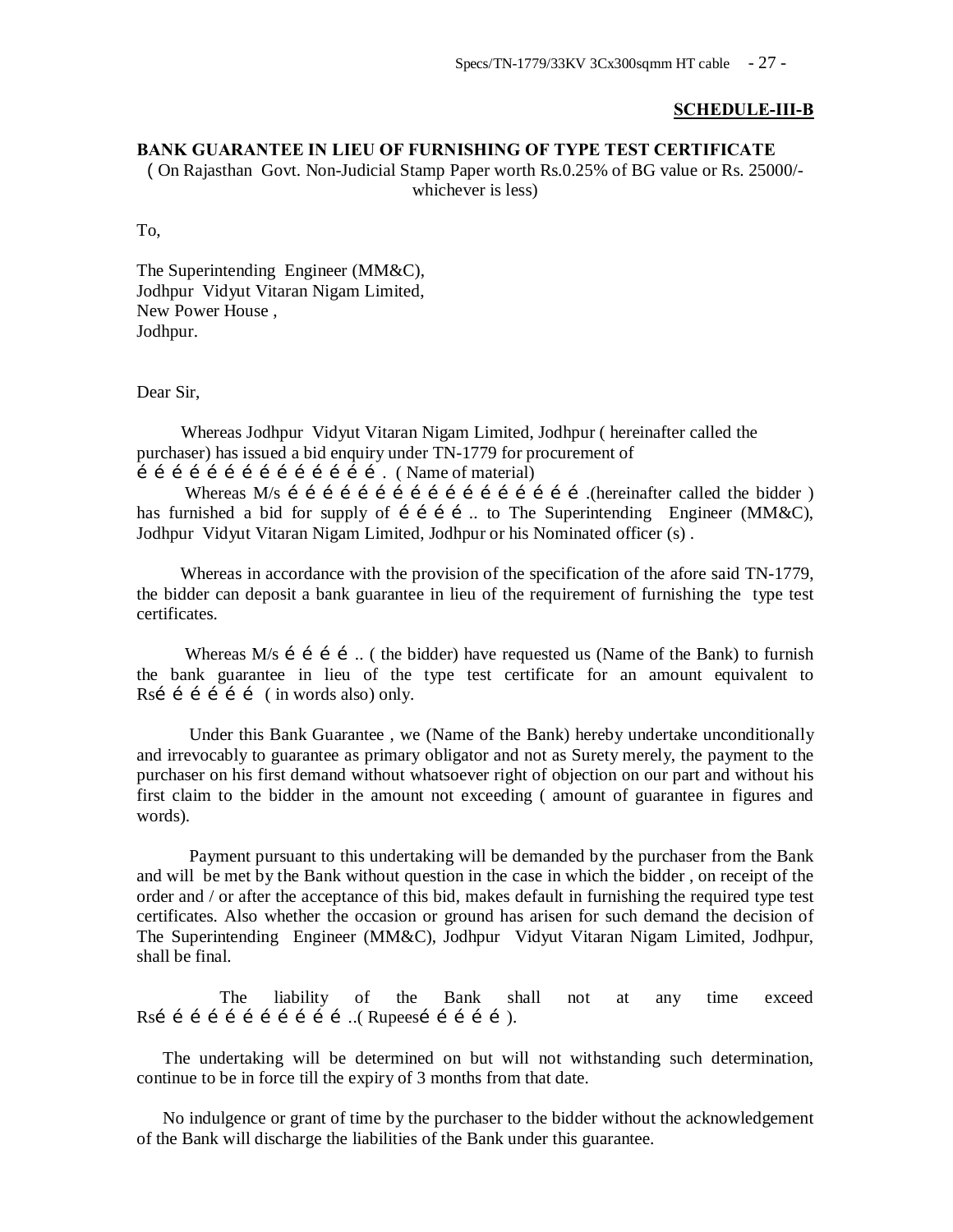The guarantee herein contained shall not be affected by any change in the constitution of the bidder.

 All disputes arising under the said guarantee between the Bank and the bidder or between the bidder and the purchaser pertaining to the guarantee shall be subject to the jurisdiction of Courts only at JODHPUR in Rajasthan.

 The bank further undertake not to revoke this guarantee during its currency except with the previous consent of The Superintending Engineer (MM&C), Jodhpur Vidyut Vitaran Nigam Limited, Jodhpur

Notwithstanding anything contained herein before, the Bankos liability under this guarantee i.e restricted to Rsi  $\leq$  i i i i i i (Rupees i i i i ...) and the guarantee shall remain in force upto  $f \circ f \circ f \circ f \circ f$ . Unless demand or claim in writing is presented on the Bank within three months from that date, the bank shall be released and discharged from all liabilities there under. However, the validity of the bank guarantee shall be extended as and when required by the purchaser.

IN WITNESS WHEREOF the bank has executed these presents the day  $i$  i i i. month  $i$  i i i and year i i i i .

Yours faithfully,

 ( Bankers) **Executants** 

Witness:

1.

2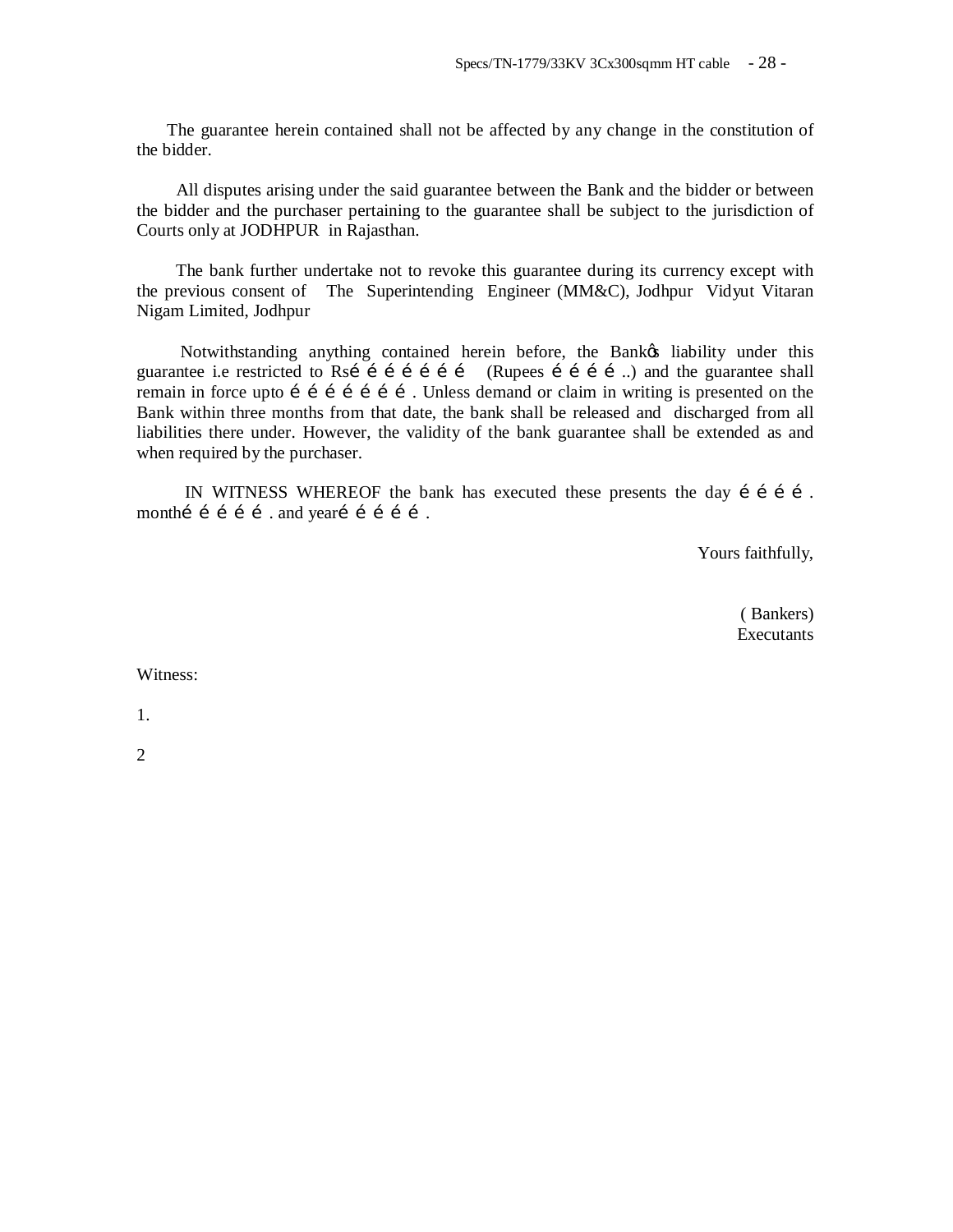# **SCHEDULE-IV A**

# **ITEM - 33 KV 3C x 300 sq. mm XLPE Armoured Cable**

## **Must be filled in by the bidder and attached with Technical Bid**

To,

The Superintending Engineer (MM&C), Jodhpur Vidyut Vitaran Nigam Limited, New Power House, Jodhpur.

## Dear Sir,

With reference to your invitation to bid against specification No.JD/SE/MM&C/XENIIAIII/ TN- 1779, we agree to supply the following quantity:

| S.No. | <b>Particulars of Items</b>                       | <b>Bid</b><br>Quantity<br><b>(KMS.)</b> | Qty.<br><b>Offered</b><br><b>(KMS.)</b> | <b>Justification of</b><br>quantity offered<br>as per<br>Qualifying<br>Requirement | <b>Status of Type</b><br>test |
|-------|---------------------------------------------------|-----------------------------------------|-----------------------------------------|------------------------------------------------------------------------------------|-------------------------------|
| ı.    |                                                   | 3.                                      |                                         | J.                                                                                 | o.                            |
|       | 33 KV, 3CX300 Sq.mm<br><b>XLPE HT Power Cable</b> | 60                                      |                                         |                                                                                    |                               |

1. The offer is valid for a period of 120 days from the next date of opening of Tecno-Commercial Bid.

- 2. The prices are variable are with Base Date 01.03.2022.
- 3. It is noted that the quantity as mentioned in the specification are approximate and we agree to supply any quantity as per your requirement.
- 4. The delivery shall strictly be in accordance with our delivery schedule as given in Schedule 6 VIII of this specification. In case we fail to deliver the materials as indicated in the clause No.1.23 of GCC (Schedule-II), we are liable to pay recovery for delay in delivery as per clause No.1.24 of this Schedule-II of this specification. The material shall conform to your specification No. JD/SE/MM&C/XENIIAII/ **TN- 1779** and as per relevant ISS in all respect.
- 5. We confirm that we agree to all the terms & conditions as well as the technical stipulation of your specification No. JD/SE/MM&C/XENIIAII/ **TN- 1779** and there are no deviations other than as specified in the Schedule-VI (A & B).

 **Yours faithfully,** 

 **Signature of bidder with stamp & Date**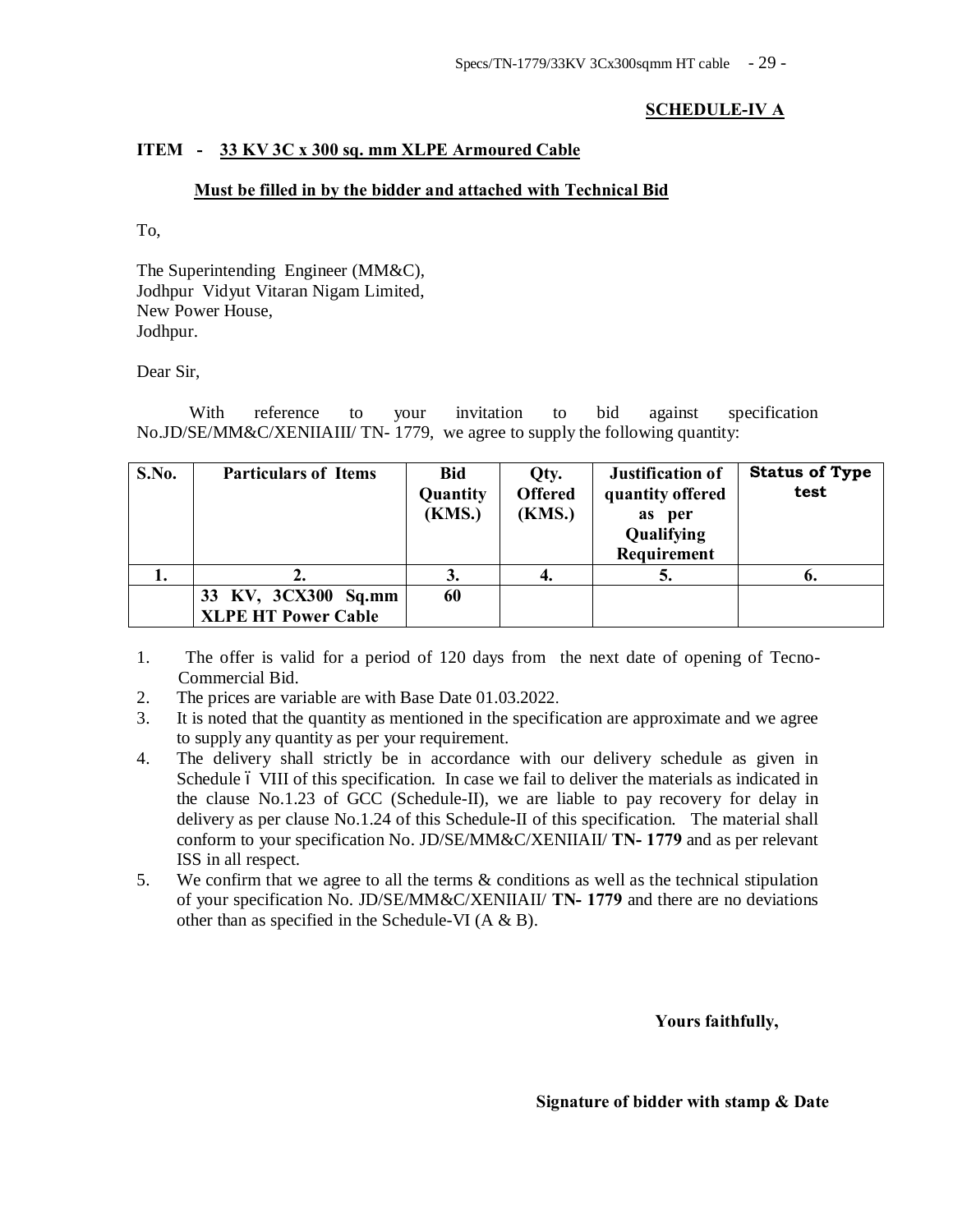## **SCHEDULE – V**

# **JODHPUR VIDYUT VITARAN NIGAM LIMITED A Govt. of Rajasthan Undertaking**

Statement of guaranteed technical particulars and other performance data for supply of  $\overrightarrow{a}$  i i i i i i i i i i i i i i i ... (Name of material) against specification no..í í í í í í í í í ..

S. No. Particulars of technical & other performance data guaranteed.

Certified that we agree to all the aforesaid technical particulars and other performance data except following:-

| S.No. | Particulars of technical & other | Reasons for           |
|-------|----------------------------------|-----------------------|
|       | Performance data                 | deviations/departure. |

**(Signature) Name & Designation with seal of the bidder**.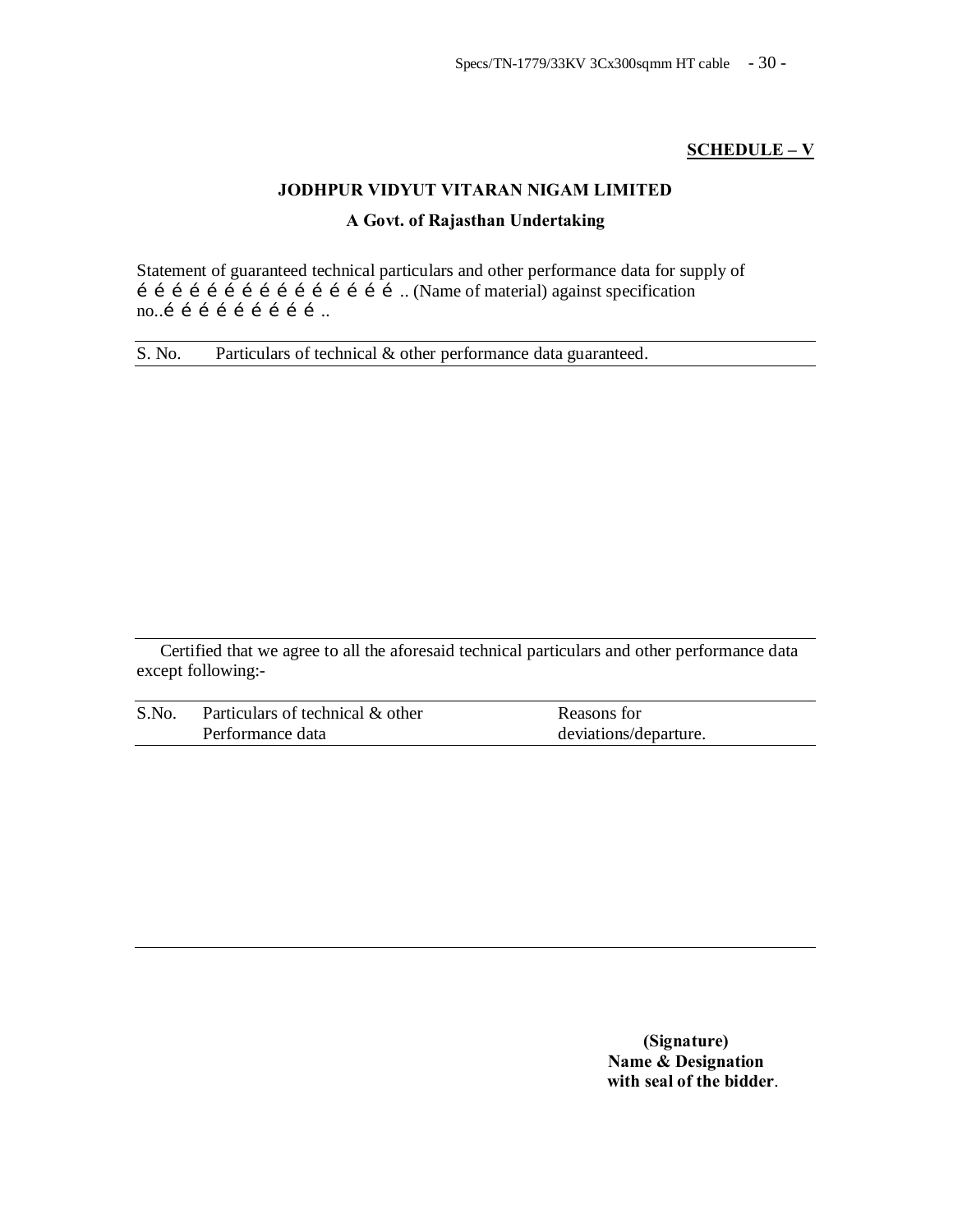# **SCHEDULE-VA**

# **GUARANTEED TECHNICAL AND OTHER PARTICULARS FOR THE SUPPLY OF THREE CORE 33 KV XLPE CABLES AGAINST TN-1779**

| S.<br>No.      | <b>PARTICULARS</b>                                                 | <b>UNIT</b>      | 33 KV XLPE Cable<br>3C x 300 sq. mm.                                 |
|----------------|--------------------------------------------------------------------|------------------|----------------------------------------------------------------------|
|                |                                                                    |                  |                                                                      |
| $\vert$ 1      | Name of manufacturer and address<br>of Works<br>GST No.            |                  |                                                                      |
| $\overline{2}$ | <b>Manufacturing process (Please</b>                               |                  |                                                                      |
|                | specify any one of following):<br>a) CCV Line Process (Dry curing) |                  |                                                                      |
| 3              | Standard specification to which the<br>material shall Confirm      |                  | IS: 7098 (Part-II)/1985 with up-to-<br>date amendments               |
| $\overline{4}$ | Type of cables and voltage grade                                   |                  | ----- Type-A2XFY----<br>19/33 KV                                     |
| 5              | Power frequency withstand voltage                                  | <b>KVrms</b>     | To be furnished by the tenderer.                                     |
| $\overline{6}$ | Permissible voltage and frequency                                  |                  | To be furnished by the tenderer                                      |
|                | variation for the satisfactory<br>operation                        |                  |                                                                      |
| (i)            | Voltage                                                            | $\%$             |                                                                      |
| (ii)           | Frequency                                                          | $\%$             |                                                                      |
|                | (iii) Combined Voltage & Frequency                                 | $\%$             |                                                                      |
| 7              | Conductor details:                                                 |                  |                                                                      |
|                | a) Aluminum grade                                                  |                  | H2/H4 grade Class-2 conforming to<br>IS: 8130/1984 or latest version |
|                | b) Nominal cross sectional area                                    | Sq.mm            | 300                                                                  |
|                | c) Shape of the stranded conductor.                                |                  | Compact Stranded                                                     |
|                | d) Number of strands in each<br>conductor. (Min.)                  | Nos.             | 30                                                                   |
|                | e) Nominal diameter of each inlet wire<br>before                   | Mm.              | To be furnished by the tenderer                                      |
|                | f) Max. permissible resistance of<br>conductor at 20 Deg. C        | Ohms/Km          | 0.100                                                                |
| 8              | Diameter over laid up cores                                        | mm               | To be furnished by the tenderer                                      |
| 9              | <b>Conductor</b> screening:                                        |                  | To be furnished by the tenderer                                      |
|                | a) Type and material                                               |                  |                                                                      |
|                | b) Continuous working temperature                                  | $^{\rm o}$ C     |                                                                      |
|                | c) Max. Allowable temperature at                                   | $\rm ^{\circ}$ C |                                                                      |
|                | Termination of short circuit                                       |                  |                                                                      |
| 10             | <b>Insulation:</b>                                                 |                  |                                                                      |
|                | a) Material                                                        |                  | Cross linked Polyethylene                                            |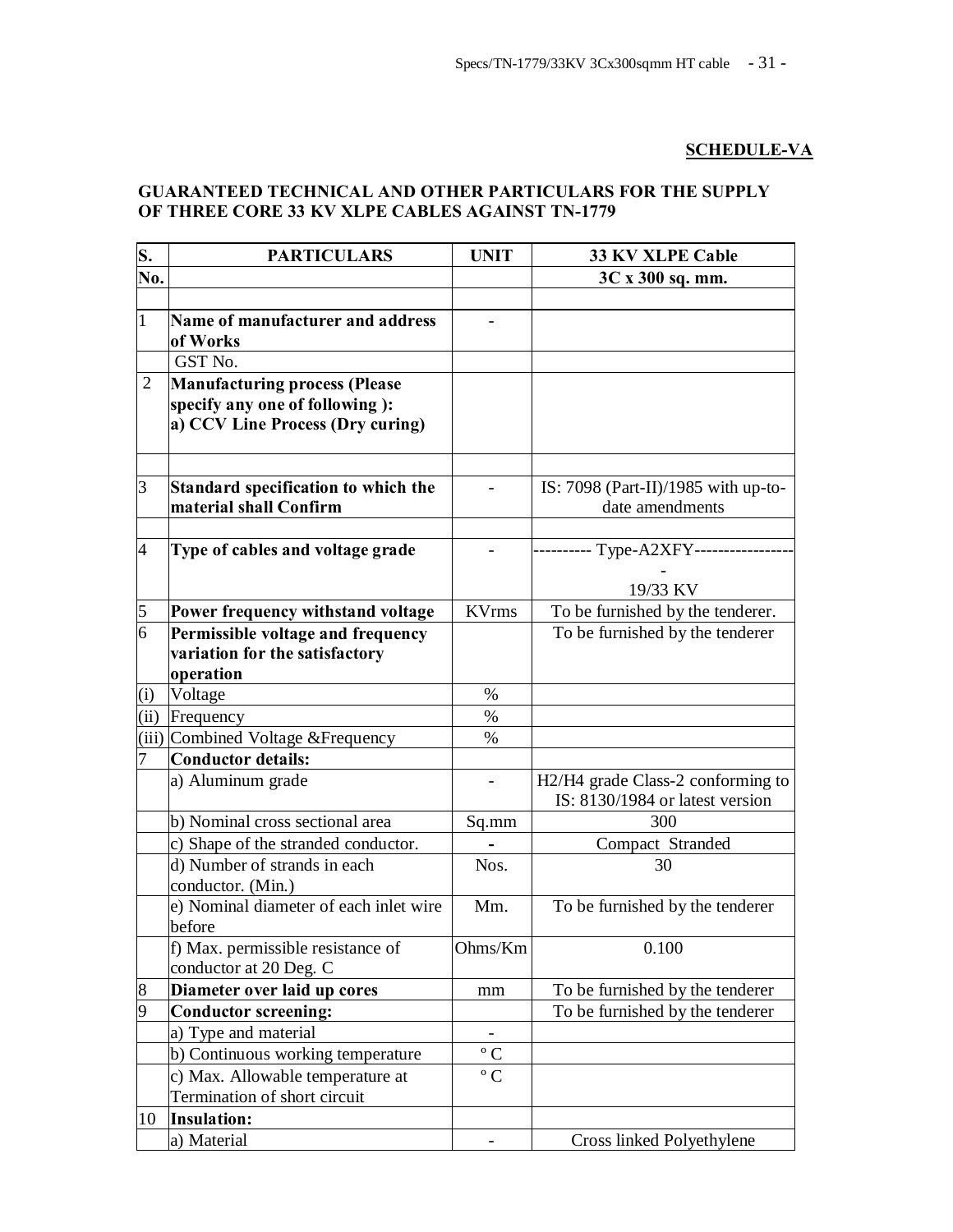|    |                                                                |                              | confirming to IS: 7098(Part-II)/1985                            |
|----|----------------------------------------------------------------|------------------------------|-----------------------------------------------------------------|
|    |                                                                |                              | with latest version                                             |
|    | b) Nominal thickness of insulation                             | mm                           | 8.8                                                             |
|    | c) Minimum thickness of insulation                             | mm                           | 7.82                                                            |
|    | d) Approx. diameter of core over insulation                    | mm                           | To be furnished by the tenderer                                 |
| 11 | <b>Insulation screening:</b>                                   |                              |                                                                 |
|    | a) Material                                                    |                              | To be furnished by the tenderer                                 |
|    | b)-(i)-Approx. thickness of semi-                              | mm                           | To be furnished by the tenderer                                 |
|    | conducting part                                                |                              |                                                                 |
|    | (ii)-Thickness of metallic part                                | mm                           | To be furnished by the tenderer                                 |
|    | c) Approx. diameter of cable over screening                    | mm                           | To be furnished by the tenderer                                 |
| 12 | <b>Whether Binder Tape provided</b>                            | mm                           | To be furnished by the tenderer                                 |
| 13 | <b>Inner Sheath:</b>                                           |                              |                                                                 |
|    | a]- Type of material                                           |                              | To be furnished by the tenderer                                 |
|    | b]- Process of application                                     |                              |                                                                 |
|    | c]- Min. Thickness of sheath                                   | mm                           | 0.7                                                             |
|    | D]- Diameter of cable over inner                               | mm                           | To be furnished by the tenderer                                 |
| 14 | <b>Type of Filler Used</b>                                     |                              | To be furnished by the tenderer                                 |
|    | a) Material                                                    |                              |                                                                 |
|    | b) Shape $&$ Size                                              | mm                           |                                                                 |
|    | c) Central filler (Shape & Size)                               | mm                           |                                                                 |
| 15 | Armouring:                                                     |                              |                                                                 |
|    | a) Material and type of armouring                              | $\qquad \qquad \blacksquare$ | <b>Galvanized Steel Strip</b>                                   |
|    | b) Nominal dimensions of Armour                                | mm                           | 4.0 x 0.8 mm                                                    |
|    | c) Whether galvanised.                                         |                              | Galvanized                                                      |
|    | d) Lay Ratio of Armouring                                      | Nos.                         |                                                                 |
|    | i) Minimum                                                     | mm                           |                                                                 |
|    | ii) Maximum                                                    |                              |                                                                 |
|    | e) Total Number of Armour Strips                               |                              | To be furnished by the tenderer.                                |
|    | f) %age Covering with Armour                                   |                              |                                                                 |
|    | Strip(Minimum)                                                 |                              | 90%(minimum)                                                    |
|    | g) Diameter of cable over armouring                            |                              |                                                                 |
|    |                                                                |                              | To be furnished by the tenderer.                                |
| 16 | <b>Outer sheath:</b><br>a) Material                            |                              | PVC Type ST-2 confirming to IS: 5831 latest                     |
|    |                                                                |                              | version                                                         |
|    | b) Nominal thickness of outer sheath                           | mm                           | As per Table-5 of IS:7098(Part-2)/1985 with<br>latest amendment |
|    | c) Colour of sheath                                            |                              | <b>Black</b>                                                    |
| 17 | Approximate over all diameter of cable                         | mm                           | To be furnished by the tenderer                                 |
| 18 | a) Minimum Weight of Aluminium in                              | Kg/Km                        | 2432                                                            |
|    | Kg./Km corresponding to nominal cross                          |                              |                                                                 |
|    | sectional area of conductor (guaranted)                        |                              |                                                                 |
|    | b) Total weight of armouring                                   | Kg/Km                        | To be furnished by the tenderer                                 |
|    | c) Total weight of PVC contents<br>(Inner/Outer sheath/filler) | Kg/Km                        | To be furnished by the tenderer                                 |
|    | d) Total weight of XLPE including                              | Kg/Km                        | To be furnished by the tenderer                                 |
|    | weight of conductor screening &                                |                              |                                                                 |
|    | <b>Insulation screening (Non-metallic)</b>                     |                              |                                                                 |
|    | e) Total weight of Insulation                                  | Kg/Km                        | To be furnished by the tenderer                                 |
|    | screening (metallic)                                           |                              |                                                                 |
|    | f) Total weight of finished cable.                             | Kg/Km                        | To be furnished by the tenderer                                 |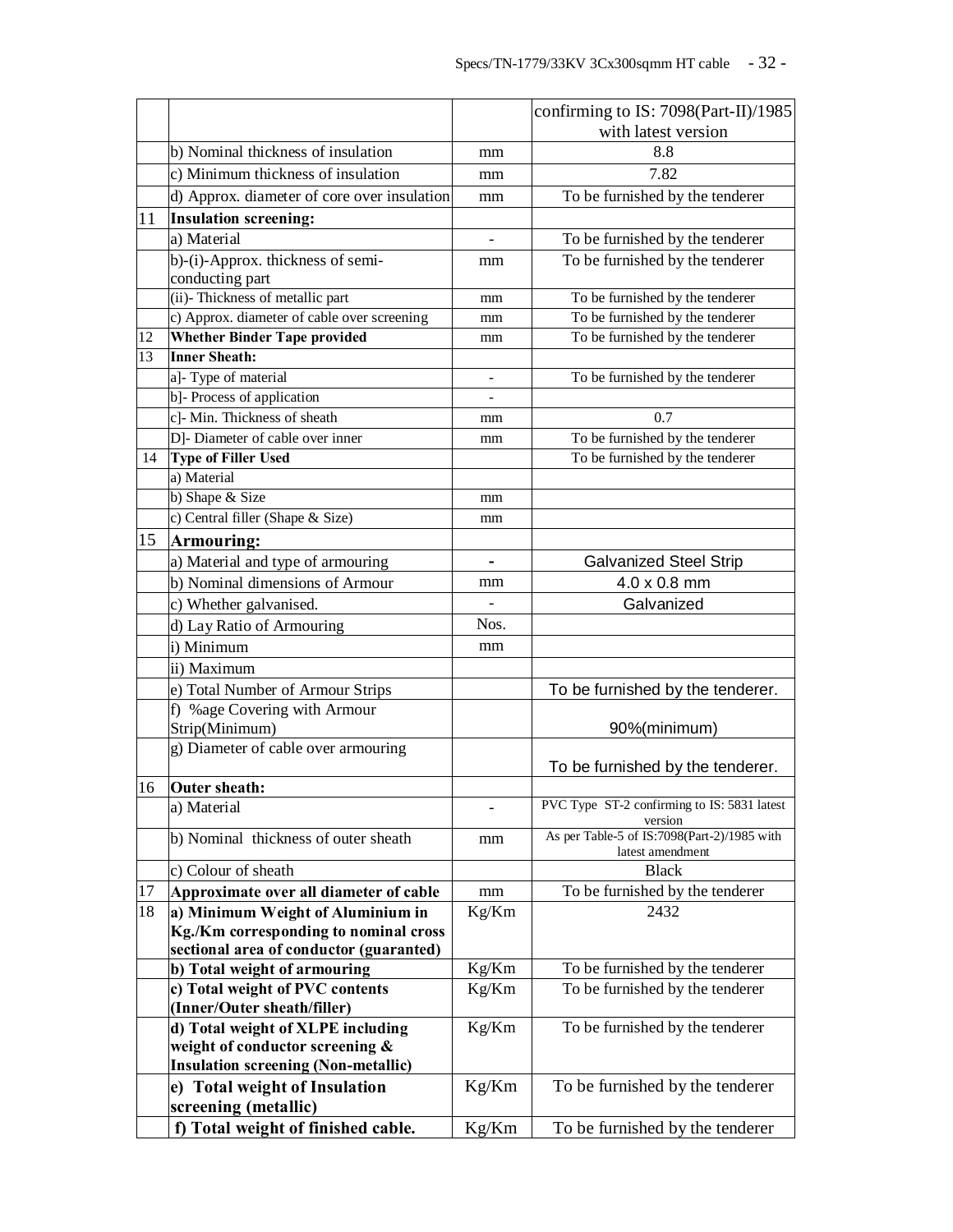| 19 | a) Standard length of cable                         | Mtrs.            | 250                                                 |
|----|-----------------------------------------------------|------------------|-----------------------------------------------------|
|    | b) Tolerance on standard length                     | Mtrs.            | $(+/-)$ 5%                                          |
| 20 | Length(s) of cable in each drum                     | Mtrs.            | One                                                 |
| 21 | Approximate gross mass of each                      | Kg.              | To be furnished by the tenderer                     |
|    | drum including cable                                |                  |                                                     |
| 22 | (i) Drum Size (as per IS: $10418/1982$ )            | Kg.              | To be furnished by the tenderer                     |
|    | (ii) Details of Drum                                |                  | To be furnished in the enclosed<br>Schedule $6V(B)$ |
|    | (iii) Approximate net weight of each<br>empty drum  | Kg.              | To be furnished by the tenderer.                    |
| 23 | Max. Continuous AC current                          |                  |                                                     |
|    | carrying capacity:                                  |                  |                                                     |
|    | a) When laid directly in ground                     | Amps.            | To be furnished by the tenderer                     |
|    | b) When laid in covered trenches                    | Amps.            | To be furnished by the tenderer                     |
|    | c) When laid vertically in air                      | Amps.            | To be furnished by the tenderer                     |
| 24 | <b>Recommended depth of laying</b>                  | cm               | To be furnished by the tenderer                     |
| 25 | Short circuit current carrying capacity             | KA-sec.          | To be furnished by the tenderer                     |
|    | and duration of short circuit.                      |                  |                                                     |
| 26 | Allowable/attainable max. Conductor                 | $\rm ^{\circ}$ C | 90 ° C                                              |
|    | temp. When carrying continuous rated<br>current.    |                  |                                                     |
| 27 | Allowable/attainable max. Conductor                 | $\rm ^{\circ}$ C | 250 °C                                              |
|    | temp. At the termination of short                   |                  |                                                     |
|    | circuit current.                                    |                  |                                                     |
| 28 | Voltage drop per 1000 meters length                 |                  |                                                     |
|    | of Cable at rated current.                          |                  |                                                     |
|    | a) When laid directly in ground                     | Volts            | To be furnished by the tenderer                     |
|    | b) When laid in covered trenches                    | Volts            | To be furnished by the tenderer                     |
|    | c) When laid vertically in air                      | Volts            | To be furnished by the tenderer                     |
| 29 | Maximum conductor temperature:                      |                  |                                                     |
|    | a) When laid directly in ground                     | $\rm ^{\circ}$ C | 90 ° C                                              |
|    | b) When laid in covered trenches                    | $\rm ^{\circ}$ C | 90 ° C                                              |
|    | c) When laid vertically in air                      | $\rm ^{\circ}$ C | 90 $\degree$ C                                      |
| 30 | Impulse strength                                    | KV               | As per IS:7098(Part-2)/1985 with                    |
|    |                                                     |                  | latest amendment                                    |
| 31 | a) DC resistance of each conductor at $Ohms/Km$     |                  | As per IS:7098(Part-2)/1985 with                    |
|    | 20 ° C (Max.)<br>b) AC resistance of each conductor | Ohms/Km          | latest amendment<br>To be furnished by the tenderer |
|    | at $90^{\circ}$ C (Max.)                            |                  |                                                     |
|    | c) Approximate reactance of each                    | Ohms/Km          | To be furnished by the tenderer                     |
|    | conductor                                           |                  |                                                     |
|    | d) Approximate capacitance of each                  | Micro F          | To be furnished by the tenderer                     |
|    | conductor                                           | <b>KN</b>        |                                                     |
|    | e) Insulation resistance (min.) :                   | Ohm-cm.          |                                                     |
|    | I) At $27 °C$                                       |                  | To be furnished by the tenderer                     |
|    | II) At $90 °C$                                      |                  | To be furnished by the tenderer                     |
|    | f) Loss tangent                                     |                  | To be furnished by the tenderer                     |
|    | (i) As a function of voltage                        |                  |                                                     |
|    | (ii) As a function of temperature                   |                  |                                                     |
|    | g) Dielectric constant                              |                  | To be furnished by the tenderer                     |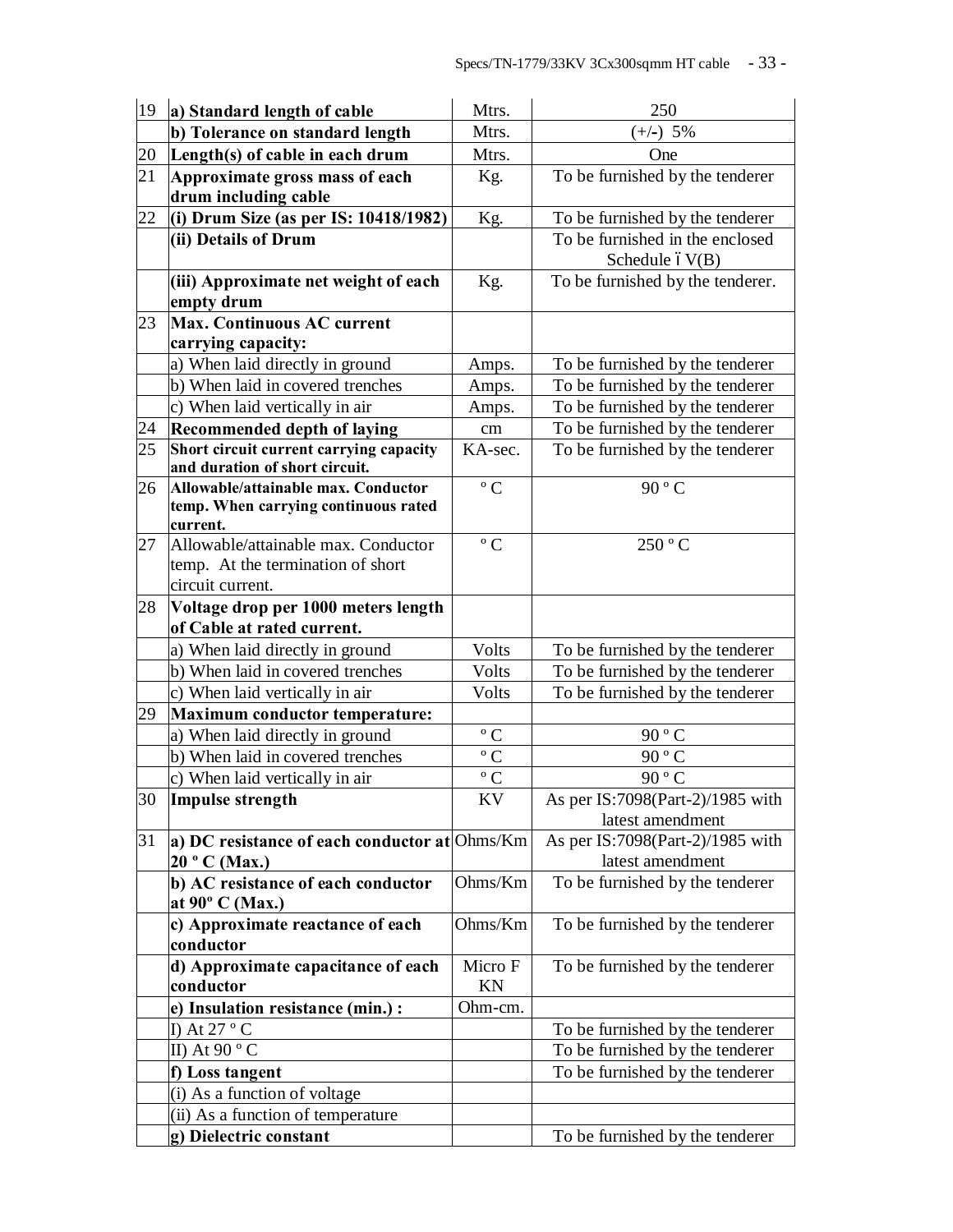| 32 | Charging current at normal                                  | Amps./Km | To be furnished by the tenderer |
|----|-------------------------------------------------------------|----------|---------------------------------|
|    | operating voltage                                           |          |                                 |
| 33 | Derating factor                                             |          | To be furnished by the tenderer |
|    | Furnish charts showing derating factors                     |          |                                 |
|    | for:                                                        |          |                                 |
|    | i) Variation in ambient temp. From 30 °                     |          |                                 |
|    | C Up to 70 $\degree$ C. In steps of 5 $\degree$ C           |          |                                 |
|    | ii) Variation in ambient temp. From 25                      |          |                                 |
|    | $\degree$ C Up to 60 $\degree$ C. In steps of 5 $\degree$ C |          |                                 |
|    | iii) Different specing of cables n                          |          |                                 |
|    | horizontal single row formation for 3                       |          |                                 |
|    | core cables under the following                             |          |                                 |
|    | conductions of laying :                                     |          |                                 |
|    | a)Cables laid on cable trays in                             |          |                                 |
|    | concrete cable trenches with                                |          |                                 |
|    | removable covers.                                           |          |                                 |
|    | b)Cables laid on cable trays in air                         |          |                                 |
|    | c)Cables laid in ground.                                    |          |                                 |
|    | d)Cables laid in pipes or ducts.                            |          |                                 |
|    | e)Variation in depth of laying for                          |          |                                 |
|    | cables laid direct in ground.                               |          |                                 |
|    | f) Variation in Thermal resistively of                      |          |                                 |
|    | soll for cables laid in ground                              |          |                                 |
| 34 | <b>Quantity tolerance</b>                                   |          | -------- $(+/-)$ 2%             |
| 35 | <b>Recommended min. bending radius</b>                      | mm       | To be furnished by the tenderer |
| 36 | Embossing                                                   |          | As per Specification TN-1779    |
| 37 | <b>BIS license No. &amp; Validity</b>                       |          | To be furnished by the tenderer |
| 38 | <b>ISO: 9001 Certification</b>                              |          |                                 |
| 39 | Any other particulars                                       |          | To be furnished by the tenderer |
|    |                                                             |          |                                 |

**NOTE: SPECIFIC VALUES MAY BE INDICATED IN ABOVE SCHEDULE. USE OF**  $\tilde{O}$ **DO** $\tilde{O}$ OR AS PER õ ISÖ IS TO BE AVOIDED.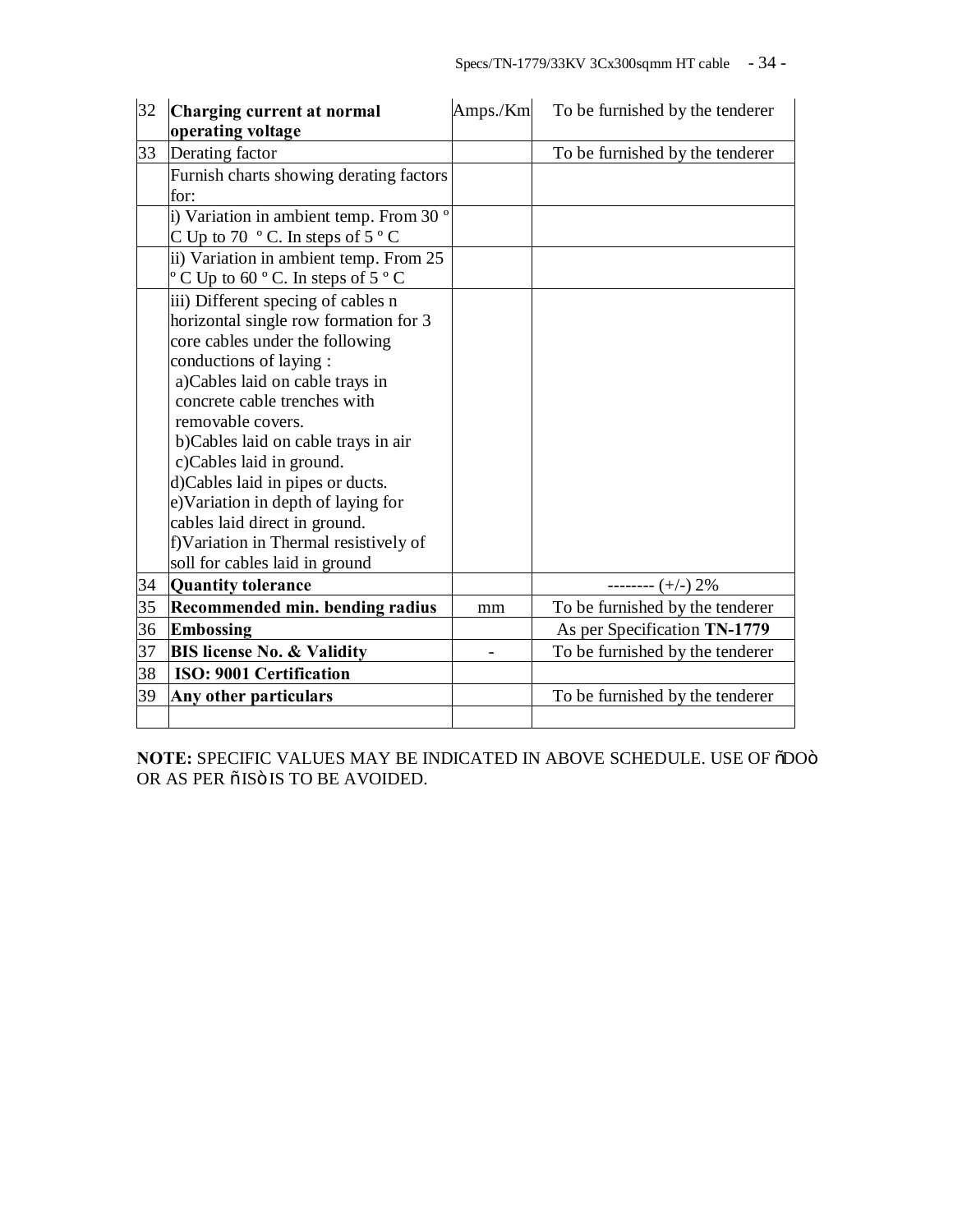## FILE : GTP-DRUM-33 KV SCHEDULE-VB

## **GUARANTEED TECHNICAL AND OTHER PARTICULARS OF DRUM FOR SUPPLY OF 33 KV, 3CX300 SQ. MM XLPE CABLES AGAINST TN-1779**

| S.               | <b>PARTICULARS</b>                      | <b>33 KV XLPE CABLES</b>                              |
|------------------|-----------------------------------------|-------------------------------------------------------|
| No.              |                                         | 3CX300 SQ. MM                                         |
|                  |                                         |                                                       |
| $\mathbf{A}$     | Drum Size<br>(in mm)                    |                                                       |
| B                | Flange Diameter(d1) (mm)                |                                                       |
| $\mathbf C$      | Barrel Diameter(d2) (mm)                |                                                       |
| D                | Centre hole Diameter(d3) (mm)           |                                                       |
| E                | Overall width (L1) (mm)                 |                                                       |
| $\boldsymbol{F}$ | Traverse<br>(L2)<br>(mm)                |                                                       |
| G                | Thickness of Flange                     |                                                       |
|                  |                                         |                                                       |
| H                | Barrel End (supporting disc             |                                                       |
|                  | or core segment)                        |                                                       |
| a)               | Diameter<br>(mm)                        |                                                       |
| b)               | Thickness (mm)                          |                                                       |
|                  |                                         |                                                       |
| $\mathbf I$      | <b>Stretchers</b> (Core Carrier Planks) | AS PER IS 10418/1982 WITH<br><b>LATEST AMENDMENTS</b> |
| a)               | Number (Min)                            |                                                       |
| b)               | Thickness x width (mm)                  |                                                       |
|                  |                                         |                                                       |
| $\bf J$          | <b>Barrel Battens thickness</b>         |                                                       |
|                  | (Core Filler Planks)                    |                                                       |
|                  |                                         |                                                       |
| K                | <b>Barrel Middle Supports</b>           |                                                       |
|                  | (Middle Core discs)                     |                                                       |
|                  |                                         |                                                       |
| L                | Thickness of External Laggings.(mm)     |                                                       |
|                  |                                         |                                                       |
|                  | DETAILS OF METAL COMPONENTS:            |                                                       |
| M                | Clamping Studs with Hexagonal Nuts      |                                                       |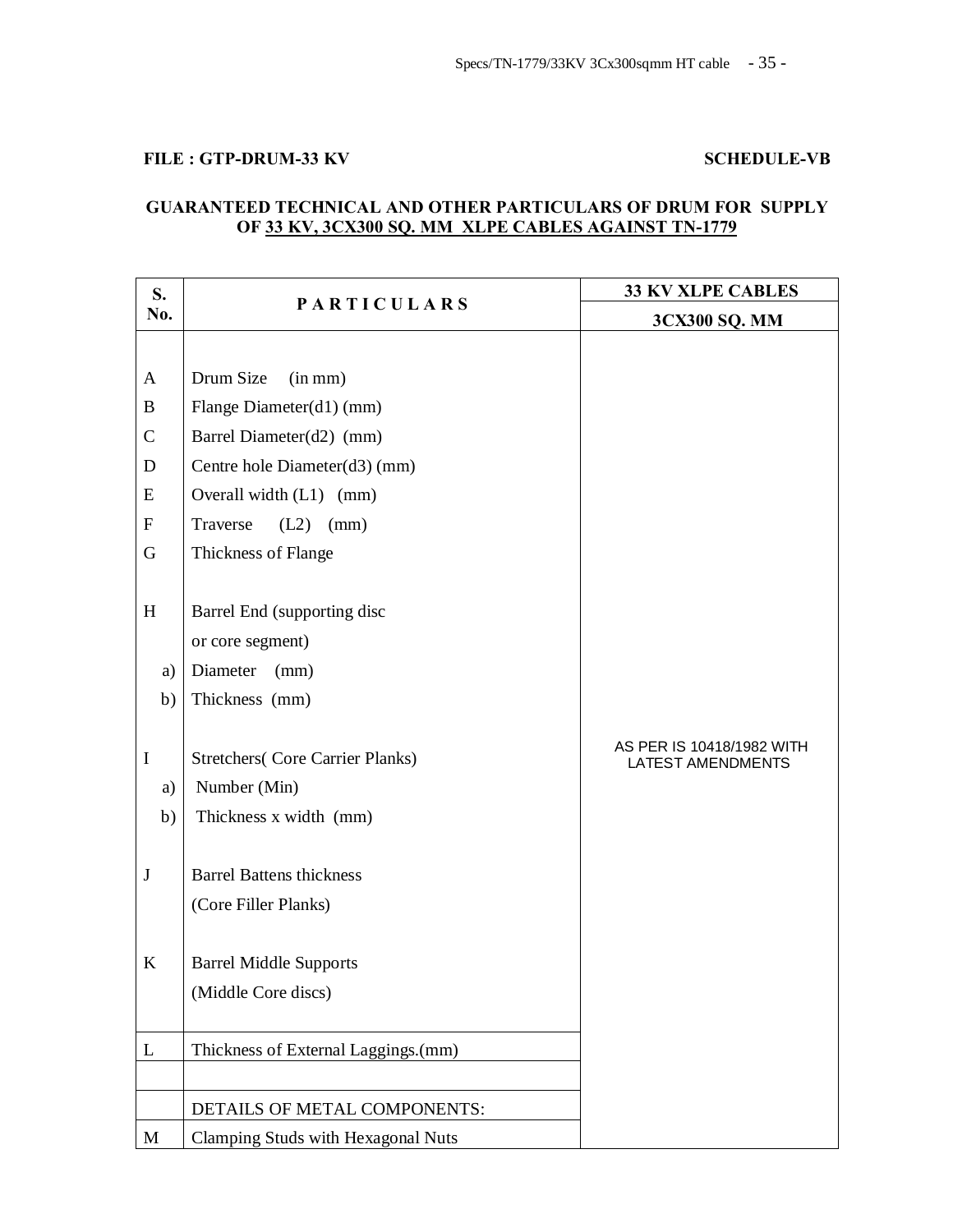| a)            | Numbers                        |
|---------------|--------------------------------|
| b)            | Diameter (mm)                  |
|               |                                |
| N             | <b>Square or Round Washers</b> |
| a)            | Numbers                        |
| b)            | Diameter (mm)                  |
|               |                                |
| $\Omega$      | M.S. Bushes                    |
| a)            | <b>Numbers</b>                 |
| b)            | Thickness of Sleeve (mm)       |
| $\mathbf{c})$ | Dimension of Sleeve (mm)       |
| $\rm d)$      | Number of Bolts                |
| e)            | Diameter of Bolts              |
|               |                                |
| $\mathbf P$   | M.S./ C.I. Centre Plate        |
| a)            | <b>Numbers</b>                 |
| b)            | Dimensions of Square/          |
|               | Triangular equal sides (mm)    |
| $\mathbf{c})$ | Centre Plate Bolts.            |
|               |                                |
| Q             | <b>Numbers</b>                 |
| $\mathbf{i}$  | Diameter of bolts (mm)         |
| $\mathbf{ii}$ | Centre Hole Diameter (mm)      |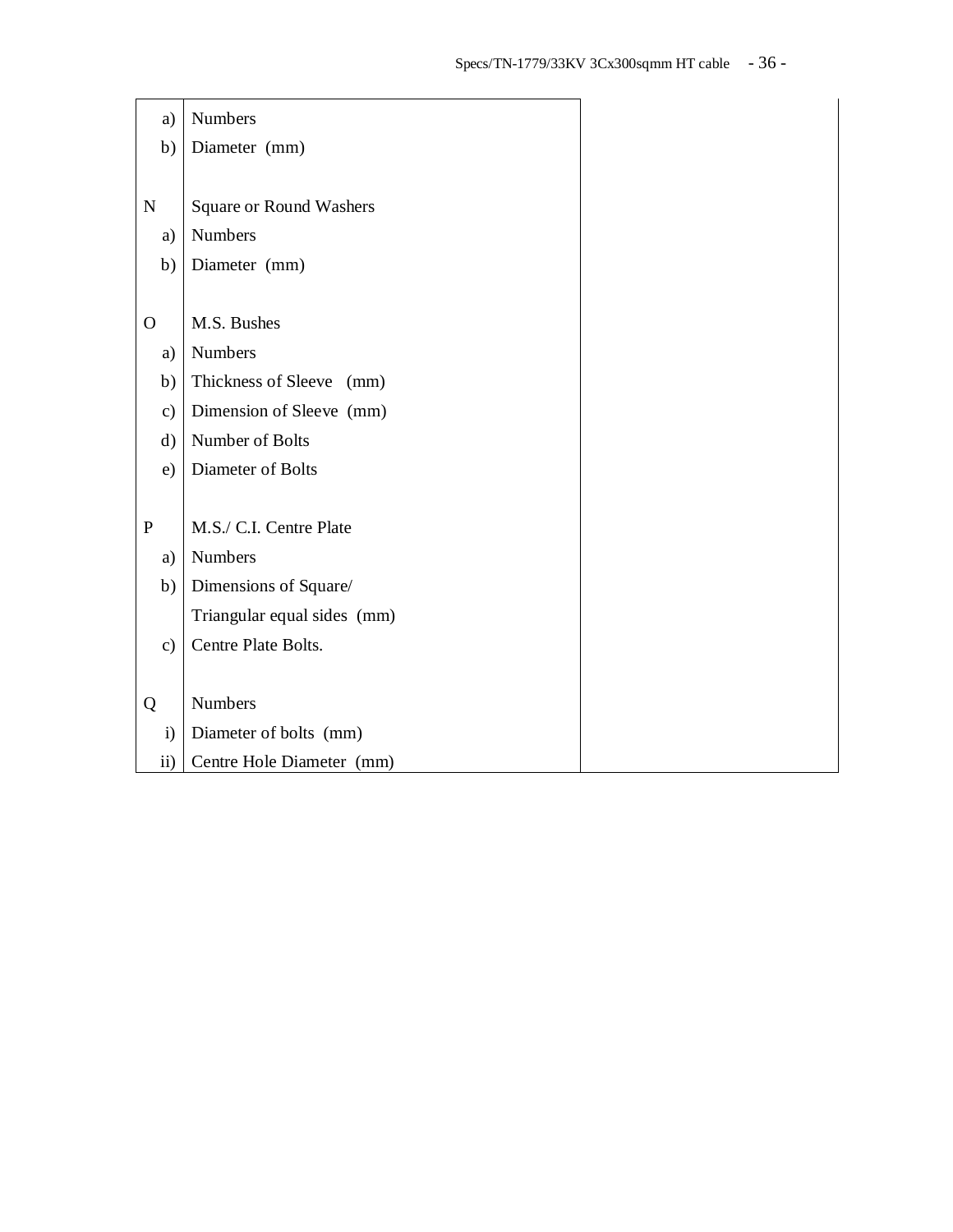## **SCHEDULE – VI (A) TN-1779**

## **JODHPUR VIDYUT VITARAN NIGAM LIMITED**

## **A Govt. of Rajasthan Undertaking DEPARTURE/DEVIATION FROM TECHNICAL SPECIFICATION**

The bidder shall state under this schedule the departure from the Purchaser specification in respect of technical is as under:-

S.No. Main Deviations from Technical Specification.

Certified that we agree to all the technical specification of the NIT except for the deviation to the extent indicated above.

> **(Signature) Name & Designation with seal of the bidder.**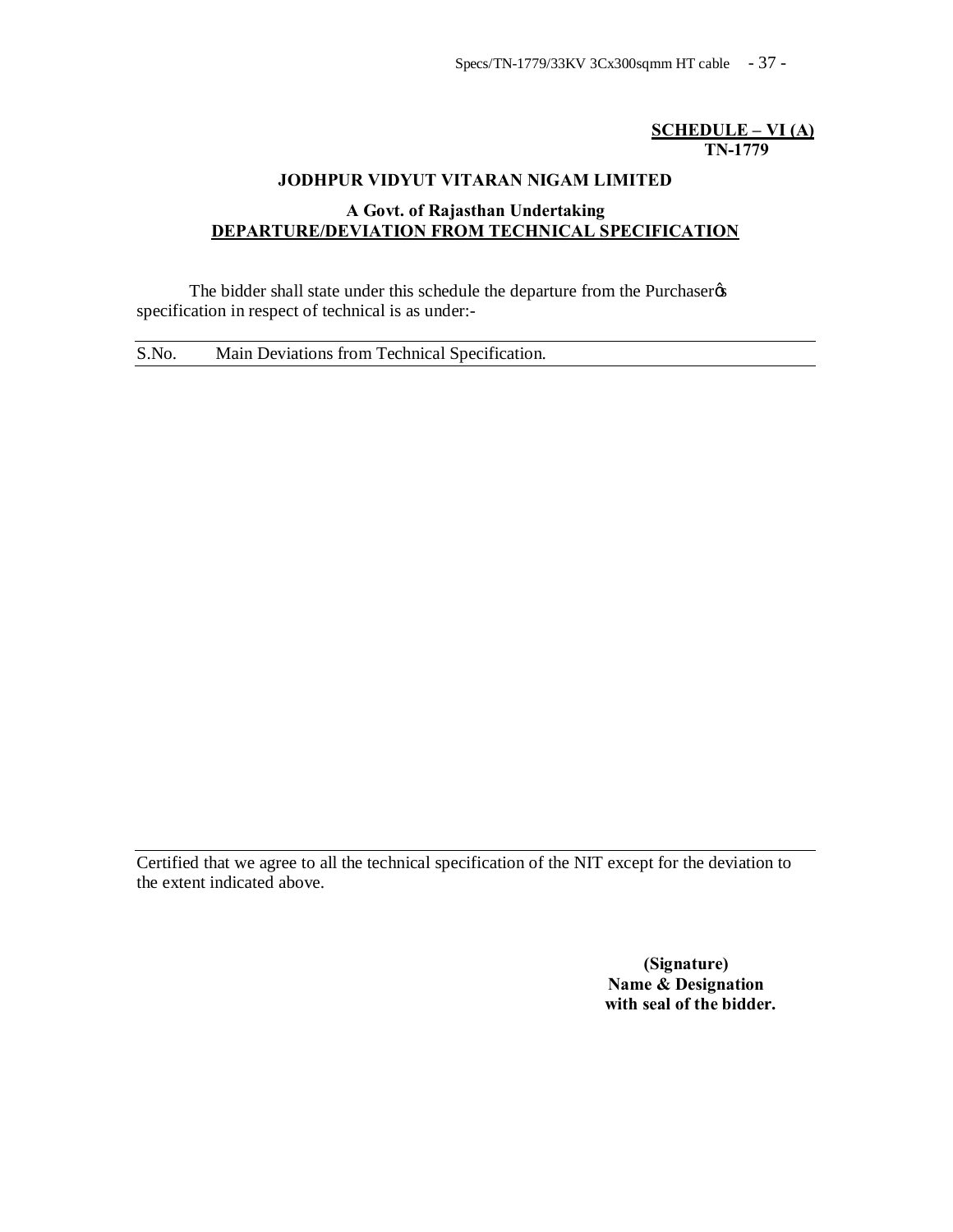Specs/TN-1779/33KV 3Cx300sqmm HT cable - 38 -

## **SCHEDULE – VI (B) TN-1779**

## **JODHPUR VIDYUT VITARAN NIGAM LIMITED**

## **A Govt. of Rajasthan Undertaking DEPARTURE FROM COMMERCIAL TERMS & CONDITIONS OF THE SPECIFICATION**

The bidder shall state under this schedule the departure from the Purchaser  $\alpha$ specification in respect of Commercial terms & conditions:-

S.No. Main Deviations from Specification.

Certified that we agree to all the commercial terms & conditions as laid down in General Conditions of Contract to the specification except for the deviation to the extent indicated above.

> **(Signature)** Name & Designation with seal of the bidder.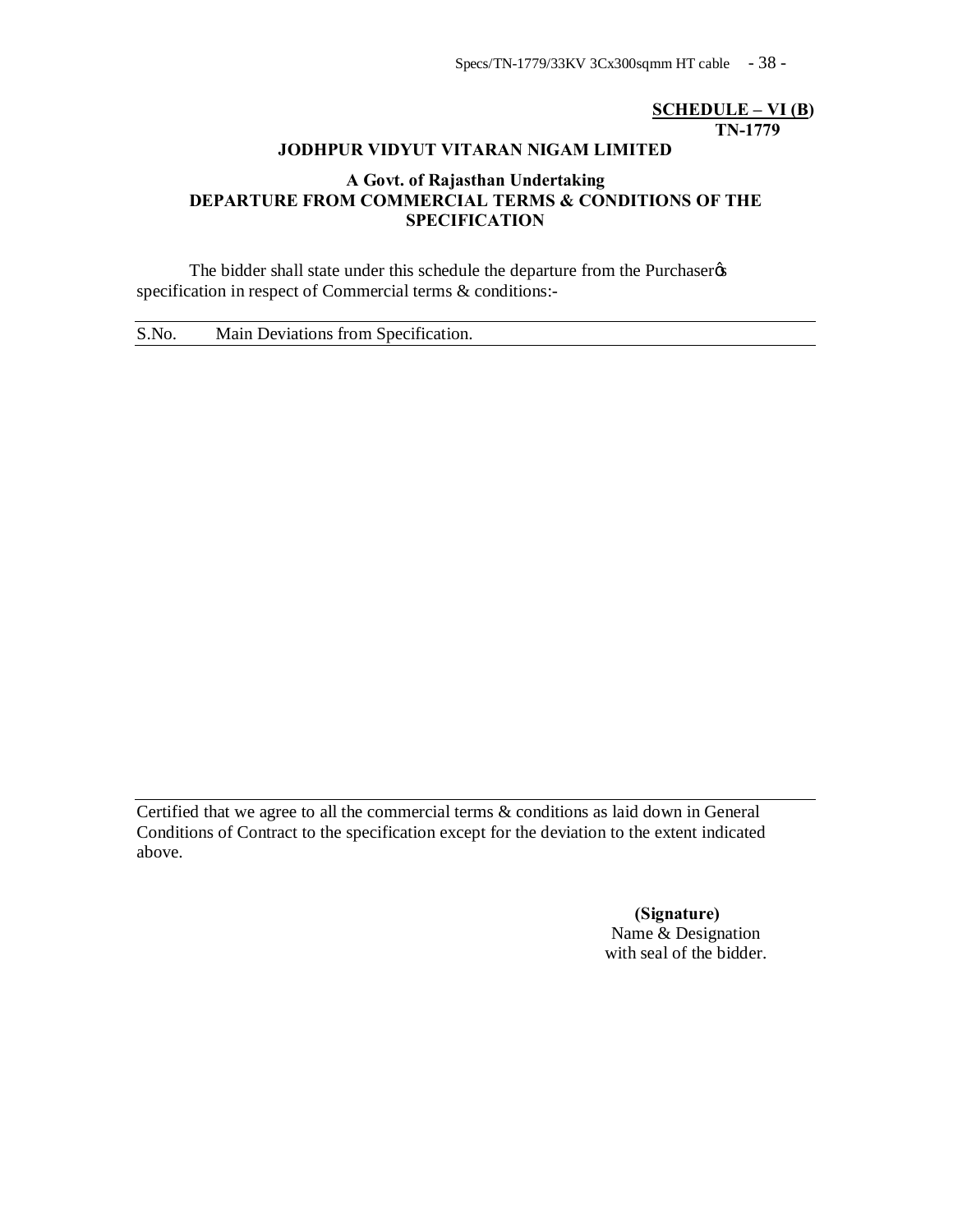## **SCHEDULE – VII TN-1779**

#### **JODHPUR VIDYUT VITARAN NIGAM LIMITED**

## **A Govt. of Rajasthan Undertaking LIST OF PAST SUPPLIES**

The bidder shall state under this schedule whether material and equipments, similar to those offered in the tender have been previously supplied by him. A list shall be given of such orders executed by him together with information regarding the names of purchasing organizations, quantities supplied and when the supplies were effected. This list should be in form given below:-

| S.No. Detailed particulars<br>of items supplied | Otv<br><b>K</b> ms | & Date | Order No. Name & details<br>of purchasing<br>authority | Date of<br>Completion |
|-------------------------------------------------|--------------------|--------|--------------------------------------------------------|-----------------------|
|                                                 |                    |        |                                                        |                       |

| If executed partially<br>to be mentioned<br>(Quantity) | whether still<br>to be executed | Delivery<br>stipulated in<br>order | Remarks |
|--------------------------------------------------------|---------------------------------|------------------------------------|---------|
|                                                        |                                 |                                    |         |

**Note:** Separate schedules are to be furnished by the bidder for past supply to the JDVVNL, JODHPUR other State Electricity Boards and other Departments /Organisations.

> **(Signature)** Name & Designation with seal of the bidder.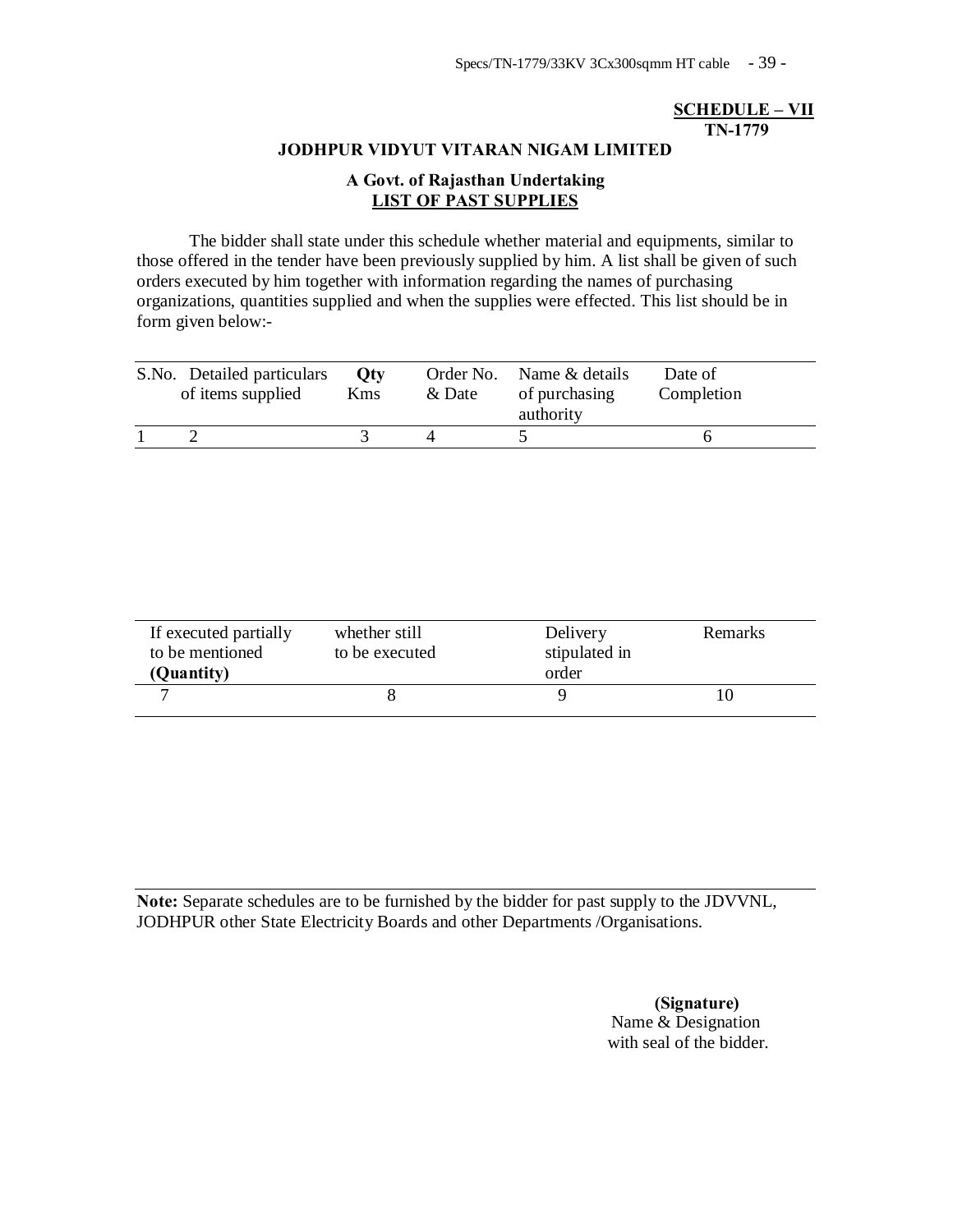## **SCHEDULE-VIIA TN-1779**

## **TO WHOMSOEVER IT MAY CONCERN**

*This is to certify that M/s.*  $\blacksquare$  (*Complete*  $\blacksquare$ ) *with address) have manufactured and supplied the goods / equipments / material during the following financial year(s) to the Electrical Utilities / Government Departments / Discoms/ SEBs as detailed out below:* 

| S.<br>N <sub>0</sub> | Financial<br>year in          | Detailed<br>Particulars   | Name and<br>particulars of | Order No.<br>& date                     | Unit |          | Ordered       | Actual Supplied up<br>to |               | Remarks |
|----------------------|-------------------------------|---------------------------|----------------------------|-----------------------------------------|------|----------|---------------|--------------------------|---------------|---------|
|                      | which<br>material<br>supplied | of item $(s)$<br>supplied | purchasing<br>authority    | against<br>which<br>item(s)<br>supplied |      | Quantity | Value<br>(Rs) | Quantity                 | Value<br>(Rs) |         |
|                      |                               |                           |                            |                                         | 6    |          |               |                          | 10            | 11      |
|                      |                               |                           |                            |                                         |      |          |               |                          |               |         |
|                      |                               |                           |                            |                                         |      |          |               |                          |               |         |
|                      |                               |                           |                            |                                         |      |          |               |                          |               |         |

| Signature,              | Signatu |
|-------------------------|---------|
| Name & Designation      | Name:   |
| With Seal of the Bidder | Addres  |
| Date                    |         |
| Place                   |         |

Signature of C.A. Address:

Membership No.

UDIN NO:-

The above particulars are true and correct based on explanations, records and books of accounts produced before us. Further the above certificate issued on the request of the company.

*CA Firm (\_\_\_\_\_\_\_\_\_\_\_\_\_\_\_\_\_\_\_\_)*

#### **NOTE- AN UNDERTAKING FOR THE SAME BE FURNISHED AS DETAILED IN ANNEXURE-I**

**Note- The C.A. certificate should be furnished on the letter head of CA firm and must be signed by the bidder and C.A. The details i.e. address of C.A. firm & membership No. of C.A. shall clearly be mentioned on C.A. certificate. In case C.A. certificate is not signed by the bidder/furnished without membership No. & address of C.A. firm then same may not be considered for which responsibility rests with the bidder.**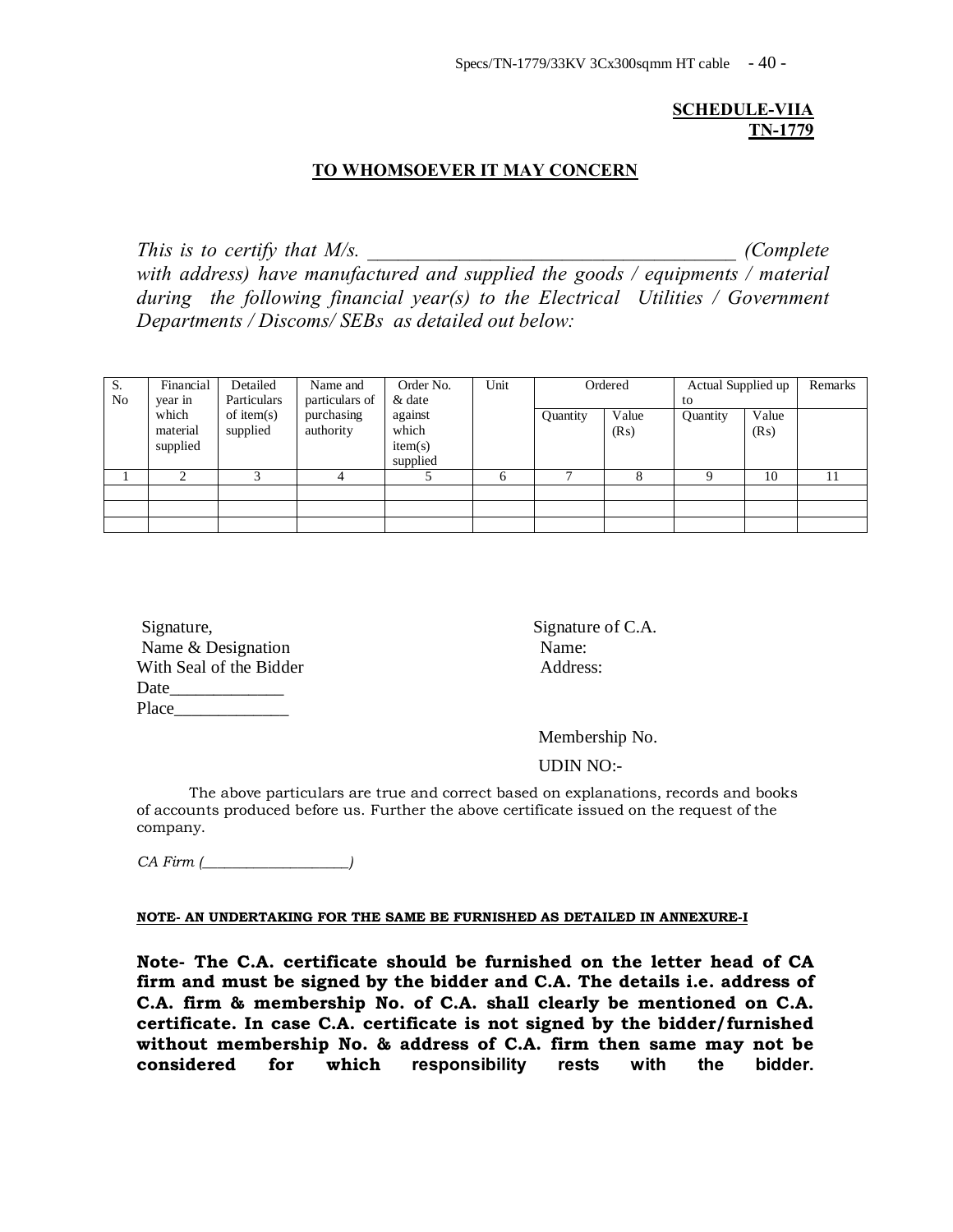## **SCHEDULE-VIII**

#### **JODHPUR VIDYUT VITARAN NIGAM LIMITED**

## **DELIVERY SCHEDULE**

#### **TN-1779**

## **PART – A**

The delivery Schedule of the material by the Purchaser Officer is as mentioned hereunder:-

| S.N<br>$\mathbf 0$ | <b>Particular Of Material</b>                               | Commencement<br><b>Period</b>                                                      | <b>Rate Of</b><br>Supply per<br>Month | <b>Period for</b><br><b>Completion of</b><br>delivery of Entire<br>material            |
|--------------------|-------------------------------------------------------------|------------------------------------------------------------------------------------|---------------------------------------|----------------------------------------------------------------------------------------|
|                    | <b>33 KV XLPE</b><br><b>INSULATED POWER</b><br><b>CABLE</b> | <b>After 30 Days from</b><br>the date of receipt of<br>detailed Purchase<br>Order. | Equal<br><b>Monthly Rate</b>          | <b>In Nine Months</b><br>thereafter at equal<br>monthly rate of<br>each size of cable. |

**Note – In case ordered quantity is different than quoted quantity, then monthly delivery shall be adjusted proportionately. Bids, in which monthly delivery schedule is not indicated, shall be ignored.**

## **PART - B**

In case bidder deviates from the delivery schedule mentioned by the purchaser in Part-A , then the delivery Schedule of the material by the bidder shall be indicated / mentioned as under:-

| S.N<br>$\bf{0}$ | <b>Particular Of Material</b> | Commencement<br>Period | <b>Rate Of</b><br><b>Supply per</b><br><b>Month</b> | <b>Period for</b><br><b>Completion of</b><br>delivery of Entire<br>material |
|-----------------|-------------------------------|------------------------|-----------------------------------------------------|-----------------------------------------------------------------------------|
|                 |                               |                        |                                                     |                                                                             |

Note: (i) During the commencement period, the process of model assembly and submission of B.O.M. for approval shall be got completed.

(ii) During the commencement period the contractual formalities shall be got completed.

**Signature Name & Designation With Seal of the Bidder**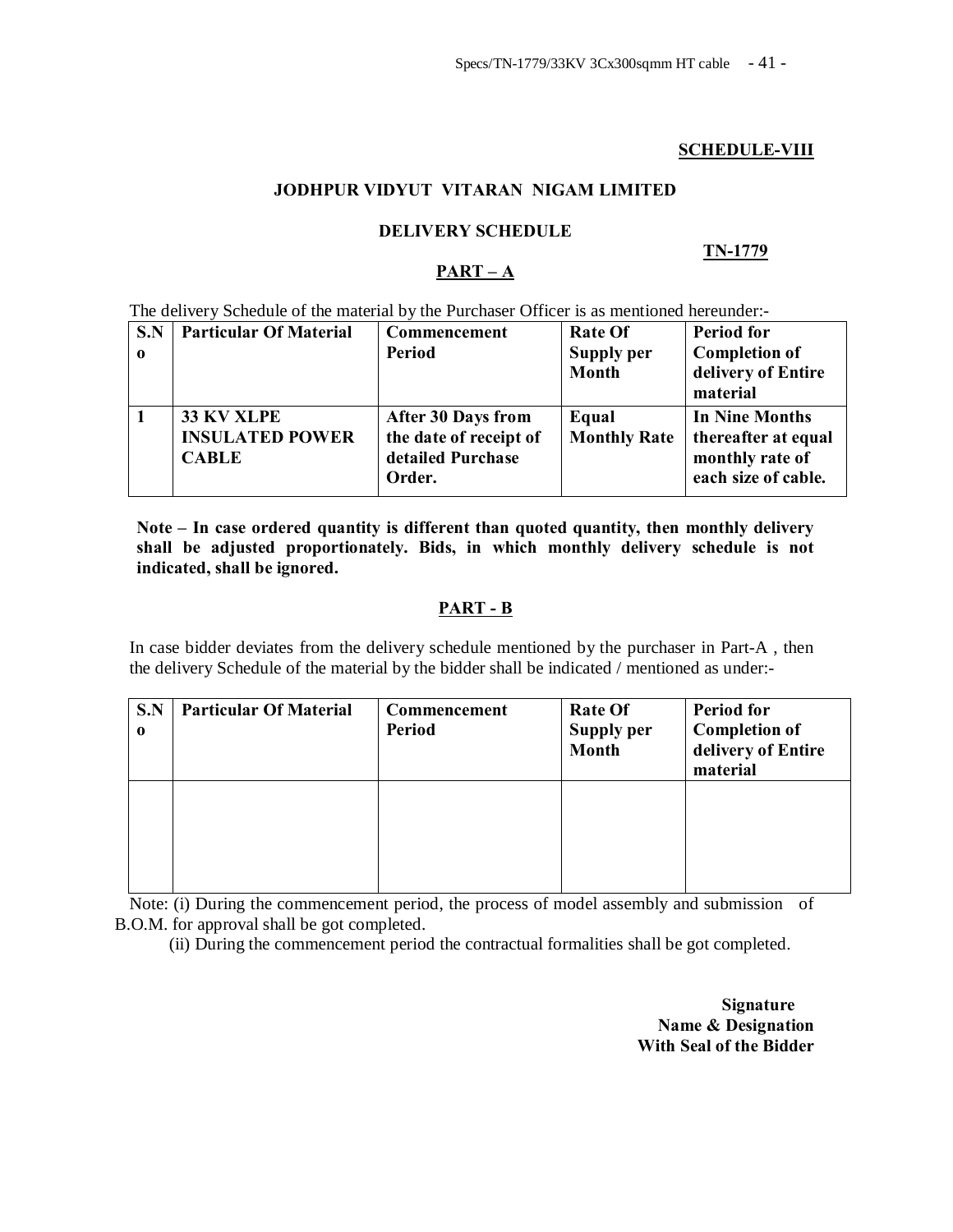#### **SCHEDULE - IX TN-1779**

#### **JODHPUR VIDYUT VITARAN NIGAM LIMITED**

#### **A Govt. of Rajasthan Undertaking**

List of Equipments and Technical Hands Available with the Firm

(To be filled in by the bidders & enclosed with the bid)

Manufacturers and / or their authorized agents who are quoting against this bid are requested to furnish the following information along-with the bid. The Purchaser will have the discretion to ignore the bid without the under noted particulars and/or ignore the bid particulars.

- 1. Name and Address of Manufacturer.
- 2. Place where works exist.
- 3. Details of machinery particularly with B.H.P. of each item installed.
- 4. Details of staff employed in the works.
- 5. Date when started the manufacturing of item under reference.
- 6. List of items manufactured.
- 7. Literature and drawings of items manufactured showing their description, size, design and other important technical particulars.
- 8. Details of order so far, executed alongwith the names of organization to whom supplied.
- 9. Manufacturing capacity.
- 10. Is the workshop open for inspection by the representative of the board, if required?
- 11. Statement of financial resources and Banking Reference alongwith Balance-Sheet for previous two years.
- 12. Testing facilities available for the manufactured articles in the testing laboratory of works.
- 13. Whether the Firm is a small/medium/large scale industry.
- 14. Registration No. with :
	- i. Small Scale, National/State.
	- ii. DGTD
	- iii. State Industries Department.
- 15. Official E mail ID:
- 16. GSTIN No.
- 17. Whether firm is proprietorship/partnership/Limited (Please give details and also enclosed copy of memorandum of constitution of firm along with the names of directors/partners/proprietor and there address

 **(Signature)** Name & Designation with seal of the bidder.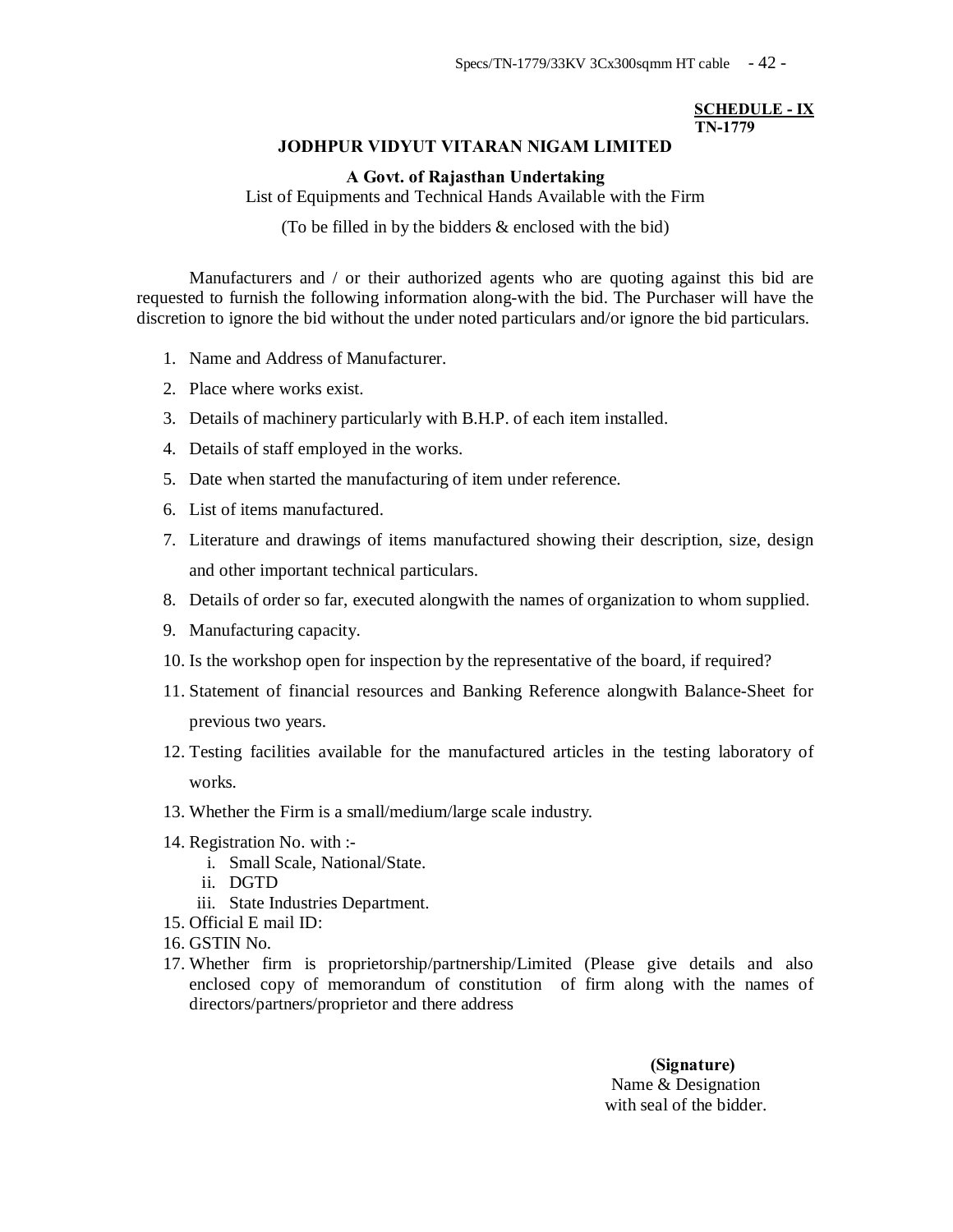#### **SCHEDULE – X**

#### **TO BE FURNISHED ON NON-JUDICIAL STAMP WORTH Rs.100/- & DULY NOTARIZED)**

#### **FORMAT OF AFFIDAVIT**

|          |  | Aged                                        |                             |    |
|----------|--|---------------------------------------------|-----------------------------|----|
| Residing |  |                                             | Proprietor/Partner/Director | of |
| M/s      |  | do hereby solemnly affirm and declare that: |                             |    |

(a) My/Our above noted enterprise M/s \_\_\_\_\_\_\_\_\_\_\_\_\_\_\_\_\_\_\_\_\_\_\_\_\_\_\_\_\_has been issued acknowledgement of Entrepreneurial Memorandum Part II by the District Industries Centre\_\_\_\_\_\_\_\_\_\_\_\_\_\_\_\_\_\_\_\_\_\_\_\_\_\_. The acknowledgement No. is \_\_\_\_\_\_\_\_\_\_\_\_\_\_\_dated \_\_\_\_\_\_\_\_\_\_\_\_\_\_\_ and has been issued manufacture of following items:

Name of Items Production Capacity (Yearly)

- (i)
- (ii)
- (iii)
- (iv)
- (v)

(b) My/Our above noted acknowledgement of Entrepreneurial Memorandum Part-II has not been cancelled or withdrawn by the Industries Department and that the enterprise is regularly manufacturing the above items.

(c) My/Our enterprise is having all the requisite plant and machinery and is fully equipped to manufacture the above noted items.

(d) The present status of the firm is as per acknowledgment of Entrepreneurial Memorandum Part-II issued on the date of District Industries Center, \_\_\_\_\_\_\_\_.

Place\_\_\_\_\_\_\_\_\_\_\_\_\_\_\_\_\_\_

Signature of Proprietor/Director Authorized Signatory With Rubber Stamp and date

#### **VERIFICATION**

|    |                                              |  |  |  |  |  | $S/\sigma$ |                                                                                        |  |  |  |  | Aged Years residing |
|----|----------------------------------------------|--|--|--|--|--|------------|----------------------------------------------------------------------------------------|--|--|--|--|---------------------|
| at |                                              |  |  |  |  |  |            | Proprietor/ Partner/ Director of M/s                                                   |  |  |  |  |                     |
|    |                                              |  |  |  |  |  |            | verify and confirm that the contents at                                                |  |  |  |  |                     |
|    |                                              |  |  |  |  |  |            | (a), (b), (c) & (d) above are true and correct to the best of my knowledge and nothing |  |  |  |  |                     |
|    | has been concealed therein. So, help me God. |  |  |  |  |  |            |                                                                                        |  |  |  |  |                     |

**DEPONENT**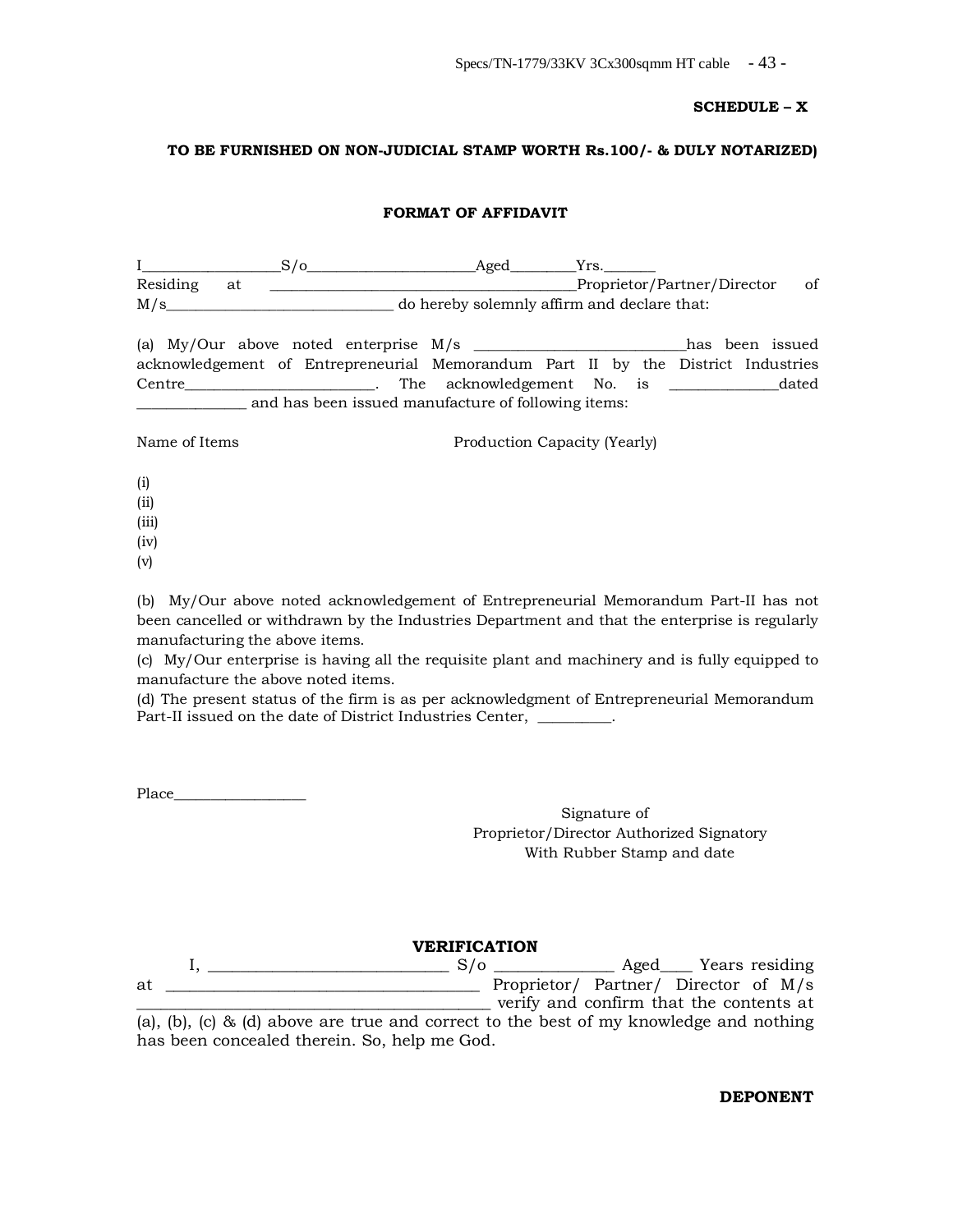**SCHEDULE-XI**



#### **JODHPUR VIDYUT VITARAN NIGAM LIMITED (MATERIAL MANAGEMENT & CONTRACT) NEW POWER HOUSE, INDUSTRIAL AREA, JODHPUR -342003**

**TELEPHONE: 0291-2742223/ FAX: 0291-2746539/E-mail-semmcjdvvnl@gmail.com Corporate Identity Number (CIN)-U40109RJ2000SGC01648[3 GST No. 08AAACJ8578R1](mailto:semmcjdvvnl@gmail.com)ZJ**

#### **SPECIFICATION FOR SUPPLY OF 33 KV ALUMINIUM CONDUCTOR SCREENED CROSS-LINKED POLY ETHYLENE (XLPE) INSULATED ARMOURED SHIELDED PVC SHEATHED POWER CABLE AGAINST TENDER NOTICE NO: TN-1779**

| Last Date & time for down loading of<br>tenders | 18.04.2022 upto 4.00 PM                                                                                                            |  |  |  |  |  |  |
|-------------------------------------------------|------------------------------------------------------------------------------------------------------------------------------------|--|--|--|--|--|--|
| Last Date & time for submitting of<br>tenders   | 19.04.2022 upto 12.00 PM                                                                                                           |  |  |  |  |  |  |
| Date of opening of tenders                      | 19.04.2022 at 3.00 PM                                                                                                              |  |  |  |  |  |  |
| <b>Cost of Specification</b>                    | Rs.2950.00 (Two Thousand Nine Hundred Fifty Only)<br>For MSME of Rajasthan Rs. 1475.00<br>(One Thousand Four Hundred Seventy Five) |  |  |  |  |  |  |
| <b>Tender Processing fees</b>                   | Rs.1000.00 (One Thousand Only)                                                                                                     |  |  |  |  |  |  |
| <b>Validity</b>                                 | 120 days from the next date of opening of Techno<br>commercial bid.                                                                |  |  |  |  |  |  |
| Base date for price variation                   | 01.03.2022                                                                                                                         |  |  |  |  |  |  |
| Bid security                                    | General Bidder: Rs 1749100.22                                                                                                      |  |  |  |  |  |  |
|                                                 | Sick Unit of Rajasthan: Rs 874550.11                                                                                               |  |  |  |  |  |  |
|                                                 | SSI unit of Rajasthan: Rs. 437275.06*                                                                                              |  |  |  |  |  |  |

Estimated unit FOR price for **33 KV 3CX300 Sq. MM HT Cable .** is Rs. **1457583.52/Kms.** ---------------------------------------------------------------------------------------------------------------

- 1. The bids not accompanied with qualification requirement , technical requirement indicated in the specification and other requirement given here under will be considered as incomplete offer and sufficient grounds for offer to be passed over:
	- i) Capacity, capability and competency proofing documents.

a) Capacity /orders of similar and higher rating of tendered equipment booked as on date of biding with type and rating and construction details of equipment for which order received be indicated.

- b) Copy of purchase orders of Erstwhile RSEB /SEB`S / Electric Utilities / Govt. Departments / Discoms for similar or higher rating equipment latest executed.
- ii) Year wise past experience for last 5 years of similar or higher rating of tendered equipment.
- iii) The details of testing facilities available at the works and copies of latest type test certificates, carried out on similar ITEM.
- iv) Quality assurance plan.
- v) Complete guaranteed technical particulars, out lines and general arrangement drawings along with Bill of Material.
- 2. Bids without Section-I, II, III & Schedules (I to XI) shall be rejected.
- 3. Bids shall be furnished in single copy.
- 4. JdVVNL has the right to reject any offer on the basis of track record of poor performance in execution of previous order / equipment supplied /after sales service while evaluating the Techno-Commercial bid.
- 5. JdVVNL reserves the right to accept minor deviations in standard terms and conditions and also in technical and constructional features as specified in the technical specification (Section-III).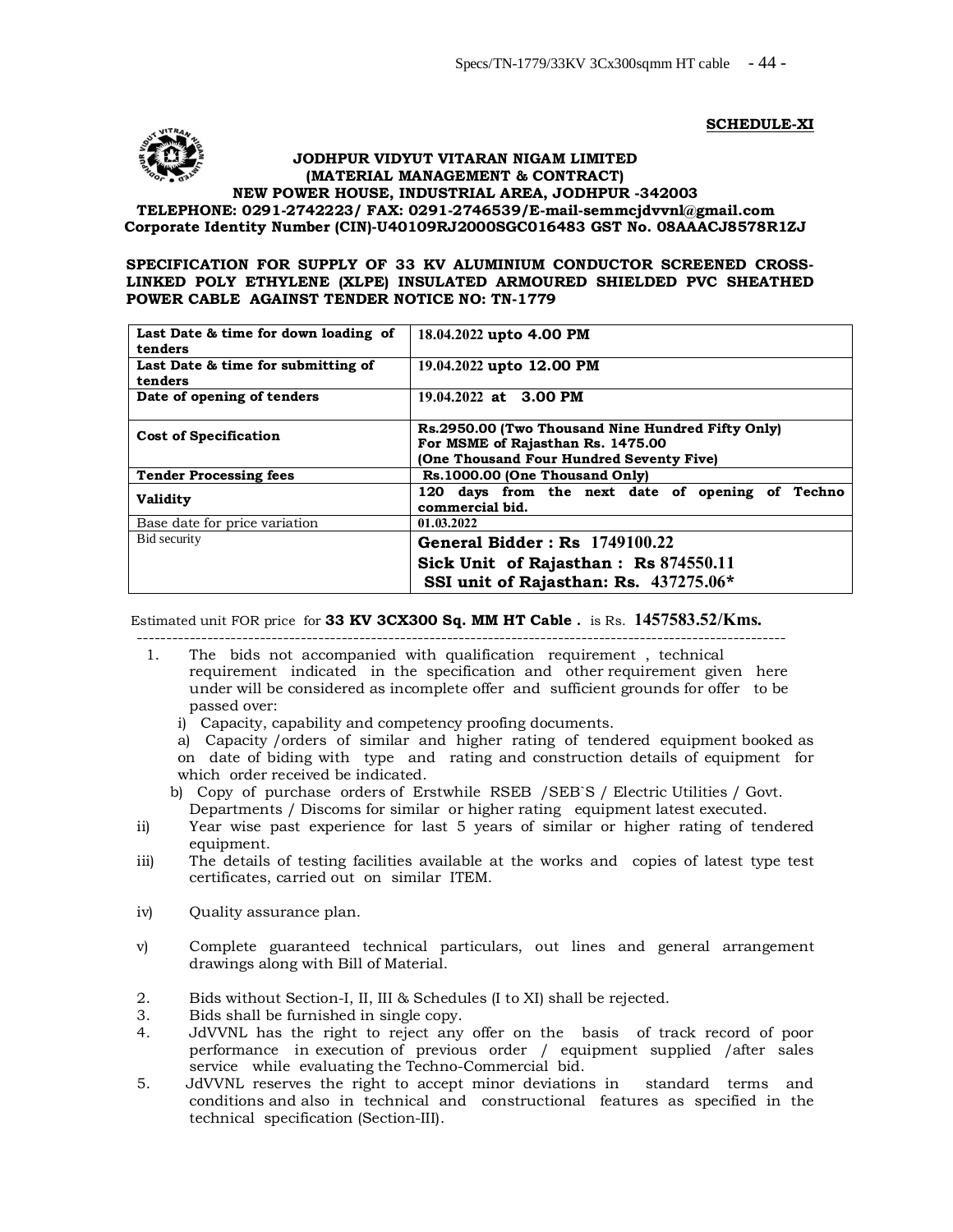6. Deviation of any kind shall not be quoted in BOQ (Bill of quantity) , if found quoted, the same shall be ignored.

7. The following facilities are to be provided by the supplier at his own cost to the inspecting officer of Nigam (JdVVNL).

i) Suitable accommodation.

ii) Local conveyance between arrival point, place of stay, works and departure point.

iii) The supplier shall assist in arranging return ticket and reservation on the request of the inspecting officer for which the payment shall be made by the inspecting officer. In case of joint inspection, single or shared double room accommodation shall be provided.

## **(Signature)**

 Name & Designation with seal of the bidder.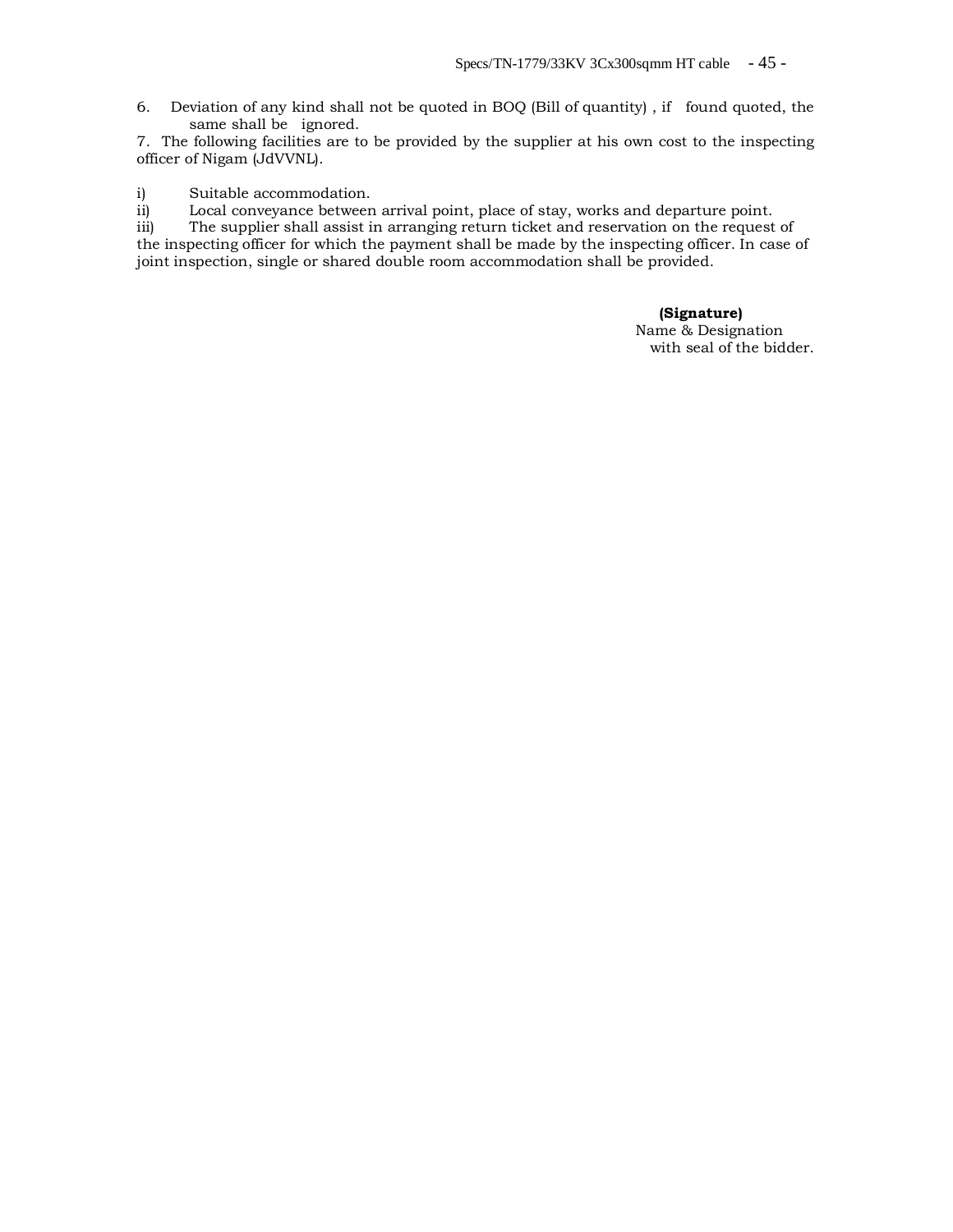#### GENERAL **AMENDMENT IN ITB AND GCC**

**The various clauses wherever appearing in the Instructions to Bidders (ITB), General Conditions of Contract (GCC), Technical Specifications, Qualification Requirements, various Schedules etc., are hereby amended to the extent as under:-**

**1. Wherever EMD and Security Bank Guarantee (SBG), are appearing in the ITB, GCC & other Bidding Documents, same is hereby replaced by BID SECURITY as under:-**

#### **BID SECURITY**

Bid security shall be 2% **of the estimated value of subject matter of procurement put to bid.** In case of Small Scale Industries of Rajasthan it shall be 0.5% of the **quantity offered** for supply and in case of sick industries, other than Small Scale Industries, whose cases are pending with Board of Industrial and Financial Reconstruction, it shall be 1% of the value of bid. Every bidder, if not exempted, participating in the procurement process shall be required to furnish the bid security as specified in the notice inviting bids.

#### **In case SSI unit of Rajasthan quotes the less than the tendered quantity, then they are**  required to furnish Bid Security @ 0.5% of the value of the quantity offered by them, **failing which bid shall be considered non-responsive.**

The Bid Security amount (as applicable) to be paid by Demand Draft/Banker's Cheque in favour of SR. AO (CASH & CPC), JDVVNL, Jodhpur (payable at Jodhpur) 342003 **upto 4.00 p.m. upto one WORKING day prior to schedule date of opening** of respective bid or Bank Guarantee, in specified format, of a scheduled bank in favor of Superintending Engineer (MM&C), JDVVNL, Jodhpur, **upto 4.00 p.m. upto one WORKING day prior to schedule date of opening** of respective bid and obtain a receipt/acknowledgement thereof. No other mode of deposit shall be accepted. At the time of depositing the Bid Security amount or Bank Guarantee, the bidder shall also furnish self attested and duly attested by Notary, the documentary evidence of SSI unit of Rajasthan or of sick unit (as applicable). along with affidavit as per schedule X on non-Judical stamp of Rs. 100/-

The Bank Guarantee against Bid Security be issued by Nationalized / Scheduled Bank. The same may be accepted after confirmation by issuing Bank. If any Bid Security Bank Guarantee is not in proper format / not confirmed by the issuing Bank the same would not be accepted and the bidder would be immediately shorted out from bid process.

The Micro, Small & Medium Scale Industries of Rajasthan and sick industries, other than Small Scale Industries, whose cases are pending before the Board of Industrial and Financial Reconstruction (BIFR) shall furnish self-attested documentary evidence duly attested by Notary to claim the above.

#### **2) Wherever Performance Bank Guarantee (PBG) and Composite Bank Guarantee (CBG) are appearing in the ITB, GCC & other Bidding Documents, same are hereby replaced by PERFORMANCE SECURITY as under:-**

#### **PERFORMANCE SECURITY**

The Performance security wherever appearing in the tender document may be read as under-:

(a) 5%, or as may be specified in the bidding documents, of the amount of supply order in case of procurement of goods and services and 10% of the amount of work order, in case of procurement of works;

(b) 1% of the amount of quantity ordered for supply of goods, in case of Small Scale Industries or MSME units of Rajasthan; and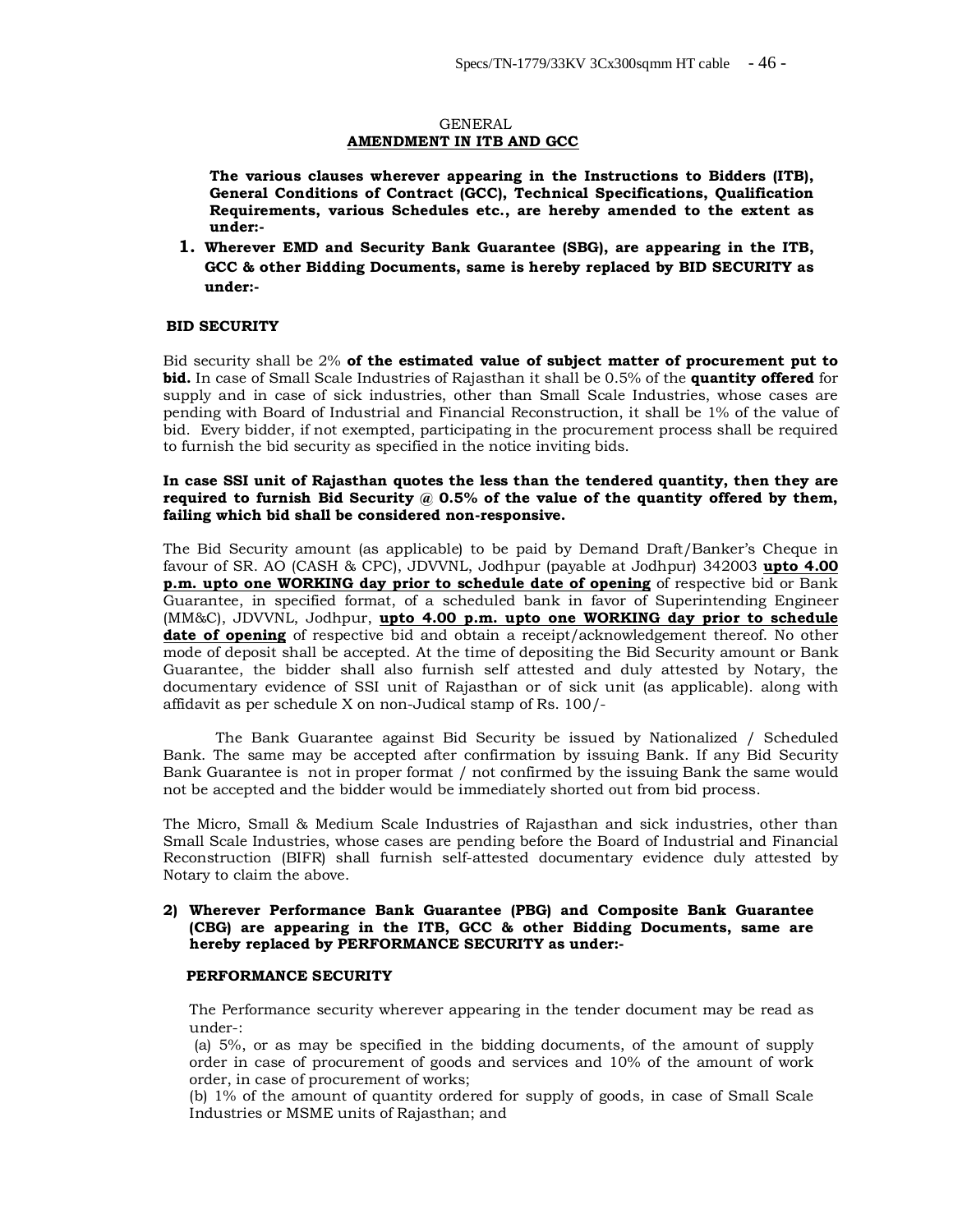(c) 2% of the amount of supply order, in case of sick industries, other than Small Scale Industries, whose cases are pending before the Board of Industrial and Financial Reconstruction (BIFR); and

In case of successful bidder, the amount of bid security may be adjusted in arriving at the amount of the performance security, or refunded if the successful bidder furnishes the full amount of performance security.

 Performance security shall be solicited from all successful bidders except the department's of the State Government and undertakings, corporations, autonomous bodies, registered societies, co-operative societies which are owned or controlled or managed by the State Government and undertakings of the Central Government. However, a performance security declaration shall be taken from them. The State Government may relax the provision of performance security in particular procurement or any class of procurement.

#### **3) VENDOR REGISTRATION**

**The relaxation/exemption given to the registered vendors of the Nigam in respect of EMD/SBG, wherever appearing in the ITB, GCC & other Bidding documents, are hereby WITHDRAWN.** 

**4) The indirect taxes i.e. Excise Duty, Service Tax, VAT/CST, Entry Tax etc. mentioned in G.C.C., may now be read as G.S.T.** 

#### **5) The following amendment is hereby made in GCC Clause No. 1.43 (Due Date of Payment):**

Payment shall be due and payable by the purchaser in accordance with the provision of the contract within a reasonable period from the date of receipt of each invoice by the contractor / supplier duly supported by a certificate of the Engineer. The purchaser will take all possible effort to make payment to the contractor / supplier generally on **45th day** after receipt of duly verified challans / receipts / bill in the office of paying authority {Sr. Accounts Officer (Cash & CPC) Jodhpur Discom, Jodhpur / Concerned Circle Accounts Officer} and completion of contractual formalities. But in case of delay in payment the purchaser shall not be liable to pay any interest on the outstanding amount to the contractor / supplier.

6) The GST will be charge extra at the prevailing rate on all the settlement fees as applicable and amended time to time.

#### **7) APPEAL**:

i. If any Bidder or prospective bidder is aggrieved that any decision, action or omission of the procuring entity is in contravention to the provisions of this Act or the rules or guidelines issued there under, he may file 1st & 2nd appeal under section 38 of RTPP Act-2012 to the following appeal authorities **within a period of ten days from the date of such decision or action, omission, as the case may be, clearly giving the specific ground or grounds on which he feels aggrieved:** 

| Sr.No | Type of Appeal | Name & Designation of appellate authority  |
|-------|----------------|--------------------------------------------|
|       | First appeal   | Chairman, Discoms                          |
|       | Second appeal  | Energy Department, Government of Rajasthan |

ii) The form of appeal shall be as per Rule 83 of RTPP Rules, 2013 and memorandum of appeal shall be filled as per form-1 as prescribed under RTPP Rules, 2013.

Fee for appeal: - Subject to rule 84 of the RTTP Rule 2013 the fee shall be as under: a. For First Appeal:- Rs. 2,500/- (Rupees Two Thousand Five Hundred Only)+GST. b. For Second Appeal:- Rs. 10,000/- (Rupees Ten Thousand Only)+GST.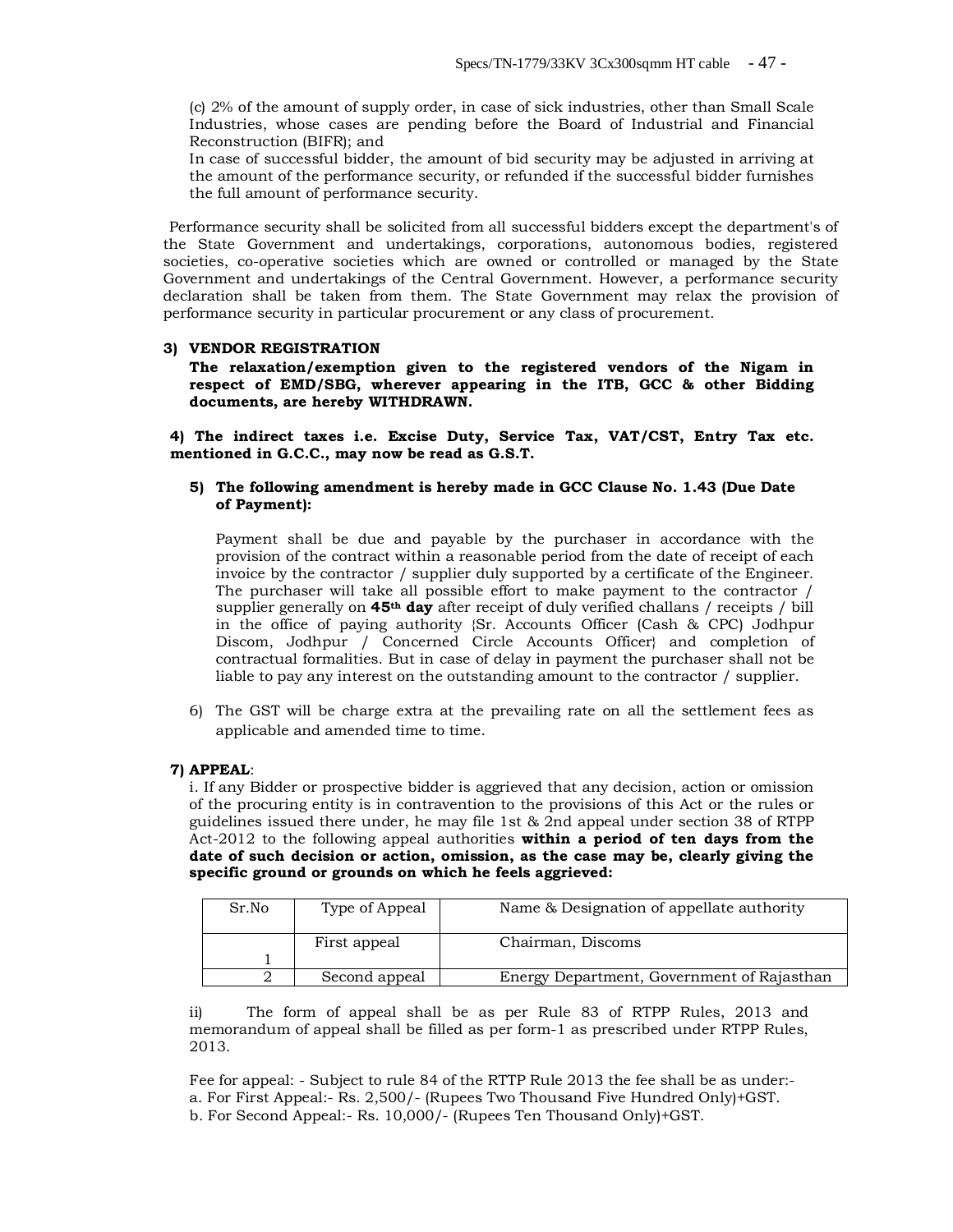iii) It is further intimated that the fee shall be paid in the form of Demand Draft of Bankers Cheque of a Scheduled Bank payable in the name of Sr. Accounts Officer (Cash & CPC), JdVVNL, Jodhpur.

iv) Provided that after the declaration of a Bidder as successful the appeal may be filed only by a Bidder who has participated in procurement proceedings:

v) Provided further that in case a Procuring Entity evaluates the Technical Bids before the opening of the Financial Bids, an appeal related to the matter of Financial Bids may be filed only by a Bidder whose Technical Bid is found to be acceptable.

vi) The officer to whom an appeal is filed under para (1) shall deal with the appeal as expeditiously as possible and shall endeavour to dispose it of within thirty days from the date of the appeal.

vii) If the officer designated under para (1) fails to dispose of the appeal filed within the period specified in para (2), or if the Bidder or prospective bidder or the Procuring Entity is aggrieved by the order passed by the First Appellate Authority, the Bidder or prospective bidder or the Procuring Entity, as the case may be, may file a second appeal to Second Appellate Authority specified in the Bidding Document in this behalf within fifteen days from the expiry of the period specified in para (2) or of the date of receipt of the order passed by the First Appellate Authority, as the case may be.

8) The bidders should be qualified, not be insolvent, not be in receivership, not be bankrupt or being wound up, should not have affairs administered by a court or a judicial officers, should not have business activities suspended, should not be blacklisted or debarred by any utility/ government agency, should not have a conflict of interest. For this bidder is required to furnish a Declaration as per Appendix-B, on Rajasthan Non-Judicial Stamp Paper of Rs. 100/ (excluding surcharge on Stamp Paper, as per rules)."

**9)** In case the terms & conditions mentioned in PO, ITB & GCC are modified/differ from RTPP Act, then RTPP Act shall supersede.

## **Addendum in the provision of Instruction to bidder (ITB) in the clause No. 1.12.2 for quantity allocation as per award criteria of purchase manual in accordance to the clause no. 74 of RTPP rules:**

#### **1.12.2(A) for quantity allocation**

#### **(i) Trial order under Para No. 22.17 (a) & (b) of purchase manual**

(a) Any bidder located within or outside the state of Rajasthan has participated for the first time in a particular Discom & meeting minimum qualification requirement and has supplied the tendered material/or of higher rating in other utility shall be treated as an old supplier. Rajasthan's firms although supplied in past but not meeting minimum quantity supplied criterion including altogether new units which have not supplied any quantity but having adequate & required manufacturing and testing facility and technical know-how of the tendered material shall be considered as new firms and would be eligible for trial order only. In case of supply made to the licensed power utility out side India, the C.A. certificate furnished by firm shall be considered.

**Note: -** The material supplied and accepted for same/higher rating for turnkey project(s) to a licensed power utility/Govt. shall be considered for the purpose of evaluating criteria. The certificate given by C.A. shall indicate above quantity separately.

(b) (i) The trial order for a particular item shall not generally exceed 10 % of the total quantity considered for placement of order. This ceiling may, however, be relaxed by the corporate level purchase committee up to the extent of 30 %, to take the advantage of lower price where situation of differential prices offering is arising.

(ii) The capacity & capability assessment of a bidder located outside state of Rajasthan who otherwise qualifies but is participating for the first time shall not be carried out. Similarly, For the tendered item(s) where the valid BIS license is an essential qualification requirement and the bidder possesses the valid BIS but new to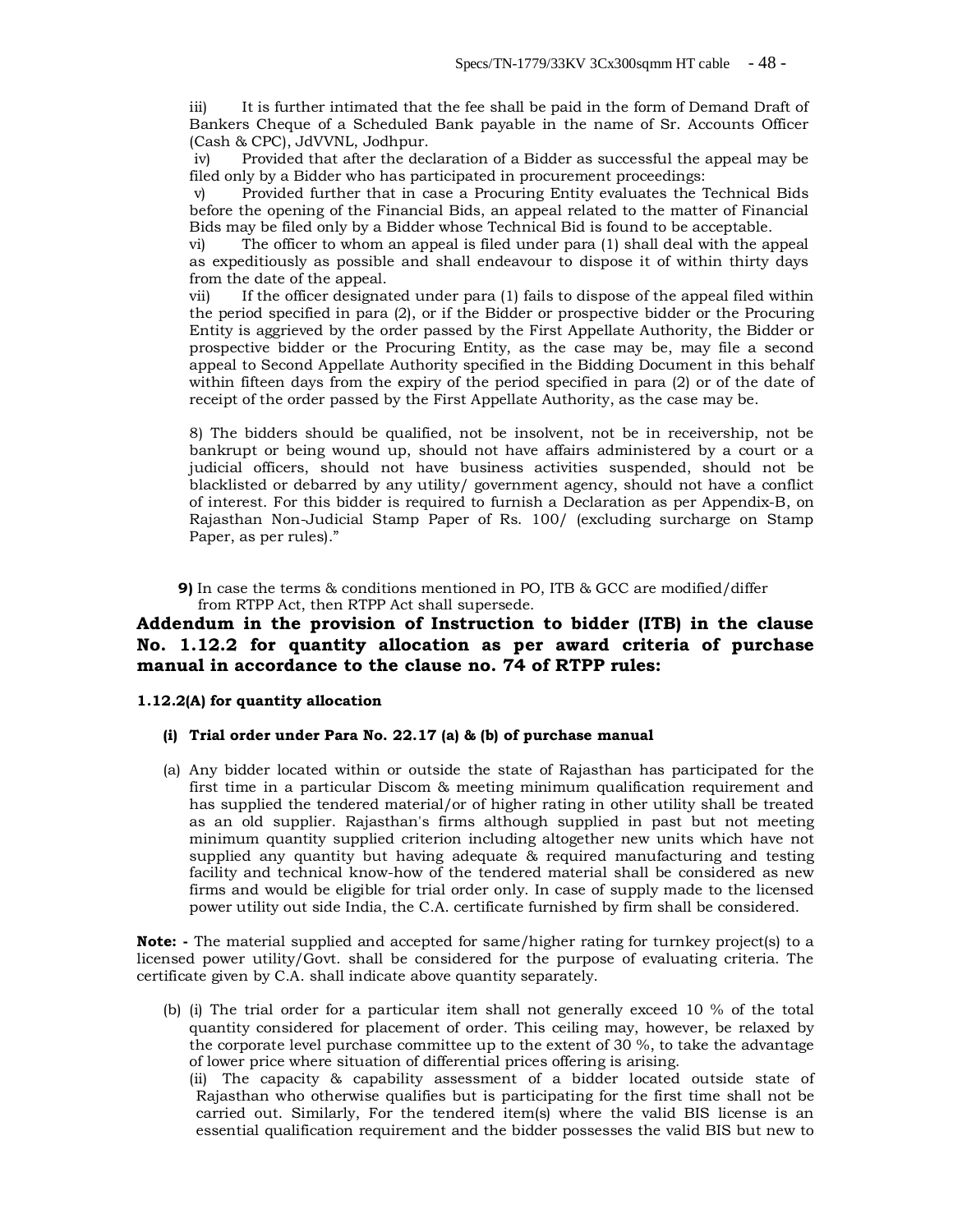the utility. The capacity/capability assessment of such a bidder shall also not be carried out.

#### **(iii)Award criteria under Para No. 10.2 (iii) of purchase manual**

(a) In case of distribution transformers of rating 40 KVA and below, LT cables & conductors and fabricated steel items, order quantity may be distributed in the following manner: -

 **20% to L1 15% to L2 10% to L3 05% to L4**

50% to be distributed equally among other firms subject to the condition that not more than 5% of the quantity to be purchased will be allotted to any one of such firms. The balance, if any will be distributed in the same proportion as indicated above among the first four firms. (b) In case of other items except poles, order quantity may be distributed in the following manner:

```
40% to L1
20% to L2
10% to L3
06% to L4
```
The balance quantity may be equally distributed among other firms subject to the condition that not more than 4% of the quantity to be purchased will be allotted to any such firm. The balance, if any, will be distributed in the same proportion as indicted above the first four firms.

(c) In case of poles, the order may be awarded on the basis of landed cost (material and transportation taken together). The allocation of quantity location/destination wise may be made among the eligible firms in equal proportion as far as possible.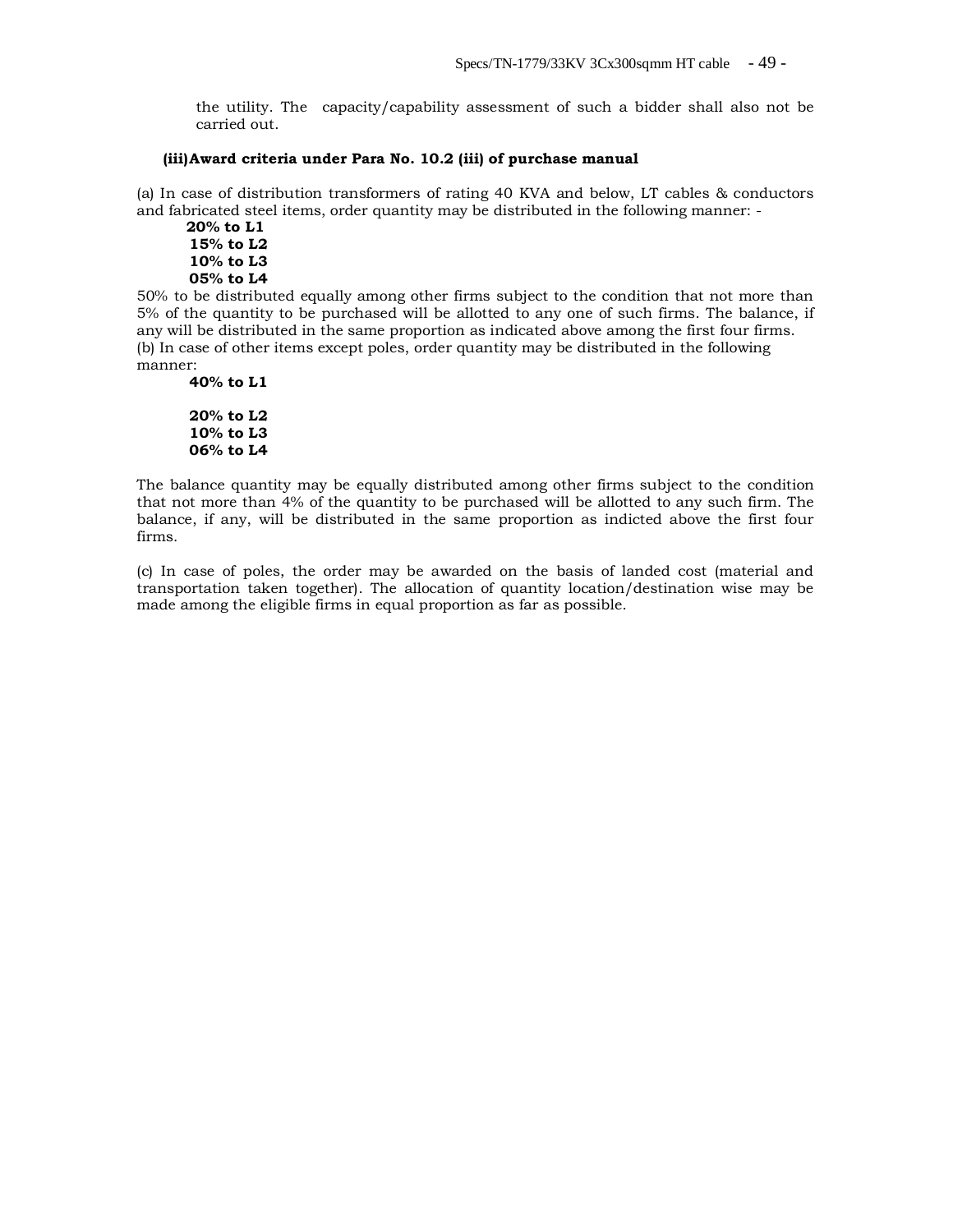# **APPENDIX-A**

Bank Guarantee No. Security Amount : \_\_\_\_\_\_\_\_. Issued on dated : \_\_\_\_\_\_\_\_. Valid upto : \_\_\_\_\_\_\_\_. Claim upto / Grace period:

# **PERFORMA OF BANK GUARANTEE FOR BID SECURITY**

(Bank Guarantee in lieu of bid Security on non-judicial Stamp Paper of Rajasthan State of 0.25% of the B.G. value or Rs.25,000/-, whichever is less)

To,

The Superintending Engineer (MM&C), Jodhpur Vidyut Vitaran Nigam Limited, Jodhpur.

- 1. Whereas \_\_\_\_\_\_\_\_\_\_\_\_\_\_\_\_ (name of the Bidder) (hereinafter called othe Bidderö) has submitted its bid dated \_\_\_\_\_\_ (date of submission of bid) for \_\_\_\_\_\_\_\_ (name of contract/ name of the material with Bid no. / TN No. \_\_\_\_\_) (hereinafter called  $\pm$ the Bidö).
- 2. KNOW ALL PEOPLE by these presents that WE \_\_\_\_\_\_\_\_\_\_\_\_\_\_ (name and address of branch of Bank ) of \_\_\_\_\_\_\_\_\_ (name of country), having our registered office at \_\_\_\_\_\_\_\_\_\_\_\_\_\_\_\_\_\_\_\_\_\_ (addresses of bank) (hereinafter called 'the Bankö), are bound unto \_\_\_\_\_\_\_\_\_\_\_\_\_\_\_ (name of Purchaser) (hereinafter called  $\delta$ the Purchaserö) in the sum of Rs.  $*$ \_\_\_\_\_\_\_\_\_\_\_\_\_\_\_ for which payment well and truly to be made to the said Purchaser, the Bank binds itself, its successors, and assigns by these presents sealed with the Common Seal of the said Bank this  $day of$   $20$ .
- 3. THE CONDITIONS of this obligation are :
	- i. If the bidder withdraws its Bid during the period of bid validity specified by the Bidder in the Bid Form; or
	- ii. If the bidder refuses to accept the correction of error in his Bid; or
	- iii. If the bidder, having been notified of the acceptance of its Bid by the purchaser during the period of bid validity:
	- a. Fails or refuses to execute the Contract Agreement within the time specified in purchase / work order, if required, or
	- b. Fails or refuses to furnish the performance security within the time specified in purchase / work order in accordance with the GCC, or
	- c. Fails to commence supply of goods or services or execute work as per purchase / work order within time specified.
	- iv. If the bidder breaches any provision of the Code of integrity specified in the RTPP Act and Chapter VI of the RTPP Rules.
- 4. We undertake unconditionally and irrevocably to guarantee as primary obligator and not as surety merely to pay to the purchaser a sum of Rs. \_\_\_\_\_\_\_\_\_\_\_\_\_ (in words Rs. \_\_\_\_\_\_\_\_\_\_\_\_\_\_\_\_\_\_\_\_\_\_\_\_\_\_\_\_\_\_\_\_\_\_\_\_\_\_) upon receipt of its first written demand, without the purchaser having to substantiate its demand, provided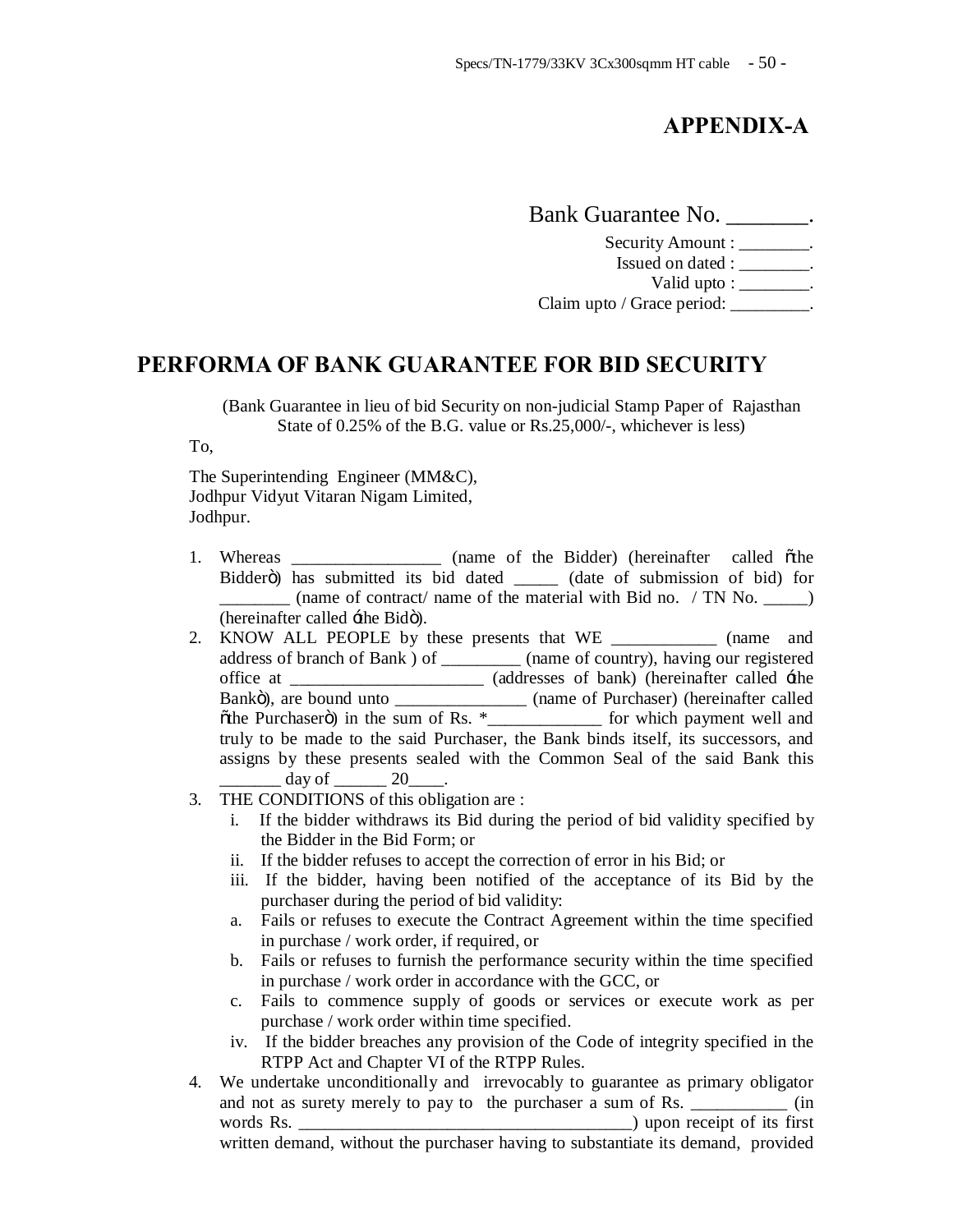that in its demand the Purchaser will note that the amount claimed by it is due to it owing to the occurrence of one or all of the above three conditions specifying the occurred condition or conditions.

- 5. The decision of the Superintending Engineer (MM&C), Jodhpur Vidyut Vitaran Nigam Limited, Jodhpur shall be final whether breach has been committed on the right to demand the amount of guarantee from us which has accrued to the purchaser.
- 6. This guarantee shall not cease or determine, if the purchaser grants time or indulgence or vary the terms of the contract with the Contractor or without our consent or knowledge.
- 7. The guarantee herein contained shall not be affected by any change in the constitution of the Contractor.
- 8. We \_\_\_\_\_\_\_\_\_\_(Bank Name) further undertake not to revoke this guarantee during its currency except with the previous consent of the Superintending Engineer (MM&C), Jodhpur Vidyut Vitaran Nigam Limited, Jodhpur.
- 9. All disputes arising under the said guarantee between the Bank and the Nigam or between the Contractor and the Nigam pertaining to the guarantee, shall be subject to the jurisdiction of the Courts in Jodhpur, Rajasthan alone.
- 10. This guarantee will remain in force up to and including one hundred eighty (180) days after the date of the opening of bids, i.e. upto \_\_\_\_\_\_\_\_\_\_\_, with a further grace period of Ninety (90) days and any demand in respect thereof should reach the Bank not later than the above date.

Yours faithfully, Bankers (EXECUTANT) Signed by the above named Bank in presence of : (signature with full Name and Address)

Witness :

.

1. \_\_\_\_\_\_\_\_\_\_\_\_\_\_\_\_\_\_\_\_.  $2.$ 

Attested by Notary Public, First Class Magistrate or directly confirmed by the executing Bank.

\* The Bidder should insert the amount of the guarantee in words and figures denominated in the currency of bid.

**Note** : In case the bid is submitted by a Joint Venture, the Bid Bank guarantee shall be in the name of Lead partner or in the name of joint venture partners submitting the Bid covering all the partners of the joint venture.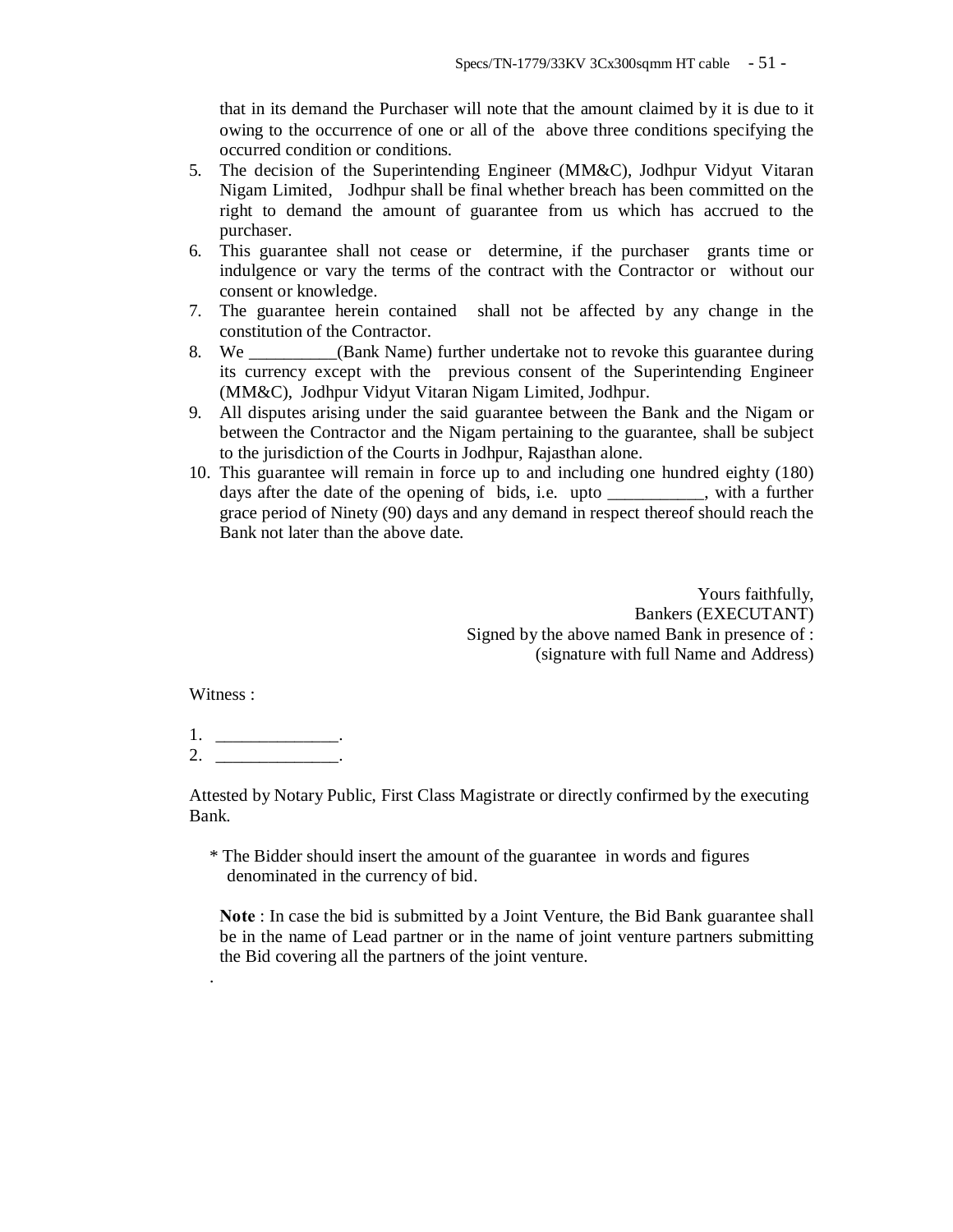# **Declaration by the Bidder**

**APPENDIX-B**

(On Rajasthan Non-Judicial Stamp Paper worth Rs.100/- + Surcharge on Stamp Paper as per rules)

In relation to my/ our bid submitted to SE (MM&C) JdVVNL, Jodhpur, For procurement of

in response to their notice inviting bids under TN- \_\_\_\_\_\_\_\_\_\_\_\_\_\_ I/We hereby

declare that : -

We are qualified, not insolvent, not in receivership, not bankrupt or being wound up, not have affairs administered by a court or a judicial officers, not have business activities suspended, not blacklisted or debarred by any utility/ government agency, not have a conflict of interest.

Signed\_\_\_\_\_\_\_\_\_\_\_\_\_\_\_\_\_\_\_\_\_\_\_\_\_\_\_\_\_\_\_\_ Name\_\_\_\_\_\_\_\_\_\_\_\_\_\_\_\_\_\_\_\_\_\_\_\_\_\_

In the capacity of  $\frac{1}{\sqrt{1-\frac{1}{2}}}\left\vert \frac{1}{\sqrt{1-\frac{1}{2}}}\right\vert$ 

Duly authorized to sign the bid for an on behalf of :

Dated on \_\_\_\_\_\_ day of \_\_\_\_\_\_\_\_\_\_\_\_\_\_\_\_

Corporate Seal \_\_\_\_\_\_\_\_\_\_\_\_\_\_\_\_\_\_\_\_\_\_\_\_\_\_\_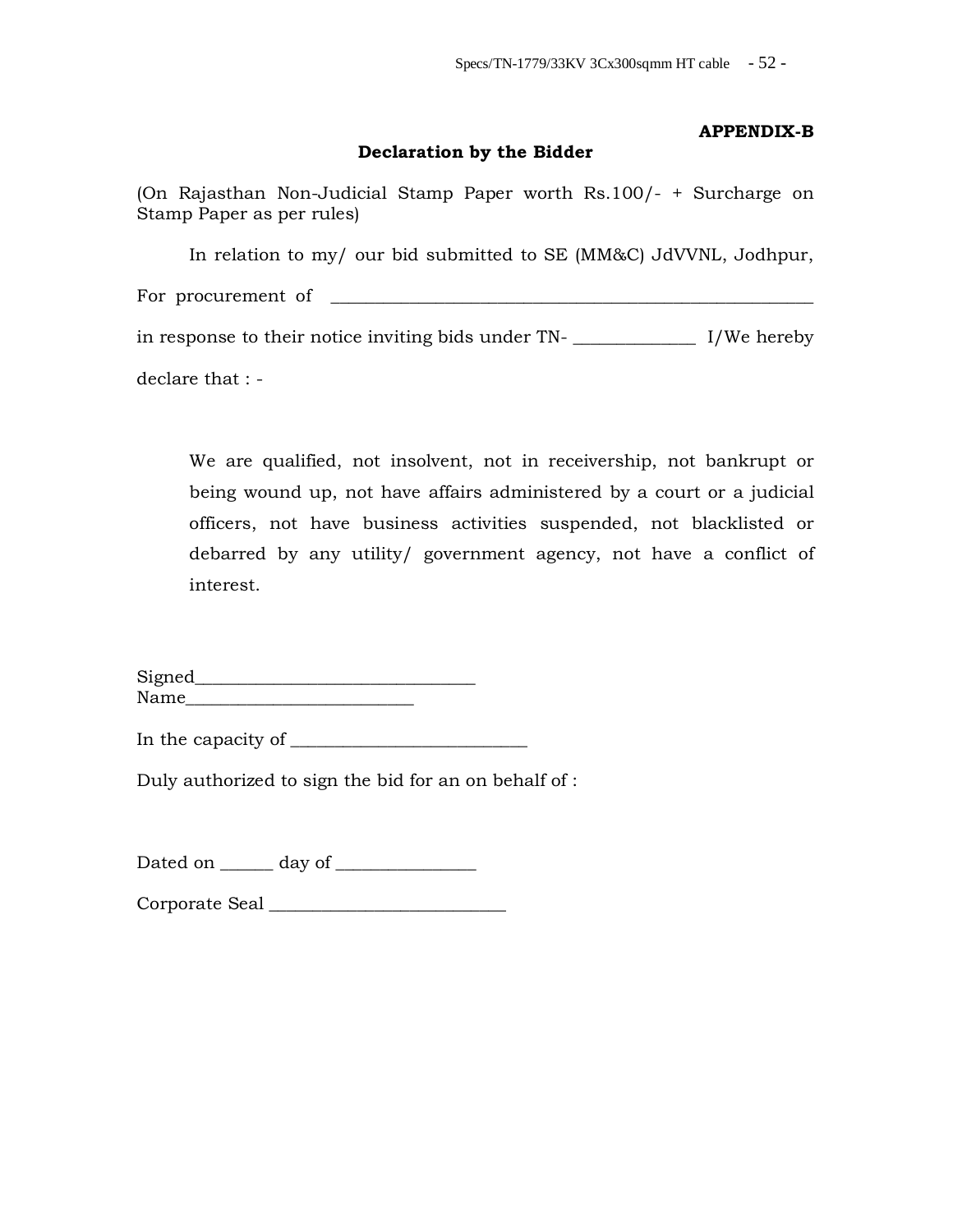**Annexure 'A'**

#### **SELF ATTESTED UNDERTAKING TO BE GIVEN ON FIRM'S LETTER HEAD**

 **We, the undersigned declare that:**

- **1. Our firm, its affiliates of subsidiaries including any subcontractor or suppliers for any part of the contract have not debarred by the state government or the procuring entity or a regulatory authority under any applicable law.**
- **2. We declare that we have complied with and shall continue to comply with the provision of the code of integrity including conflict of interest as specified for bidders in the RTPP Act 2012, RTPP Rules 2013 and the bidding document during the procurement process and execution of contract till completion of all our obligation under contract.**
- **3.** I/We possess the necessary professional, technical, financial and managerial resources and competence required by the bidding document issued by the procuring entity.
- **4.** I/We have fulfilled my/ our obligation to pay such of the taxes payable to the Union and the State Government or any local authority as specified in the bidding document.
- **5.** I/We are not insolvent, in receivership, bankrupt or being wound up, not have my/ our affairs administered by a court or a judicial officer, not have my/ our business activities suspended and not the subject of legal proceeding for any of the foregoing reasons.
- **6.** I/We do not have, and our directors and officers not have, been convicted of any criminal offence related to my/ our professional conduct or the making of false statements or misrepresentations as to my/ our qualifications to enter into a procurement contract within a period of three years preceding the commencement of this procurement process, or not have been otherwise disqualified pursuant to debarment proceedings.
- **7.** I/We do not have a conflict of interest as specified in the Act, Rules and the bidding document, which materially affects fair competition.

 **Firm's Name Seal & Signature**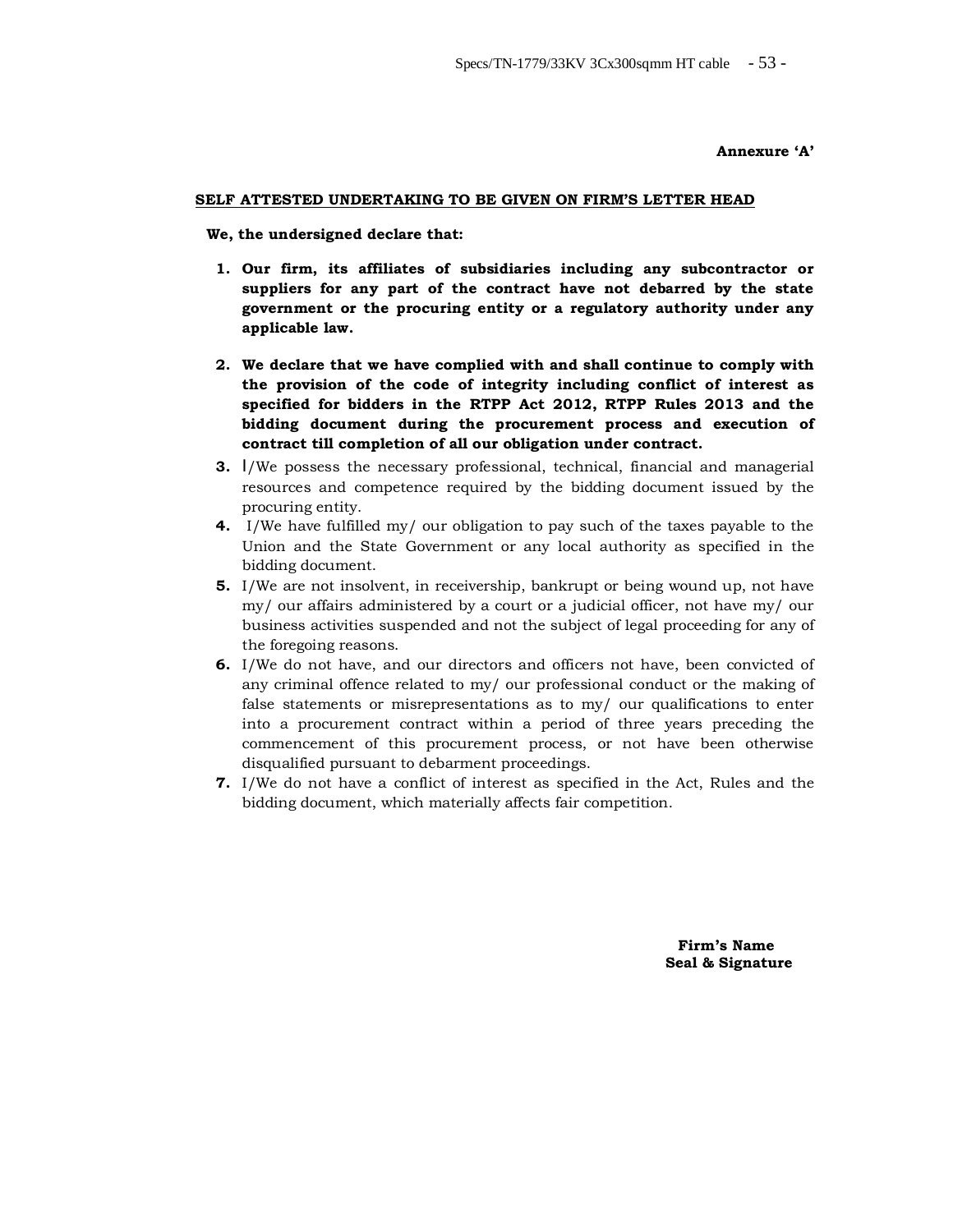#### **ANNEXURE-I**

#### **UNDERTAKING FOR CA CERTIFICATE (TO BE FURNISHED ON NON-JUDICIAL STAMP WORTH Rs.100/- & DULY NOTARIZED)**

 I/WE UNDERTAKE THAT THE CA CERTIFICATE SUBMITTED AS PER THE REQUIREMENT OF PRE-QUALIFICATION REQUIREMENTS, FOR ADJUDGING THE PAST SUPPLIES ,UNDER THE SUBJECT TENDER, TN-\_**\_\_\_\_\_\_\_\_\_\_\_** , IS CORRECT AND I, UNDERSIGNED WILL BE SOLELY RESPONSIBLE FOR ANY DEVAITION/ DISCREPANCY/ IN-CORRECT INFORMATION , IF EVER NOTICED IN THE CA CERTIFICATE.

 FURHER, IN CASE, IF ANY DEVAITION/DISCREPANCY/IN-CORRECT INFORMATION IS NOTICED IN THE CA CERTIFICATE FURNISHED WITH THE BID, AT ANY STAGE DURING PROCESSING/ CURRENCY OF TENDER, DISCOM CAN TAKE THE ACTION AGAINST THE FIRM  $M/s$ 

AS PER THE RULES & REGULATIONS.

 **(SIGNATURE)** NAME & DESIGNATION WITH SEAL OF THE BIDDER